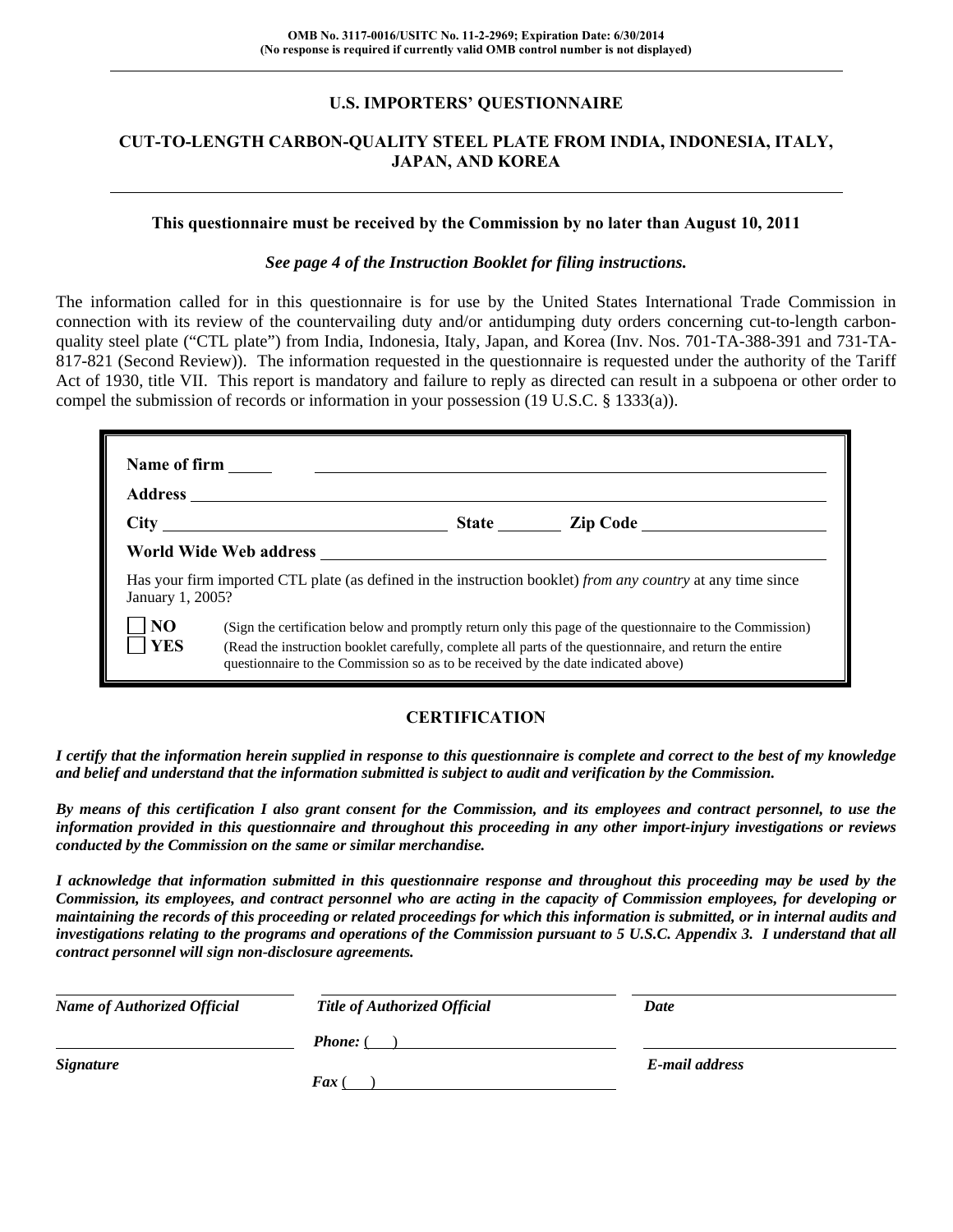#### **PART I.—GENERAL INFORMATION**

The questions in this questionnaire have been reviewed with market participants to ensure that issues of concern are adequately addressed and that data requests are sufficient, meaningful, and as limited as possible. Public reporting burden for this questionnaire is estimated to average 40 hours per response, including the time for reviewing instructions, searching existing data sources, gathering the data needed, and completing and reviewing the questionnaire. Send comments regarding the accuracy of this burden estimate or any other aspect of this collection of information, including suggestions for reducing the burden, to angela.newell@usitc.gov or via the other submission options described in the instruction booklet.

I-1a. **OMB statistics.--**Please report below the actual number of hours required and the cost to your firm of preparing the reply to this questionnaire and completing the form.

hours dollars

- I-1b. **OMB feedback.--**We are interested in any comments you may have for improving this questionnaire in general or the clarity of specific questions. Please attach such comments to angela.newell@usitc.gov or via the other submission options described in the instruction booklet..
- I-2. **Establishments covered.--**Provide the name and address of establishment(s) covered by this questionnaire (see page 3 of the instruction booklet for reporting guidelines). If your firm is publicly traded, please specify the stock exchange and trading symbol.

|                | <b>Ownership.</b> --Is your firm owned, in whole or in part, by any other firm? |                        |
|----------------|---------------------------------------------------------------------------------|------------------------|
| N <sub>0</sub> | $\Box$ Yes--List the following information.                                     |                        |
| Firm name      | Address                                                                         | Extent of<br>ownership |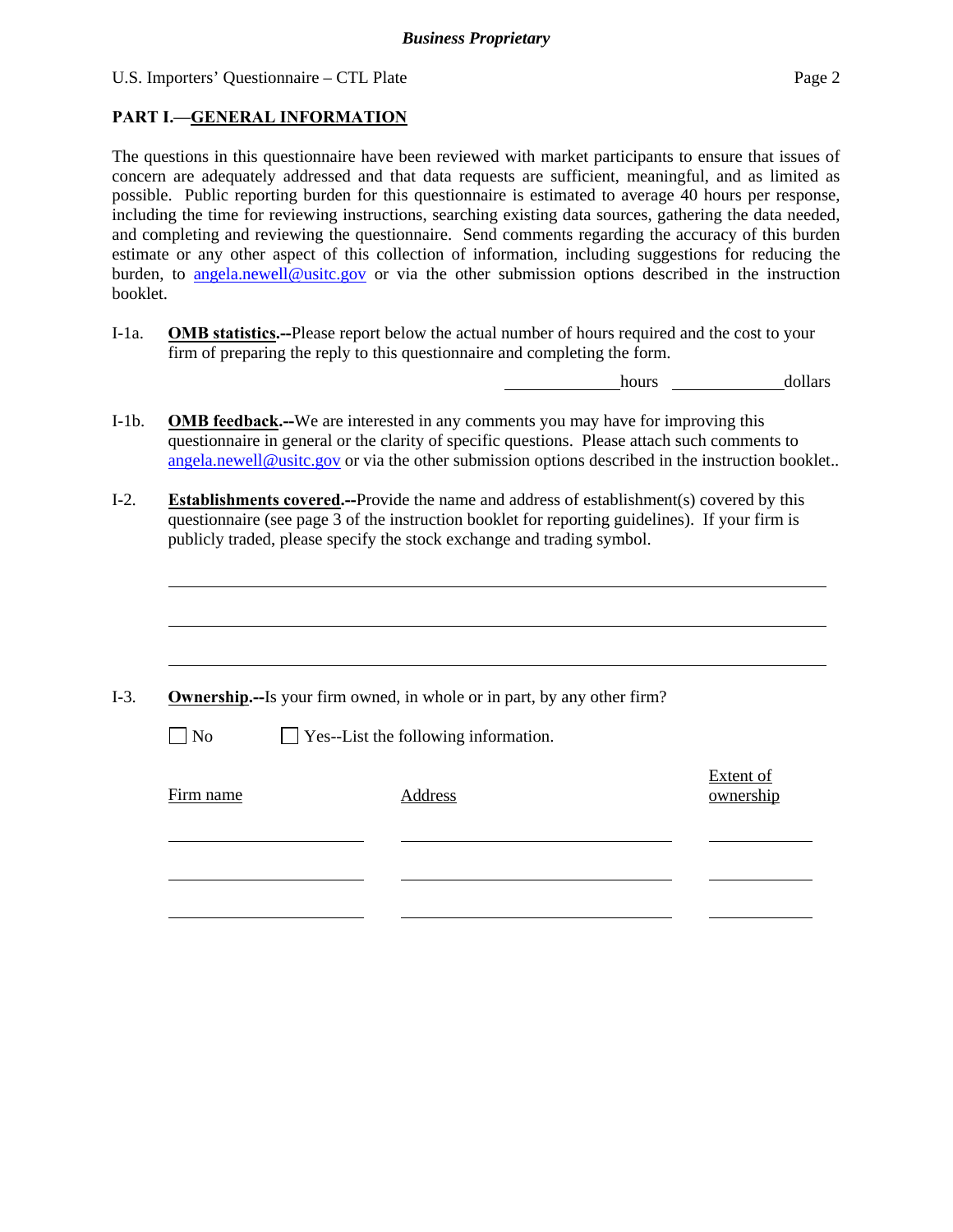## **PART I.--GENERAL INFORMATION***--Continued*

| $\Box$ No             |                                         | $\Box$ Yes--List the following information.        |                                                                                                                                                                                                                                                                                                                                                                                              |
|-----------------------|-----------------------------------------|----------------------------------------------------|----------------------------------------------------------------------------------------------------------------------------------------------------------------------------------------------------------------------------------------------------------------------------------------------------------------------------------------------------------------------------------------------|
| Firm name             |                                         | <b>Address</b>                                     | Affiliation                                                                                                                                                                                                                                                                                                                                                                                  |
|                       |                                         |                                                    |                                                                                                                                                                                                                                                                                                                                                                                              |
|                       |                                         |                                                    |                                                                                                                                                                                                                                                                                                                                                                                              |
|                       |                                         |                                                    |                                                                                                                                                                                                                                                                                                                                                                                              |
|                       |                                         |                                                    | Related NONSUBJECT importers/exporters.--Does your firm have any related firms, either<br>domestic or foreign, that are engaged in importing CTL plate from countries other than India,<br>Indonesia, Italy, Japan, and Korea into the United States or that are engaged in exporting CTL<br>plate from countries other than India, Indonesia, Italy, Japan, and Korea to the United States? |
| $ $ No                |                                         | Yes--List the following information.               |                                                                                                                                                                                                                                                                                                                                                                                              |
| Firm name and country |                                         | Address                                            | Affiliation                                                                                                                                                                                                                                                                                                                                                                                  |
|                       |                                         |                                                    |                                                                                                                                                                                                                                                                                                                                                                                              |
|                       |                                         |                                                    |                                                                                                                                                                                                                                                                                                                                                                                              |
| No                    | engaged in the production of CTL plate? | Yes--List the following information.               |                                                                                                                                                                                                                                                                                                                                                                                              |
| Firm name             |                                         | <b>Address</b>                                     | Affiliation                                                                                                                                                                                                                                                                                                                                                                                  |
|                       |                                         |                                                    | Related producers.--Does your firm have any related firms, either domestic or foreign, that are                                                                                                                                                                                                                                                                                              |
|                       |                                         |                                                    |                                                                                                                                                                                                                                                                                                                                                                                              |
|                       |                                         |                                                    |                                                                                                                                                                                                                                                                                                                                                                                              |
|                       |                                         | CTL plate. More than one answer may be applicable. | <b>Nature of import operations.</b> --Please indicate the nature of your firm's importing operations on                                                                                                                                                                                                                                                                                      |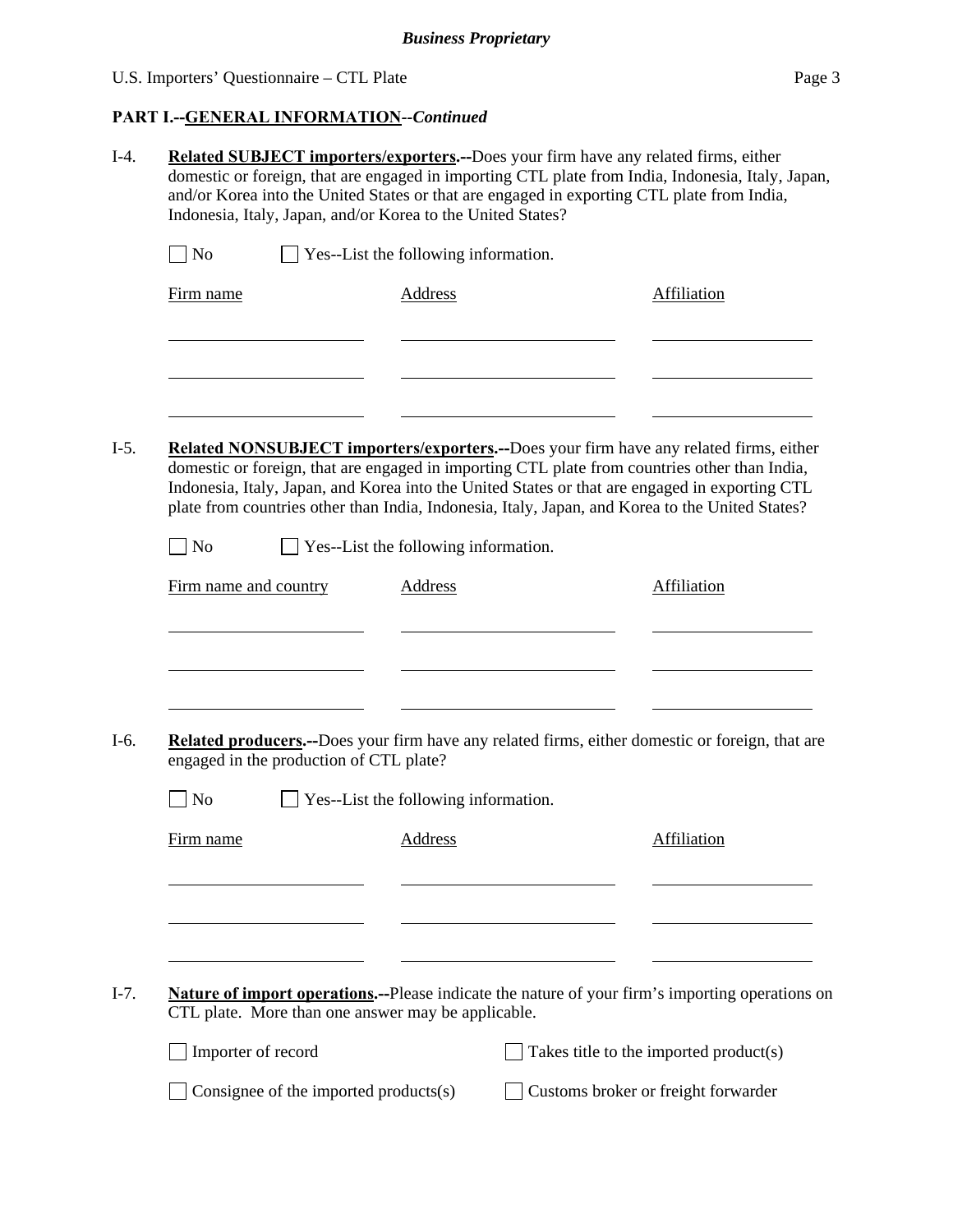### **PART I.--GENERAL INFORMATION***--Continued*

I-8. **Consignees.--**If your firm is an importer of record of CTL plate but is not the consignee, please list the consignees below (firm name, address, telephone number, and individual to contact).

| Firm name                |     | <b>Address</b> |                                                                            | Contact person and phone<br>number                                                                                                                                                                                                                                                           |
|--------------------------|-----|----------------|----------------------------------------------------------------------------|----------------------------------------------------------------------------------------------------------------------------------------------------------------------------------------------------------------------------------------------------------------------------------------------|
|                          |     |                |                                                                            |                                                                                                                                                                                                                                                                                              |
|                          |     |                |                                                                            |                                                                                                                                                                                                                                                                                              |
|                          |     |                |                                                                            |                                                                                                                                                                                                                                                                                              |
|                          |     |                |                                                                            | FTZs or bonded warehouse.--Please indicate whether your firm enters CTL plate into, or                                                                                                                                                                                                       |
|                          |     |                | withdraws such merchandise from, foreign trade zones or bonded warehouses. |                                                                                                                                                                                                                                                                                              |
| Foreign trade zones      |     | N <sub>o</sub> | Yes                                                                        |                                                                                                                                                                                                                                                                                              |
| <b>Bonded warehouses</b> |     | <b>No</b>      | Yes                                                                        |                                                                                                                                                                                                                                                                                              |
| under bond) program.     |     |                |                                                                            | <b>TIB.</b> --Please indicate whether your firm imports CTL plate under the TIB (temporary importation                                                                                                                                                                                       |
| $\log$                   | Yes |                |                                                                            |                                                                                                                                                                                                                                                                                              |
|                          |     |                |                                                                            | <b>Business plan.</b> --In Parts II and III of this questionnaire we request a copy of your company's<br>business plan. Does your company or any related firm have a business plan or any internal<br>documents that describe, discuss, or analyze expected market conditions for CTL plate? |
| $\blacksquare$ No        |     |                | requested documents, please explain why not.                               | Yes-Please provide the requested documents. If you are not providing the                                                                                                                                                                                                                     |
|                          |     |                |                                                                            |                                                                                                                                                                                                                                                                                              |
|                          |     |                |                                                                            |                                                                                                                                                                                                                                                                                              |
|                          |     |                |                                                                            |                                                                                                                                                                                                                                                                                              |
|                          |     |                |                                                                            | Other investigations.--To your knowledge, have the products subject to this proceeding been the<br>subject of any other import relief investigations in the United States or in any other countries?                                                                                         |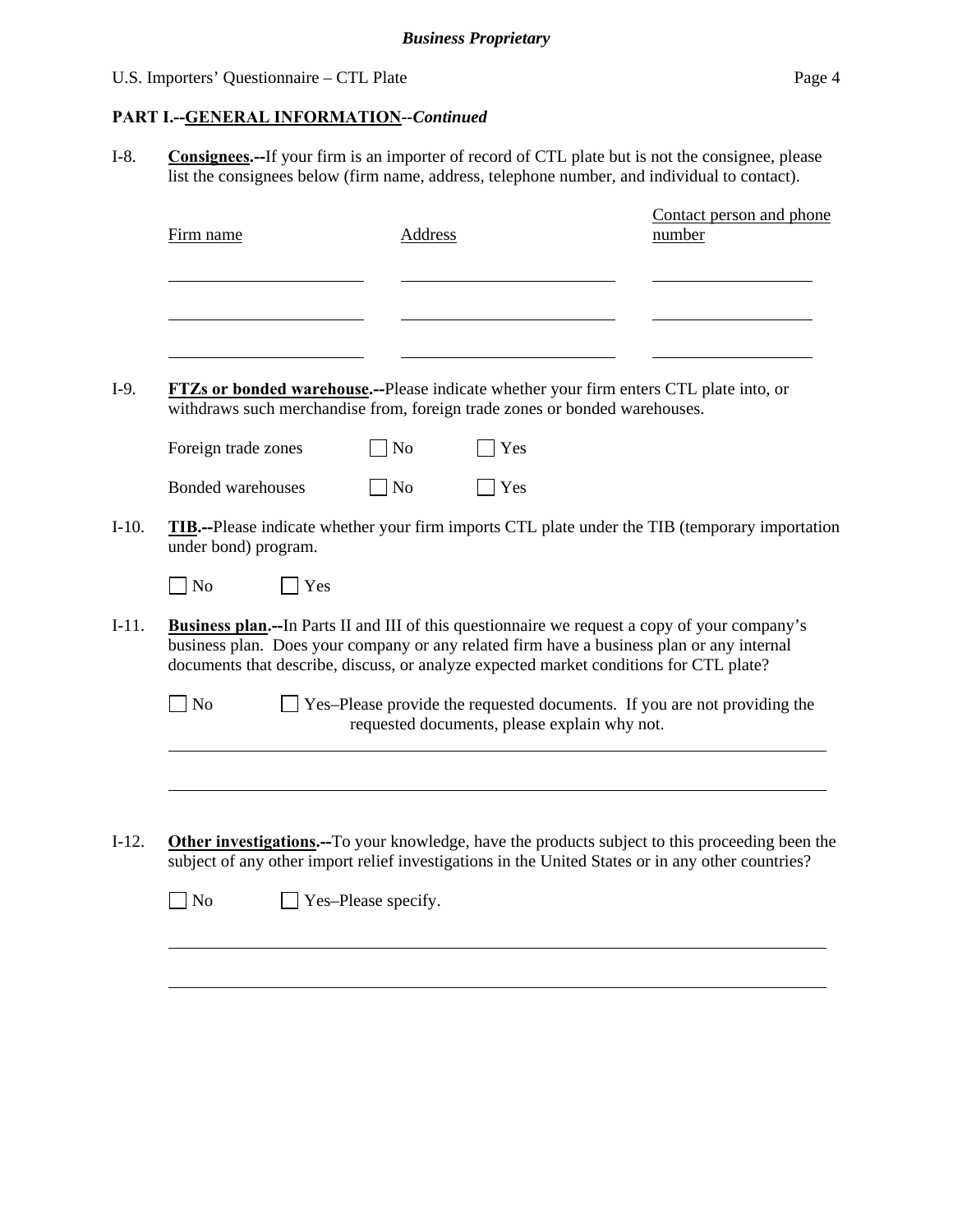#### **PART II.--TRADE AND RELATED INFORMATION**

Further information on this part of the questionnaire can be obtained from Angela Newell (202-708-5409, angela.newell@usitc.gov). **Supply all data requested on a calendar-year basis**.

II-1. Please identify the individual to be contacted and indicate the methods to be used for questions regarding the confidential information in part II.

| Name and title: |              |
|-----------------|--------------|
| E-mail:         | Telephone: ( |

II-2. **Changes in operations.--**Please indicate whether your firm has experienced any of the following changes in relation to the importation of CTL plate since January 1, 2005. (*check as many as appropriate*) (*Please describe the date, nature, and significance of any* 

 $\fbox{ \f{of} free/warehouse opening} $.... \quad \quad \fbox{ \f{and} } \quad \quad \fbox{ \f{and} } \quad \quad \fbox{ \f{and} } \quad \quad \fbox{ \f{and} } \quad \quad \fbox{ \f{and} } \quad \quad \fbox{ \f{and} } \quad \quad \fbox{ \f{and} } \quad \quad \fbox{ \f{and} } \quad \quad \fbox{ \f{and} } \quad \quad \fbox{ \f{and} } \quad \quad \fbox{ \f{and} } \quad \quad \fbox{ \f{and} } \quad \quad \fbox{ \f{and} } \quad \quad \fbox{ \f{and} } \quad \quad \fbox{$ 

|               |  |  | (Please describe the date, nature, and significance of any |  |
|---------------|--|--|------------------------------------------------------------|--|
| such changes) |  |  |                                                            |  |

| office/warehouse closings                                 |  |
|-----------------------------------------------------------|--|
|                                                           |  |
|                                                           |  |
|                                                           |  |
|                                                           |  |
|                                                           |  |
| $\Box$ prolonged shutdowns or<br>importation curtailments |  |
| revised labor agreements                                  |  |
|                                                           |  |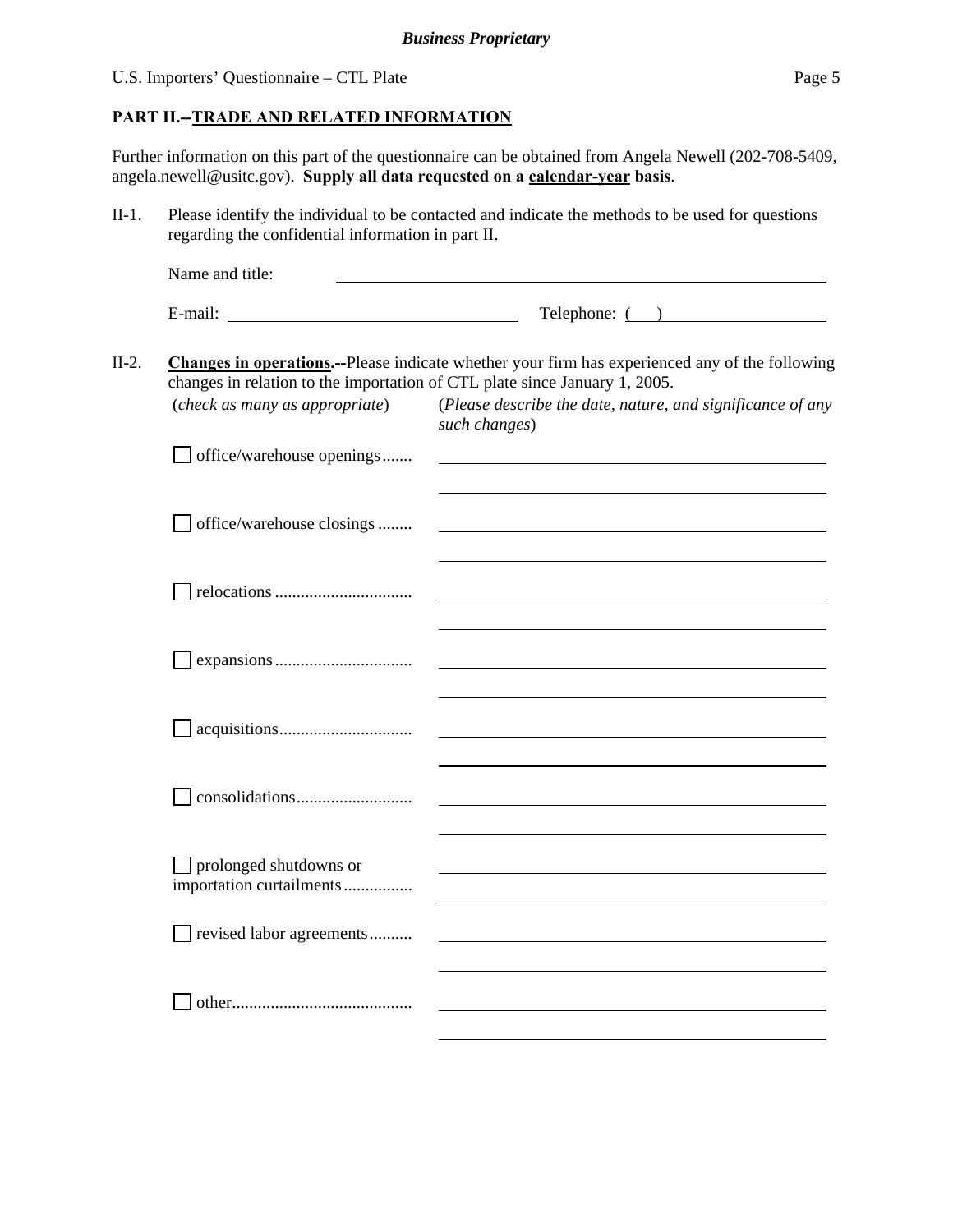U.S. Importers' Questionnaire – CTL Plate Page 6

l

l

#### **PART II.--TRADE AND RELATED INFORMATION***--Continued*

- II-3. **Anticipated changes in operations.--**Does your firm anticipate any changes in the character of your operations or organization (as noted above) relating to the importation of CTL plate in the future?
	- $\Box$  No  $\Box$  Yes–Supply details as to the time, nature, and significance of such changes and provide underlying assumptions, along with relevant portions of business plans or other supporting documentation that address this issue.

#### **For question II-4, if your response differs for particular orders, please indicate and explain the particular effect of revocation of specific orders.**

- II-4. **Anticipated changes in operations in the event the order is revoked.--**Would your firm anticipate any changes in the character of your operations or organization (as noted above) relating to the importation of CTL plate in the future if the countervailing duty and/or antidumping duty orders on CTL plate from India, Indonesia, Italy, Japan, and/or Korea were to be revoked?
	-
	- No Yes–Supply details as to the time, nature, and significance of such changes and provide underlying assumptions, along with relevant portions of business plans or other supporting documentation that address this issue.
- II-5. **Arranged imports.--**Has your firm imported or arranged for the importation of CTL plate from India, Indonesia, Italy, Japan, and/or Korea (other than POSCO) for delivery after June 30, 2011?

| N <sub>o</sub>        | Yes--Indicate when such orders are to be delivered and the quantities (in short<br>tons) involved. |                                                                             |  |
|-----------------------|----------------------------------------------------------------------------------------------------|-----------------------------------------------------------------------------|--|
| Period/Source         |                                                                                                    | <u> July - Sept. 2011 Oct. – Dec. 2011 Jan. – Mar. 2012 After Mar. 2012</u> |  |
| India                 |                                                                                                    |                                                                             |  |
| Indonesia             |                                                                                                    |                                                                             |  |
| Italy                 |                                                                                                    |                                                                             |  |
| Japan                 |                                                                                                    |                                                                             |  |
| Korea (non-<br>POSCO) |                                                                                                    |                                                                             |  |
| Other sources         |                                                                                                    |                                                                             |  |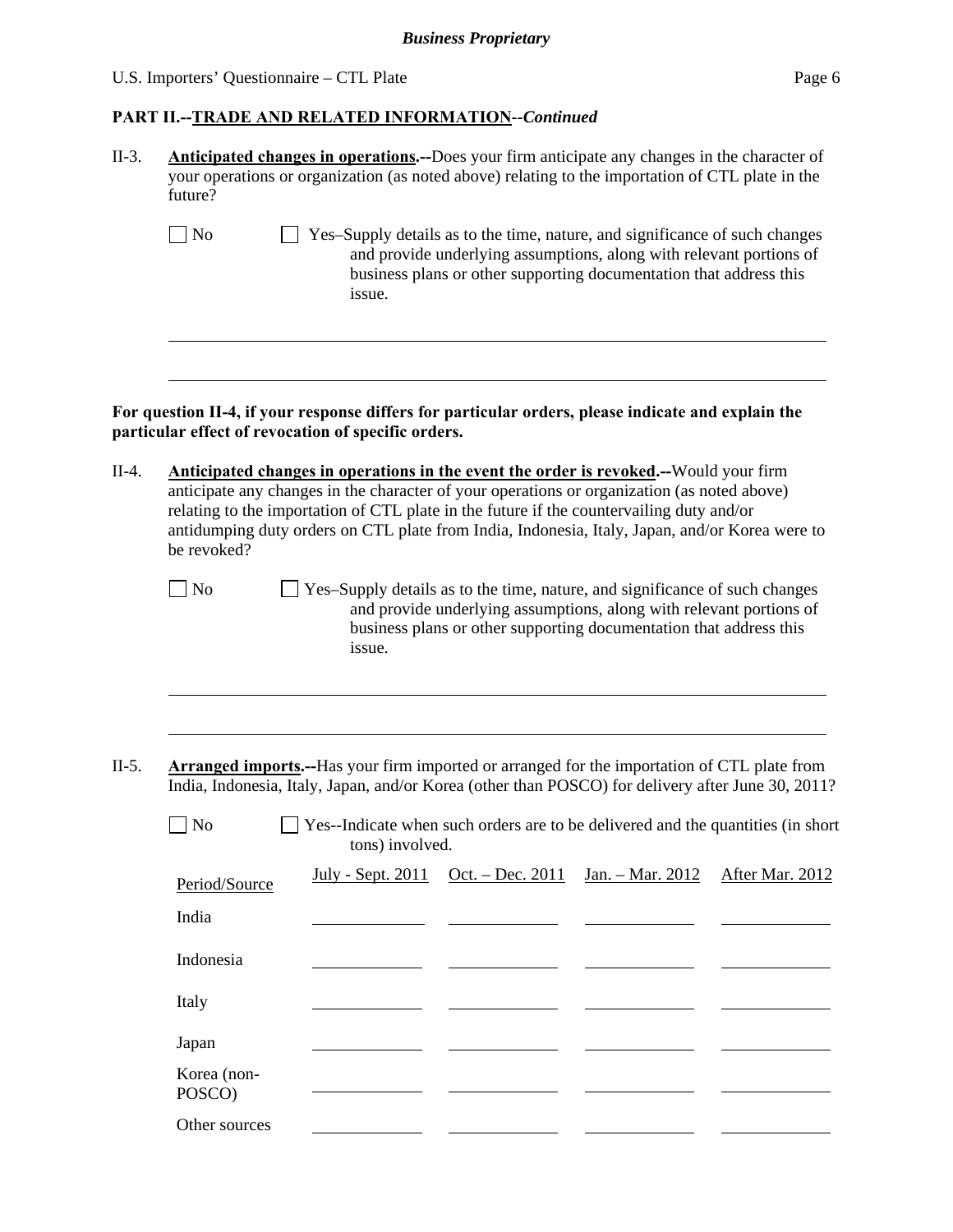l

#### **PART II.--TRADE AND RELATED INFORMATION***--Continued*

II-6. **Reasons for importing if producer.--**If your firm also produces CTL plate in the United States, please indicate your reasons for importing this product. If your reasons differ by source, please elaborate.

II-7a. **Imports from India**.--Does your firm import CTL plate from India?

No.  $\Box$  Yes-- Report your firm's imports and your firm's shipments and inventories of CTL plate imported from India by your firm during the specified periods. (See definitions in the instruction booklet.)

# **INDIA**

| Quantity (in short tons), value (in \$1,000)                                                    |                                                                                                                                                                                                                                                                                                                                            |      |      |      |      |      |      |              |  |
|-------------------------------------------------------------------------------------------------|--------------------------------------------------------------------------------------------------------------------------------------------------------------------------------------------------------------------------------------------------------------------------------------------------------------------------------------------|------|------|------|------|------|------|--------------|--|
|                                                                                                 | Calendar year                                                                                                                                                                                                                                                                                                                              |      |      |      |      |      |      | January-June |  |
| <b>Item</b>                                                                                     | 2005                                                                                                                                                                                                                                                                                                                                       | 2006 | 2007 | 2008 | 2009 | 2010 | 2010 | 2011         |  |
| <b>Beginning-of-period</b><br>inventories (Quantity) (A)                                        |                                                                                                                                                                                                                                                                                                                                            |      |      |      |      |      |      |              |  |
| Imports:<br>Quantity (B)                                                                        |                                                                                                                                                                                                                                                                                                                                            |      |      |      |      |      |      |              |  |
| Value (C)                                                                                       |                                                                                                                                                                                                                                                                                                                                            |      |      |      |      |      |      |              |  |
| U.S. shipments:<br><b>Commercial shipments:</b><br>Quantity (D)                                 |                                                                                                                                                                                                                                                                                                                                            |      |      |      |      |      |      |              |  |
| Value (E)                                                                                       |                                                                                                                                                                                                                                                                                                                                            |      |      |      |      |      |      |              |  |
| Internal consumption/company transfers:                                                         |                                                                                                                                                                                                                                                                                                                                            |      |      |      |      |      |      |              |  |
| Quantity (F)                                                                                    |                                                                                                                                                                                                                                                                                                                                            |      |      |      |      |      |      |              |  |
| Value $1$ (G)                                                                                   |                                                                                                                                                                                                                                                                                                                                            |      |      |      |      |      |      |              |  |
| Export shipments: <sup>2</sup><br>Quantity (H)                                                  |                                                                                                                                                                                                                                                                                                                                            |      |      |      |      |      |      |              |  |
| Value (I)                                                                                       |                                                                                                                                                                                                                                                                                                                                            |      |      |      |      |      |      |              |  |
| <b>End-of-period inventories</b><br>(quantity) (J)                                              |                                                                                                                                                                                                                                                                                                                                            |      |      |      |      |      |      |              |  |
| <b>Channels of distribution:</b><br>U.S. commercial shipments<br>to distributors (quantity) (K) |                                                                                                                                                                                                                                                                                                                                            |      |      |      |      |      |      |              |  |
| U.S. commercial shipments<br>to end users (quantity) (L)                                        |                                                                                                                                                                                                                                                                                                                                            |      |      |      |      |      |      |              |  |
|                                                                                                 | <sup>1</sup> Sales to related firms (including internal consumption) must be valued at fair market value. In the event that you use a<br>different basis for valuing these sales within your company, please specify that basis (e.g., cost, cost plus, etc.) and provide<br>value data using that basis for each period identified above: |      |      |      |      |      |      |              |  |
| <sup>2</sup> Identify your principal export markets:                                            |                                                                                                                                                                                                                                                                                                                                            |      |      |      |      |      |      |              |  |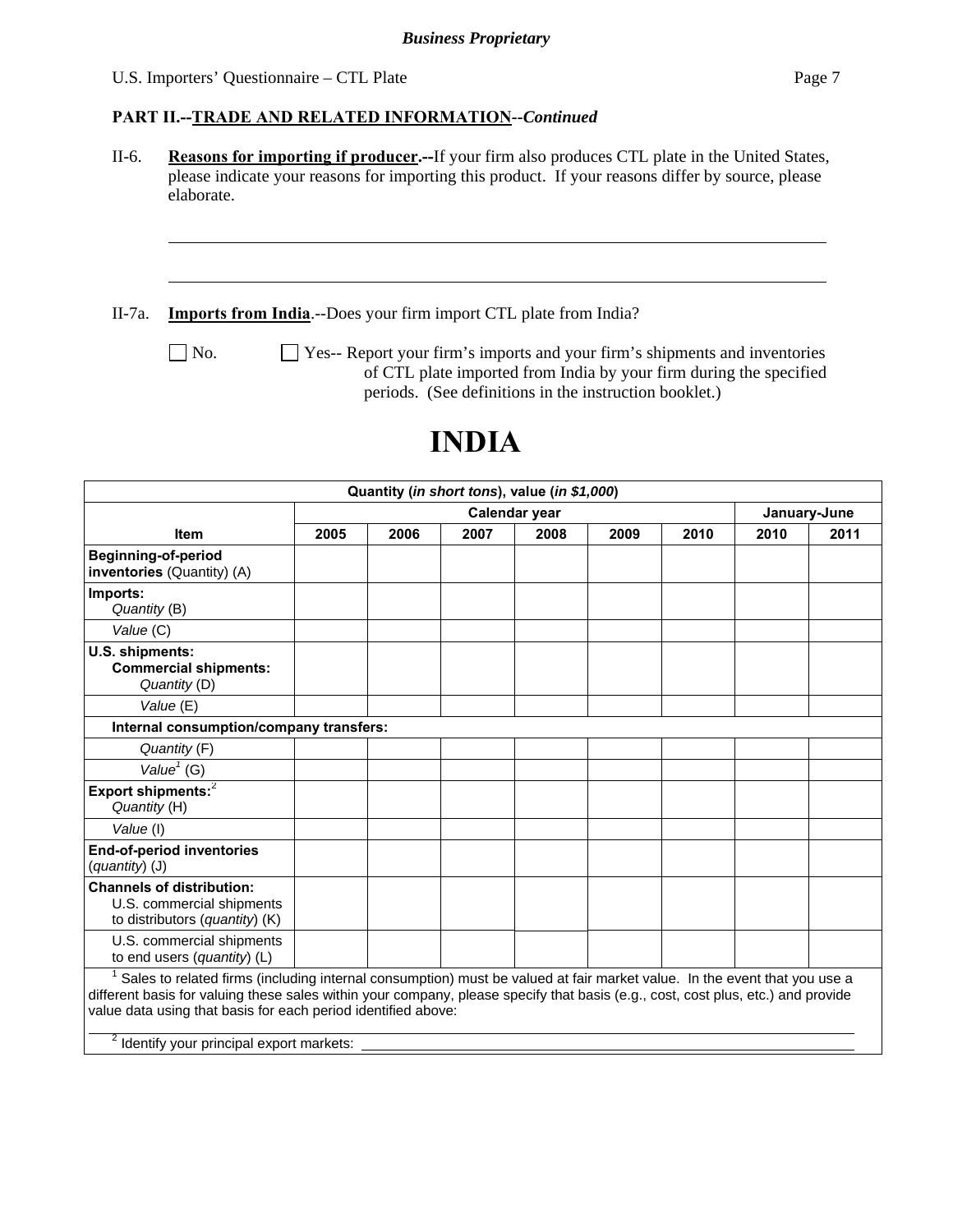#### U.S. Importers' Questionnaire – CTL Plate Page 8

#### **PART II.--TRADE AND RELATED INFORMATION***--Continued*

II-7b. **Imports from Indonesia**.--Does your firm import CTL plate from Indonesia?

No.  $\Box$  Yes-- Report your firm's imports and your firm's shipments and inventories of CTL plate imported from Indonesia by your firm during the specified periods. (See definitions in the instruction booklet.)

## **INDONESIA**

|                                                                                                                                                                                                                                                                                                                                                                                       |               |      |      | Quantity (in short tons), value (in \$1,000) |      |      |      |              |
|---------------------------------------------------------------------------------------------------------------------------------------------------------------------------------------------------------------------------------------------------------------------------------------------------------------------------------------------------------------------------------------|---------------|------|------|----------------------------------------------|------|------|------|--------------|
|                                                                                                                                                                                                                                                                                                                                                                                       | Calendar year |      |      |                                              |      |      |      | January-June |
| <b>Item</b>                                                                                                                                                                                                                                                                                                                                                                           | 2005          | 2006 | 2007 | 2008                                         | 2009 | 2010 | 2010 | 2011         |
| <b>Beginning-of-period</b><br>inventories (Quantity) (A)                                                                                                                                                                                                                                                                                                                              |               |      |      |                                              |      |      |      |              |
| Imports:<br>Quantity (B)                                                                                                                                                                                                                                                                                                                                                              |               |      |      |                                              |      |      |      |              |
| Value (C)                                                                                                                                                                                                                                                                                                                                                                             |               |      |      |                                              |      |      |      |              |
| U.S. shipments:<br><b>Commercial shipments:</b><br>Quantity (D)                                                                                                                                                                                                                                                                                                                       |               |      |      |                                              |      |      |      |              |
| Value (E)                                                                                                                                                                                                                                                                                                                                                                             |               |      |      |                                              |      |      |      |              |
| Internal consumption/company transfers:                                                                                                                                                                                                                                                                                                                                               |               |      |      |                                              |      |      |      |              |
| Quantity (F)                                                                                                                                                                                                                                                                                                                                                                          |               |      |      |                                              |      |      |      |              |
| Value $1$ (G)                                                                                                                                                                                                                                                                                                                                                                         |               |      |      |                                              |      |      |      |              |
| Export shipments: <sup>2</sup><br>Quantity (H)                                                                                                                                                                                                                                                                                                                                        |               |      |      |                                              |      |      |      |              |
| Value (I)                                                                                                                                                                                                                                                                                                                                                                             |               |      |      |                                              |      |      |      |              |
| <b>End-of-period inventories</b><br>(quantity) (J)                                                                                                                                                                                                                                                                                                                                    |               |      |      |                                              |      |      |      |              |
| <b>Channels of distribution:</b><br>U.S. commercial shipments<br>to distributors (quantity) (K)                                                                                                                                                                                                                                                                                       |               |      |      |                                              |      |      |      |              |
| U.S. commercial shipments<br>to end users (quantity) (L)                                                                                                                                                                                                                                                                                                                              |               |      |      |                                              |      |      |      |              |
| Sales to related firms (including internal consumption) must be valued at fair market value. In the event that you use a<br>different basis for valuing these sales within your company, please specify that basis (e.g., cost, cost plus, etc.) and provide<br>value data using that basis for each period identified above:<br><sup>2</sup> Identify your principal export markets: |               |      |      |                                              |      |      |      |              |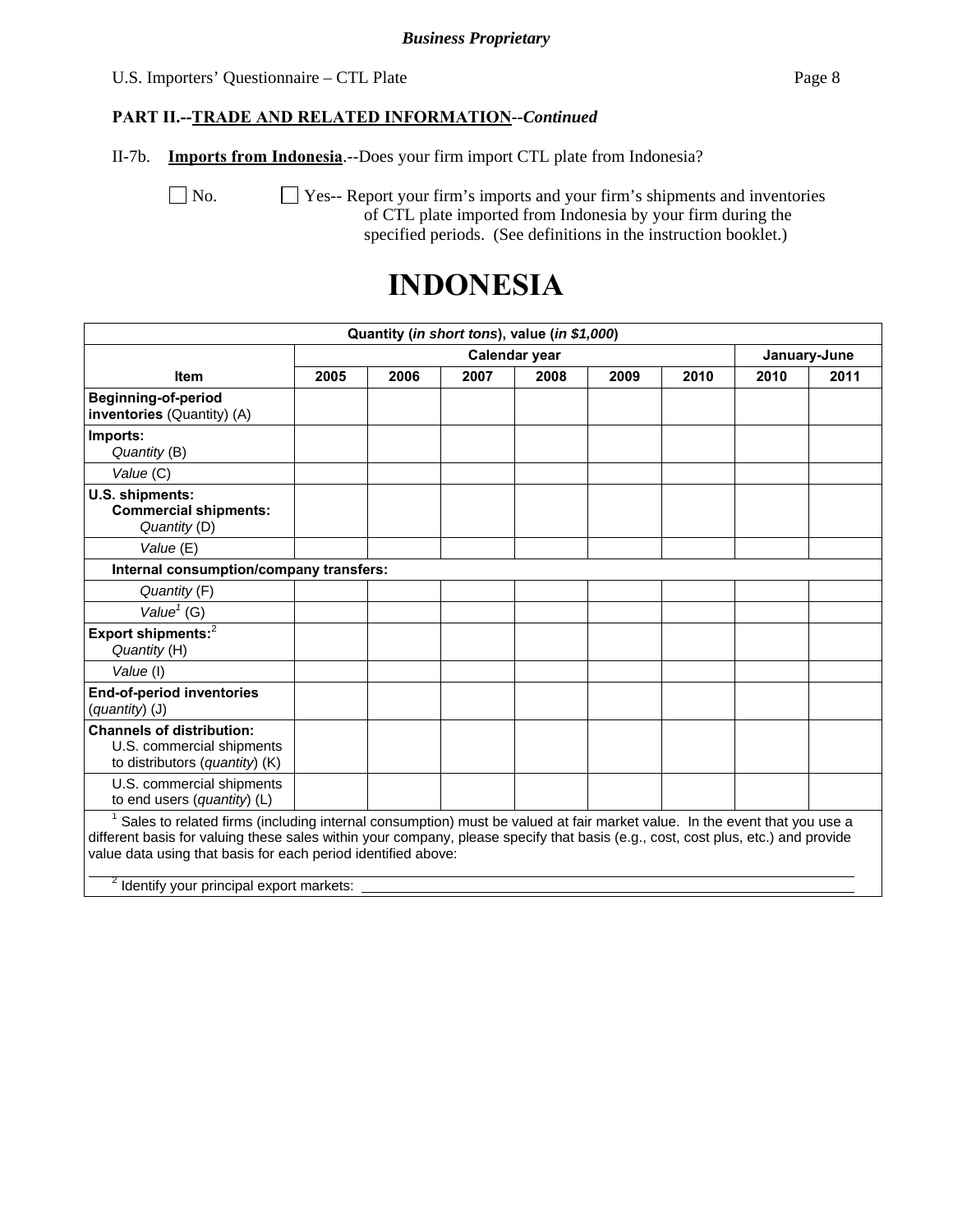#### U.S. Importers' Questionnaire – CTL Plate Page 9

#### **PART II.--TRADE AND RELATED INFORMATION***--Continued*

II-7c. **Imports from Italy**.--Does your firm import CTL plate from Italy?

 No. Yes-- Report your firm's imports and your firm's shipments and inventories of CTL plate imported from Italy by your firm during the specified periods. (See definitions in the instruction booklet.)

# **ITALY**

|                                                                                                                                                                                                                                                                                                                                                                                       |               |      |      | Quantity (in short tons), value (in \$1,000) |      |      |      |              |
|---------------------------------------------------------------------------------------------------------------------------------------------------------------------------------------------------------------------------------------------------------------------------------------------------------------------------------------------------------------------------------------|---------------|------|------|----------------------------------------------|------|------|------|--------------|
|                                                                                                                                                                                                                                                                                                                                                                                       | Calendar year |      |      |                                              |      |      |      | January-June |
| <b>Item</b>                                                                                                                                                                                                                                                                                                                                                                           | 2005          | 2006 | 2007 | 2008                                         | 2009 | 2010 | 2010 | 2011         |
| <b>Beginning-of-period</b><br>inventories (Quantity) (A)                                                                                                                                                                                                                                                                                                                              |               |      |      |                                              |      |      |      |              |
| Imports:<br>Quantity (B)                                                                                                                                                                                                                                                                                                                                                              |               |      |      |                                              |      |      |      |              |
| Value (C)                                                                                                                                                                                                                                                                                                                                                                             |               |      |      |                                              |      |      |      |              |
| U.S. shipments:<br><b>Commercial shipments:</b><br>Quantity (D)                                                                                                                                                                                                                                                                                                                       |               |      |      |                                              |      |      |      |              |
| Value (E)                                                                                                                                                                                                                                                                                                                                                                             |               |      |      |                                              |      |      |      |              |
| Internal consumption/company transfers:                                                                                                                                                                                                                                                                                                                                               |               |      |      |                                              |      |      |      |              |
| Quantity (F)                                                                                                                                                                                                                                                                                                                                                                          |               |      |      |                                              |      |      |      |              |
| Value <sup><math>1</math></sup> (G)                                                                                                                                                                                                                                                                                                                                                   |               |      |      |                                              |      |      |      |              |
| Export shipments: <sup>2</sup><br>Quantity (H)                                                                                                                                                                                                                                                                                                                                        |               |      |      |                                              |      |      |      |              |
| Value (I)                                                                                                                                                                                                                                                                                                                                                                             |               |      |      |                                              |      |      |      |              |
| End-of-period inventories<br>(quantity) (J)                                                                                                                                                                                                                                                                                                                                           |               |      |      |                                              |      |      |      |              |
| <b>Channels of distribution:</b><br>U.S. commercial shipments<br>to distributors (quantity) (K)                                                                                                                                                                                                                                                                                       |               |      |      |                                              |      |      |      |              |
| U.S. commercial shipments<br>to end users (quantity) (L)                                                                                                                                                                                                                                                                                                                              |               |      |      |                                              |      |      |      |              |
| Sales to related firms (including internal consumption) must be valued at fair market value. In the event that you use a<br>different basis for valuing these sales within your company, please specify that basis (e.g., cost, cost plus, etc.) and provide<br>value data using that basis for each period identified above:<br><sup>2</sup> Identify your principal export markets: |               |      |      |                                              |      |      |      |              |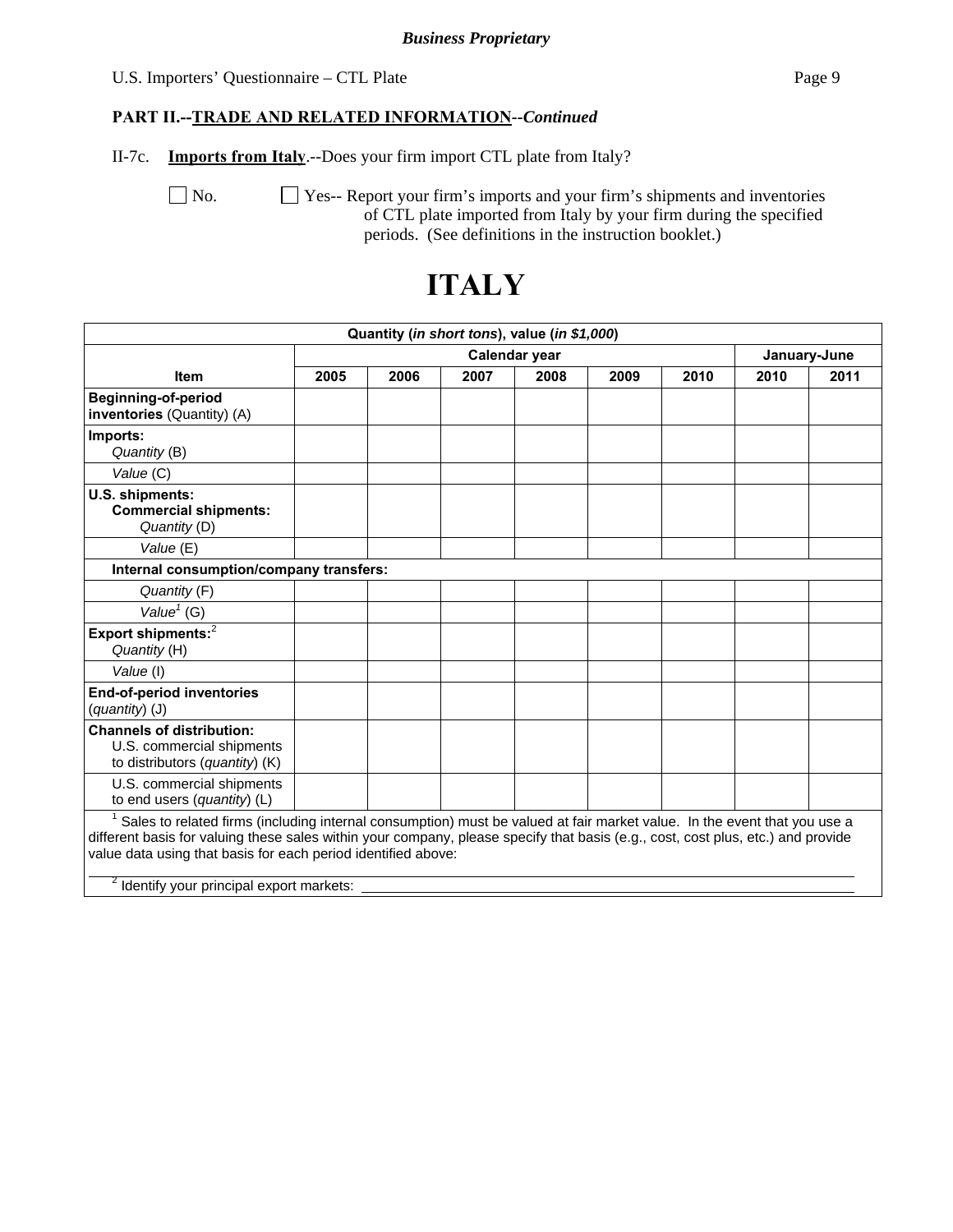#### U.S. Importers' Questionnaire – CTL Plate Page 10

#### **PART II.--TRADE AND RELATED INFORMATION***--Continued*

II-7d. **Imports from Japan**.--Does your firm import CTL plate from Japan?

No.  $\Box$  Yes-- Report your firm's imports and your firm's shipments and inventories of CTL plate imported from Japan by your firm during the specified periods. (See definitions in the instruction booklet.)

# **JAPAN**

|                                                                                                                                                                                                                                                                                                                                                                                       |      |      |      | Quantity (in short tons), value (in \$1,000) |      |      |      |              |
|---------------------------------------------------------------------------------------------------------------------------------------------------------------------------------------------------------------------------------------------------------------------------------------------------------------------------------------------------------------------------------------|------|------|------|----------------------------------------------|------|------|------|--------------|
|                                                                                                                                                                                                                                                                                                                                                                                       |      |      |      | Calendar year                                |      |      |      | January-June |
| <b>Item</b>                                                                                                                                                                                                                                                                                                                                                                           | 2005 | 2006 | 2007 | 2008                                         | 2009 | 2010 | 2010 | 2011         |
| <b>Beginning-of-period</b><br>inventories (Quantity) (A)                                                                                                                                                                                                                                                                                                                              |      |      |      |                                              |      |      |      |              |
| Imports:<br>Quantity (B)                                                                                                                                                                                                                                                                                                                                                              |      |      |      |                                              |      |      |      |              |
| Value (C)                                                                                                                                                                                                                                                                                                                                                                             |      |      |      |                                              |      |      |      |              |
| U.S. shipments:<br><b>Commercial shipments:</b><br>Quantity (D)                                                                                                                                                                                                                                                                                                                       |      |      |      |                                              |      |      |      |              |
| Value (E)                                                                                                                                                                                                                                                                                                                                                                             |      |      |      |                                              |      |      |      |              |
| Internal consumption/company transfers:                                                                                                                                                                                                                                                                                                                                               |      |      |      |                                              |      |      |      |              |
| Quantity (F)                                                                                                                                                                                                                                                                                                                                                                          |      |      |      |                                              |      |      |      |              |
| Value <sup><math>1</math></sup> (G)                                                                                                                                                                                                                                                                                                                                                   |      |      |      |                                              |      |      |      |              |
| Export shipments: <sup>2</sup><br>Quantity (H)                                                                                                                                                                                                                                                                                                                                        |      |      |      |                                              |      |      |      |              |
| Value (I)                                                                                                                                                                                                                                                                                                                                                                             |      |      |      |                                              |      |      |      |              |
| <b>End-of-period inventories</b><br>(quantity) (J)                                                                                                                                                                                                                                                                                                                                    |      |      |      |                                              |      |      |      |              |
| <b>Channels of distribution:</b><br>U.S. commercial shipments<br>to distributors (quantity) (K)                                                                                                                                                                                                                                                                                       |      |      |      |                                              |      |      |      |              |
| U.S. commercial shipments<br>to end users (quantity) (L)                                                                                                                                                                                                                                                                                                                              |      |      |      |                                              |      |      |      |              |
| Sales to related firms (including internal consumption) must be valued at fair market value. In the event that you use a<br>different basis for valuing these sales within your company, please specify that basis (e.g., cost, cost plus, etc.) and provide<br>value data using that basis for each period identified above:<br><sup>2</sup> Identify your principal export markets: |      |      |      |                                              |      |      |      |              |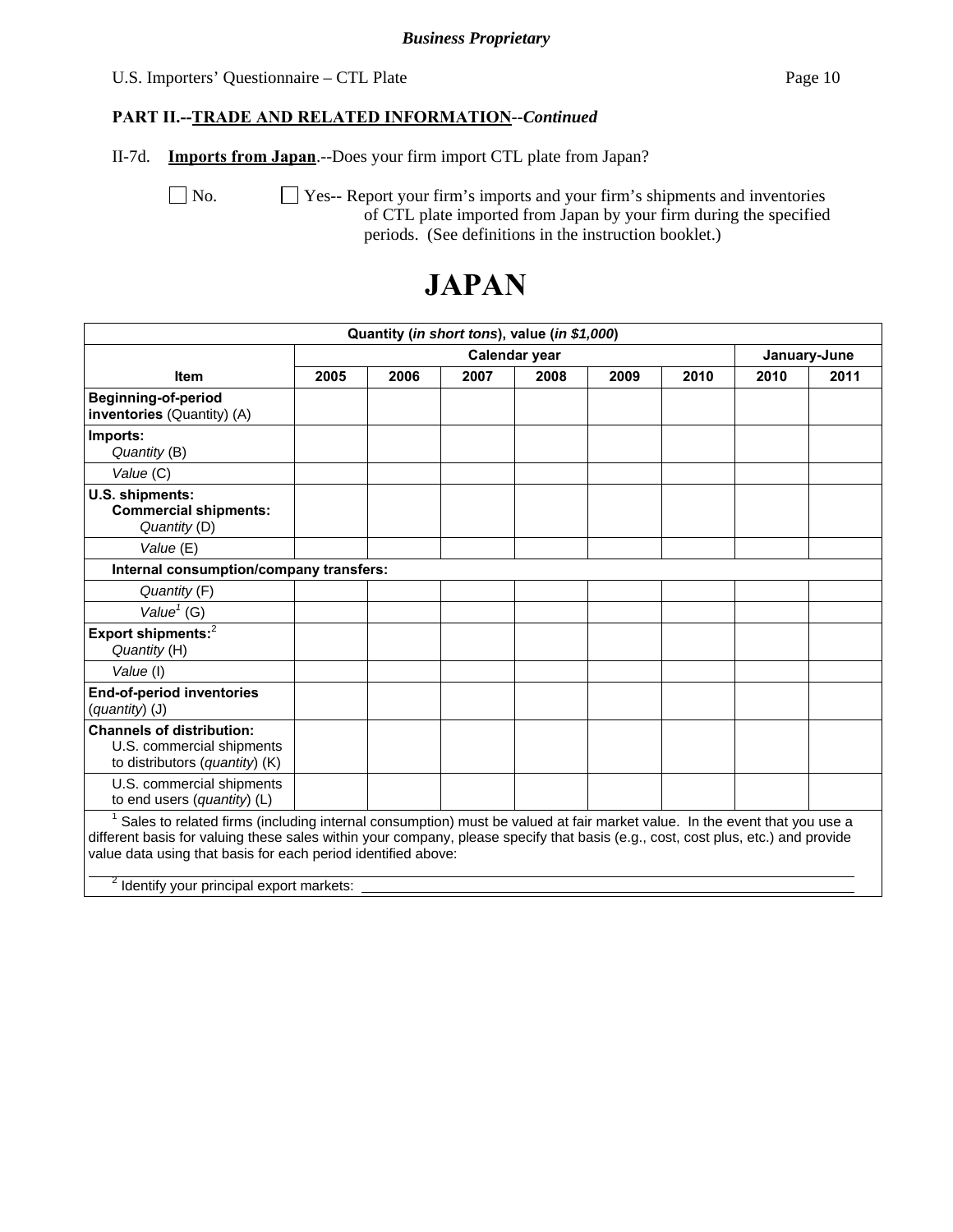#### **PART II.--TRADE AND RELATED INFORMATION***--Continued*

II-7e. **Imports from Korea (imports from POSCO)**.--Does your firm import CTL plate from Korea (POSCO)?

No.  $\Box$  Yes-- Report your firm's imports and your firm's shipments and inventories of CTL plate imported from Korea (POSCO) by your firm during the specified periods. (See definitions in the instruction booklet.)

# **KOREA (POSCO)**

|                                                                                                                                                                                                                                                                                                                                                                                                    |      |      |      | Quantity (in short tons), value (in \$1,000) |      |      |      |              |
|----------------------------------------------------------------------------------------------------------------------------------------------------------------------------------------------------------------------------------------------------------------------------------------------------------------------------------------------------------------------------------------------------|------|------|------|----------------------------------------------|------|------|------|--------------|
|                                                                                                                                                                                                                                                                                                                                                                                                    |      |      |      | Calendar year                                |      |      |      | January-June |
| <b>Item</b>                                                                                                                                                                                                                                                                                                                                                                                        | 2005 | 2006 | 2007 | 2008                                         | 2009 | 2010 | 2010 | 2011         |
| <b>Beginning-of-period</b><br>inventories (Quantity) (A)                                                                                                                                                                                                                                                                                                                                           |      |      |      |                                              |      |      |      |              |
| Imports:<br>Quantity (B)                                                                                                                                                                                                                                                                                                                                                                           |      |      |      |                                              |      |      |      |              |
| Value (C)                                                                                                                                                                                                                                                                                                                                                                                          |      |      |      |                                              |      |      |      |              |
| U.S. shipments:<br><b>Commercial shipments:</b><br>Quantity (D)                                                                                                                                                                                                                                                                                                                                    |      |      |      |                                              |      |      |      |              |
| Value (E)                                                                                                                                                                                                                                                                                                                                                                                          |      |      |      |                                              |      |      |      |              |
| Internal consumption/company transfers:                                                                                                                                                                                                                                                                                                                                                            |      |      |      |                                              |      |      |      |              |
| Quantity (F)                                                                                                                                                                                                                                                                                                                                                                                       |      |      |      |                                              |      |      |      |              |
| Value <sup>1</sup> (G)                                                                                                                                                                                                                                                                                                                                                                             |      |      |      |                                              |      |      |      |              |
| Export shipments: <sup>2</sup><br>Quantity (H)                                                                                                                                                                                                                                                                                                                                                     |      |      |      |                                              |      |      |      |              |
| Value (I)                                                                                                                                                                                                                                                                                                                                                                                          |      |      |      |                                              |      |      |      |              |
| <b>End-of-period inventories</b><br>(quantity) (J)                                                                                                                                                                                                                                                                                                                                                 |      |      |      |                                              |      |      |      |              |
| <b>Channels of distribution:</b><br>U.S. commercial shipments<br>to distributors (quantity) (K)                                                                                                                                                                                                                                                                                                    |      |      |      |                                              |      |      |      |              |
| U.S. commercial shipments<br>to end users (quantity) $(L)$                                                                                                                                                                                                                                                                                                                                         |      |      |      |                                              |      |      |      |              |
| <sup>1</sup> Sales to related firms (including internal consumption) must be valued at fair market value. In the event that you use a<br>different basis for valuing these sales within your company, please specify that basis (e.g., cost, cost plus, etc.) and provide<br>value data using that basis for each period identified above:<br><sup>2</sup> Identify your principal export markets: |      |      |      |                                              |      |      |      |              |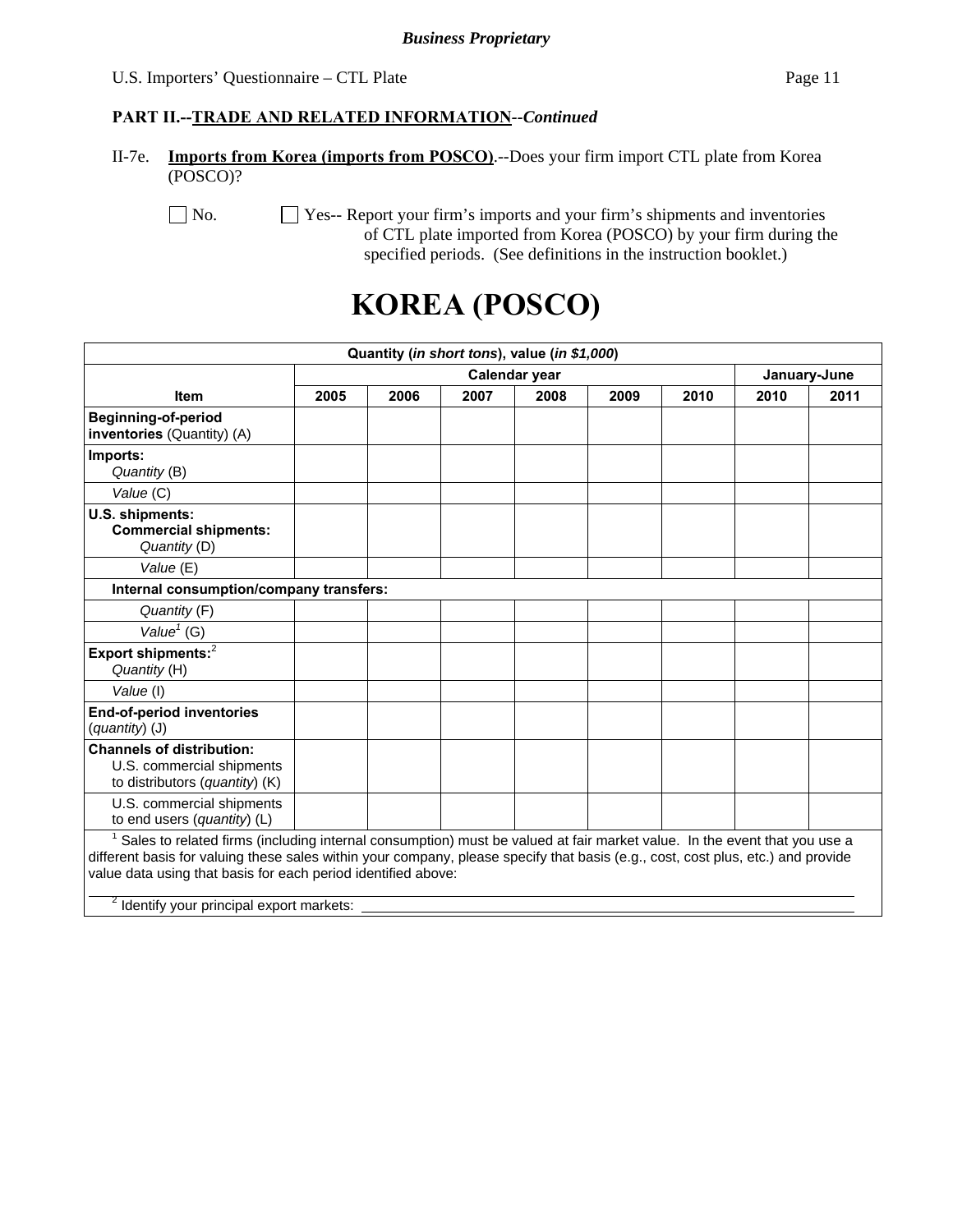II-7f. **Imports from Korea (imports excluding POSCO)**.--Does your firm import CTL plate from Korea (excluding POSCO)?

No.  $\Box$  Yes-- Report your firm's imports and your firm's shipments and inventories of CTL plate imported from Korea (excluding POSCO) by your firm during the specified periods. (See definitions in the instruction booklet.)

# **KOREA (excluding POSCO)**

|                                                                                                                                                                                                                                                                                                                                                                                       |      |      |      | Quantity (in short tons), value (in \$1,000) |      |      |      |              |
|---------------------------------------------------------------------------------------------------------------------------------------------------------------------------------------------------------------------------------------------------------------------------------------------------------------------------------------------------------------------------------------|------|------|------|----------------------------------------------|------|------|------|--------------|
|                                                                                                                                                                                                                                                                                                                                                                                       |      |      |      | Calendar year                                |      |      |      | January-June |
| <b>Item</b>                                                                                                                                                                                                                                                                                                                                                                           | 2005 | 2006 | 2007 | 2008                                         | 2009 | 2010 | 2010 | 2011         |
| <b>Beginning-of-period</b><br>inventories (Quantity) (A)                                                                                                                                                                                                                                                                                                                              |      |      |      |                                              |      |      |      |              |
| Imports:<br>Quantity (B)                                                                                                                                                                                                                                                                                                                                                              |      |      |      |                                              |      |      |      |              |
| Value (C)                                                                                                                                                                                                                                                                                                                                                                             |      |      |      |                                              |      |      |      |              |
| U.S. shipments:<br><b>Commercial shipments:</b><br>Quantity (D)                                                                                                                                                                                                                                                                                                                       |      |      |      |                                              |      |      |      |              |
| Value (E)                                                                                                                                                                                                                                                                                                                                                                             |      |      |      |                                              |      |      |      |              |
| Internal consumption/company transfers:                                                                                                                                                                                                                                                                                                                                               |      |      |      |                                              |      |      |      |              |
| Quantity (F)                                                                                                                                                                                                                                                                                                                                                                          |      |      |      |                                              |      |      |      |              |
| Value $1$ (G)                                                                                                                                                                                                                                                                                                                                                                         |      |      |      |                                              |      |      |      |              |
| Export shipments: <sup>2</sup><br>Quantity (H)                                                                                                                                                                                                                                                                                                                                        |      |      |      |                                              |      |      |      |              |
| Value (I)                                                                                                                                                                                                                                                                                                                                                                             |      |      |      |                                              |      |      |      |              |
| <b>End-of-period inventories</b><br>(quantity) (J)                                                                                                                                                                                                                                                                                                                                    |      |      |      |                                              |      |      |      |              |
| <b>Channels of distribution:</b><br>U.S. commercial shipments<br>to distributors (quantity) (K)                                                                                                                                                                                                                                                                                       |      |      |      |                                              |      |      |      |              |
| U.S. commercial shipments<br>to end users (quantity) (L)                                                                                                                                                                                                                                                                                                                              |      |      |      |                                              |      |      |      |              |
| Sales to related firms (including internal consumption) must be valued at fair market value. In the event that you use a<br>different basis for valuing these sales within your company, please specify that basis (e.g., cost, cost plus, etc.) and provide<br>value data using that basis for each period identified above:<br><sup>2</sup> Identify your principal export markets: |      |      |      |                                              |      |      |      |              |
|                                                                                                                                                                                                                                                                                                                                                                                       |      |      |      |                                              |      |      |      |              |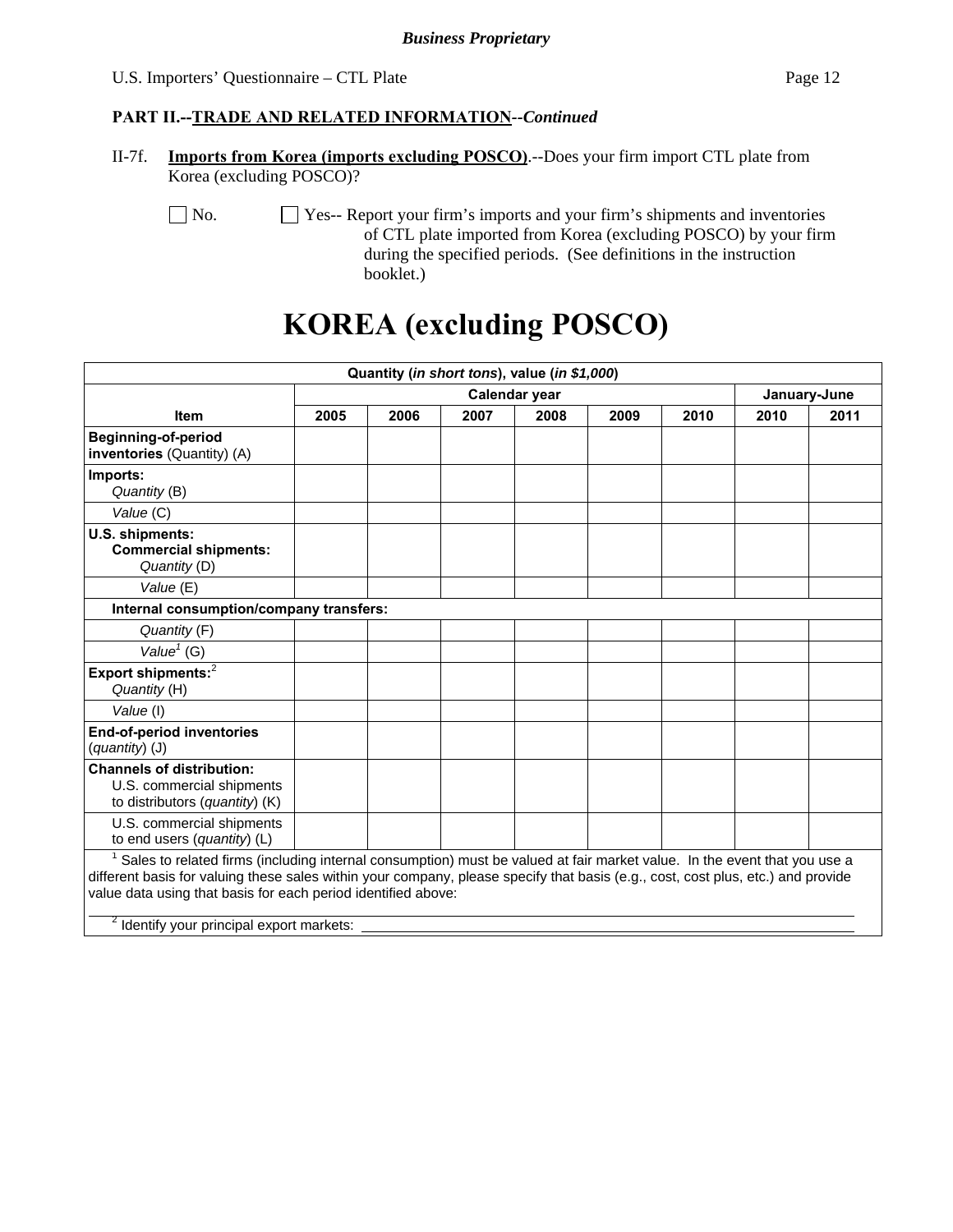#### **PART II.--TRADE AND RELATED INFORMATION***--Continued*

II-7g. **Imports from ALL OTHER SOURCES**.--Does your firm import CTL plate from countries other than India, Indonesia, Italy, Japan, and Korea?

No.  $\Box$  Yes-- Report your firm's imports and your firm's shipments and inventories of CTL plate imported from countries other than India, Indonesia, Italy, Japan, and Korea by your firm during the specified periods. (See definitions in the instruction booklet.)

# **ALL OTHER SOURCES COMBINED1**

|                                                                                                                                                                                                                                                                                                                                                                                                                                     |      |      |      | Quantity (in short tons), value (in \$1,000) |      |      |      |              |
|-------------------------------------------------------------------------------------------------------------------------------------------------------------------------------------------------------------------------------------------------------------------------------------------------------------------------------------------------------------------------------------------------------------------------------------|------|------|------|----------------------------------------------|------|------|------|--------------|
|                                                                                                                                                                                                                                                                                                                                                                                                                                     |      |      |      | Calendar year                                |      |      |      | January-June |
| <b>Item</b>                                                                                                                                                                                                                                                                                                                                                                                                                         | 2005 | 2006 | 2007 | 2008                                         | 2009 | 2010 | 2010 | 2011         |
| <b>Beginning-of-period</b><br>inventories (quantity) (A)                                                                                                                                                                                                                                                                                                                                                                            |      |      |      |                                              |      |      |      |              |
| Imports:<br>Quantity (B)                                                                                                                                                                                                                                                                                                                                                                                                            |      |      |      |                                              |      |      |      |              |
| Value (C)                                                                                                                                                                                                                                                                                                                                                                                                                           |      |      |      |                                              |      |      |      |              |
| U.S. shipments:<br><b>Commercial shipments:</b><br>Quantity (D)                                                                                                                                                                                                                                                                                                                                                                     |      |      |      |                                              |      |      |      |              |
| Value (E)                                                                                                                                                                                                                                                                                                                                                                                                                           |      |      |      |                                              |      |      |      |              |
| Internal consumption/company transfers:                                                                                                                                                                                                                                                                                                                                                                                             |      |      |      |                                              |      |      |      |              |
| Quantity (F)                                                                                                                                                                                                                                                                                                                                                                                                                        |      |      |      |                                              |      |      |      |              |
| Value <sup>2</sup> (G)                                                                                                                                                                                                                                                                                                                                                                                                              |      |      |      |                                              |      |      |      |              |
| Export shipments: <sup>3</sup><br>Quantity (H)                                                                                                                                                                                                                                                                                                                                                                                      |      |      |      |                                              |      |      |      |              |
| Value (I)                                                                                                                                                                                                                                                                                                                                                                                                                           |      |      |      |                                              |      |      |      |              |
| End-of-period inventories<br>(quantity) (J)                                                                                                                                                                                                                                                                                                                                                                                         |      |      |      |                                              |      |      |      |              |
| <b>Channels of distribution:</b><br>U.S. commercial shipments<br>to distributors (quantity) (K)                                                                                                                                                                                                                                                                                                                                     |      |      |      |                                              |      |      |      |              |
| U.S. commercial shipments<br>to end users (quantity) (L)                                                                                                                                                                                                                                                                                                                                                                            |      |      |      |                                              |      |      |      |              |
| Please specify countries included:<br><sup>2</sup> Sales to related firms (including internal consumption) must be valued at fair market value. In the event that you use a<br>different basis for valuing these sales within your company, please specify that basis (e.g., cost, cost plus, etc.) and provide<br>value data using that basis for each of the periods noted above:<br>3<br>Identify your principal export markets: |      |      |      |                                              |      |      |      |              |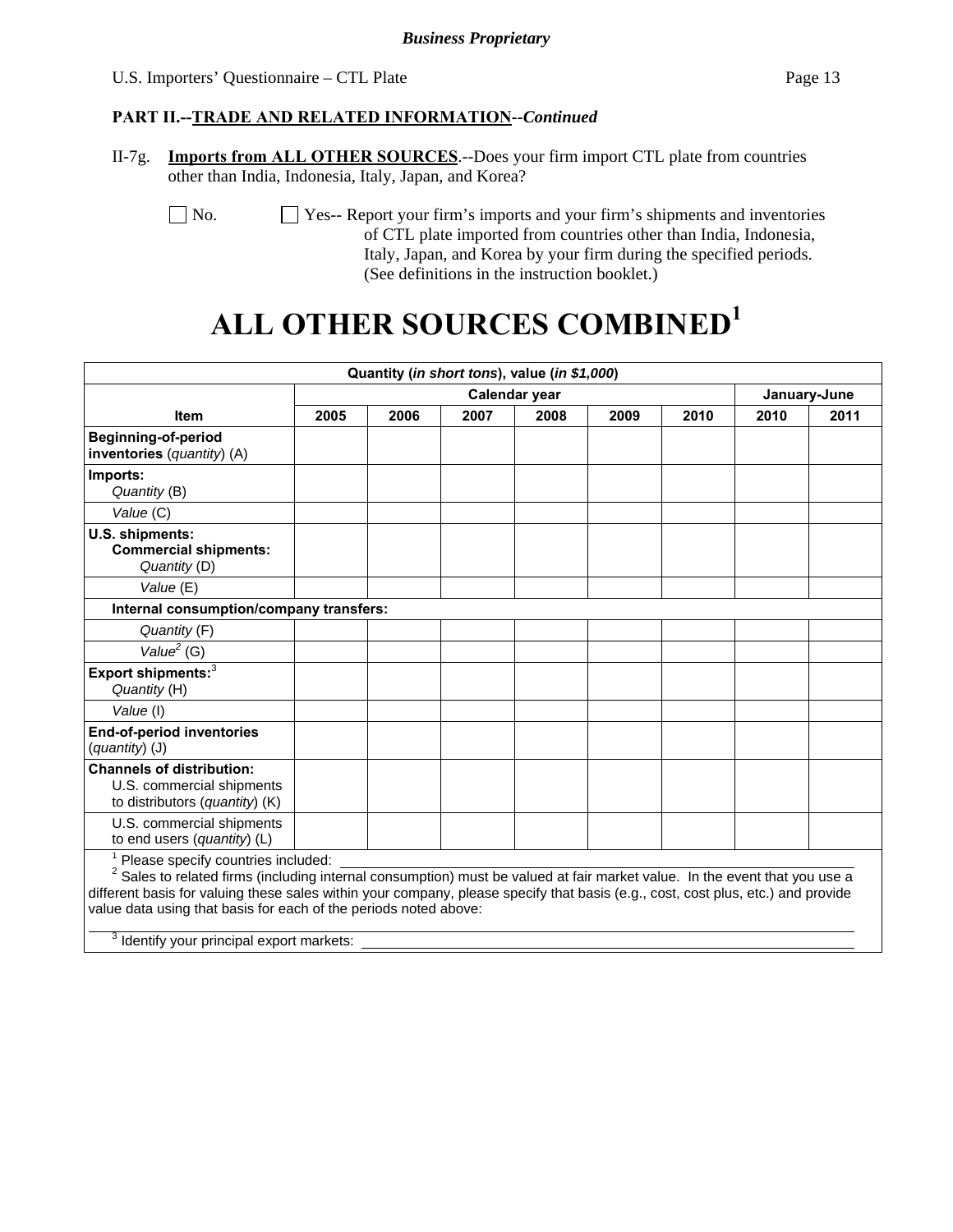#### **PART II.--TRADE AND RELATED INFORMATION***--Continued*

#### II-8. **Reconciliation of import data.--**

l

(a) Please note that the quantities reported in question II-7 should reconcile as follows in each period (*i.e.*, in each column):

| Reconciliation          |                                                                    |  |
|-------------------------|--------------------------------------------------------------------|--|
| $A + B - D - F - H = J$ | Do these data reconcile? $\Box$ Yes $\Box$ No--(Please<br>explain: |  |
| $D = K + L$             | Do these data reconcile? ■ Yes ■ No--(Please<br>explain:           |  |

(b) Please note that the quantities reported for end-of-period inventories should equal the beginning-of-period inventories reported in the subsequent calendar year (*i.e.*, line J of year 2005 should equal line A of year 2006). Do these data reconcile for each adjacent calendar year?

 $\Box$  Yes.  $\Box$  No--Please explain.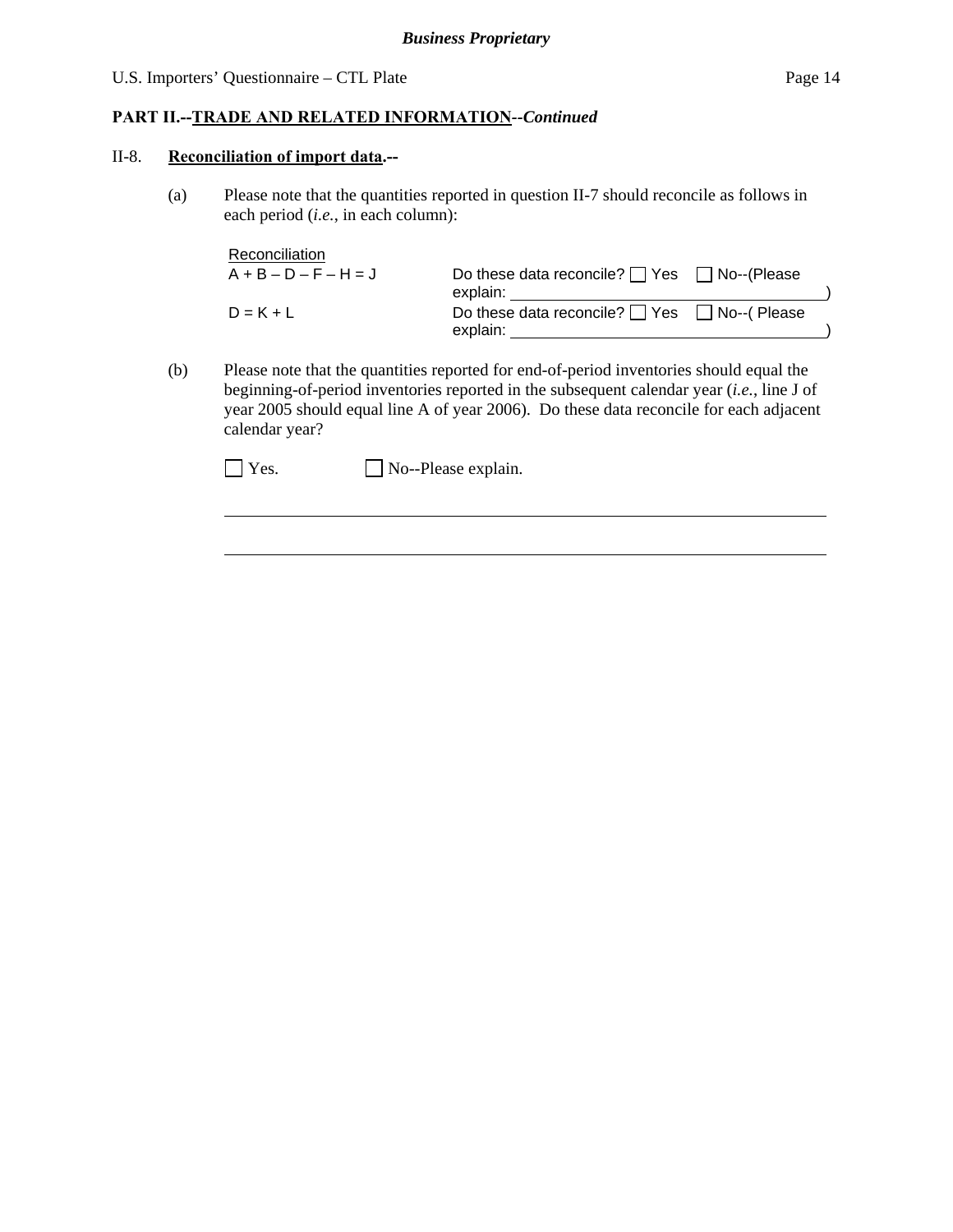#### **PART II.--TRADE AND RELATED INFORMATION***--Continued*

II-9. **Imports by source**.—With the exceptions listed in the paragraph below, report your firm's imports by source of CTL plate in which one or more of the elements listed below is present in the quantity, by weight, indicated below: $<sup>1</sup>$ </sup>

1.65-1.80 percent of manganese, or 0.30-1.25 percent of nickel, or 0.40-1.00 percent of copper, or 0.06-0.10 percent of niobium, or 0.30-0.50 percent of aluminum, or 0.05-0.41 percent of titanium, or 0.30-1.25 percent of chromium, or 0.05-0.15 percent zirconium. 0.10-0.15 percent of vanadium, or

 $\overline{a}$ 

0.60-1.50 percent of silicon, or 0.08-0.10 percent of molybdenum, or

You should include imports of high strength low alloy steel with one or more element present in the ranges noted above. You should not include (1) alloy steel products in which any chemical element exceeds its respective range listed above; (2) SAE grade (formerly AISI grades) of series 2300 and above; (3) products made to ASTM A710 and A736 or their proprietary equivalents; (4) abrasion-resistant; (5) products made to ASTM A202, A225, A514 grade S, A517 grade S, (6) ball bearing steels; (7) tool steels; and (8) silicomanganese steel or silicon electric steel.

# **INDIA**

|                                                                                                                                                                                                                            |      |      |      | (Quantity in <i>short tons</i> , value in \$1,000) |      |      |      |              |
|----------------------------------------------------------------------------------------------------------------------------------------------------------------------------------------------------------------------------|------|------|------|----------------------------------------------------|------|------|------|--------------|
|                                                                                                                                                                                                                            |      |      |      | Calendar year                                      |      |      |      | January-June |
| Item                                                                                                                                                                                                                       | 2005 | 2006 | 2007 | 2008                                               | 2009 | 2010 | 2010 | 2011         |
| Quantity                                                                                                                                                                                                                   |      |      |      |                                                    |      |      |      |              |
| Value                                                                                                                                                                                                                      |      |      |      |                                                    |      |      |      |              |
| Note: Please identify the foreign producers of the specified CTL plate imported by your firm and<br>explain why the elevated levels of alloying elements are essential to the performance characteristics of<br>the plate: |      |      |      |                                                    |      |      |      |              |
|                                                                                                                                                                                                                            |      |      |      |                                                    |      |      |      |              |

## **INDONESIA**

|                                                                                                                                                                                                                            |      |      |      | (Quantity in <i>short tons</i> , value in \$1,000) |      |             |             |              |
|----------------------------------------------------------------------------------------------------------------------------------------------------------------------------------------------------------------------------|------|------|------|----------------------------------------------------|------|-------------|-------------|--------------|
|                                                                                                                                                                                                                            |      |      |      | Calendar year                                      |      |             |             | January-June |
| <b>Item</b>                                                                                                                                                                                                                | 2005 | 2006 | 2007 | 2008                                               | 2009 | <b>2010</b> | <b>2010</b> | 2011         |
| Quantity                                                                                                                                                                                                                   |      |      |      |                                                    |      |             |             |              |
| Value                                                                                                                                                                                                                      |      |      |      |                                                    |      |             |             |              |
| Note: Please identify the foreign producers of the specified CTL plate imported by your firm and<br>explain why the elevated levels of alloying elements are essential to the performance characteristics of<br>the plate: |      |      |      |                                                    |      |             |             |              |

<sup>&</sup>lt;sup>1</sup> Imports of such plate may include goods in the following HTS statistical reporting numbers:  $7225.40.3050$ , 7225.40.7000, 7225.50.6000, 7225.99.0090, 7226.91.5000, 7226.91.7000, 7226.91.8000, and 7226.99.0000.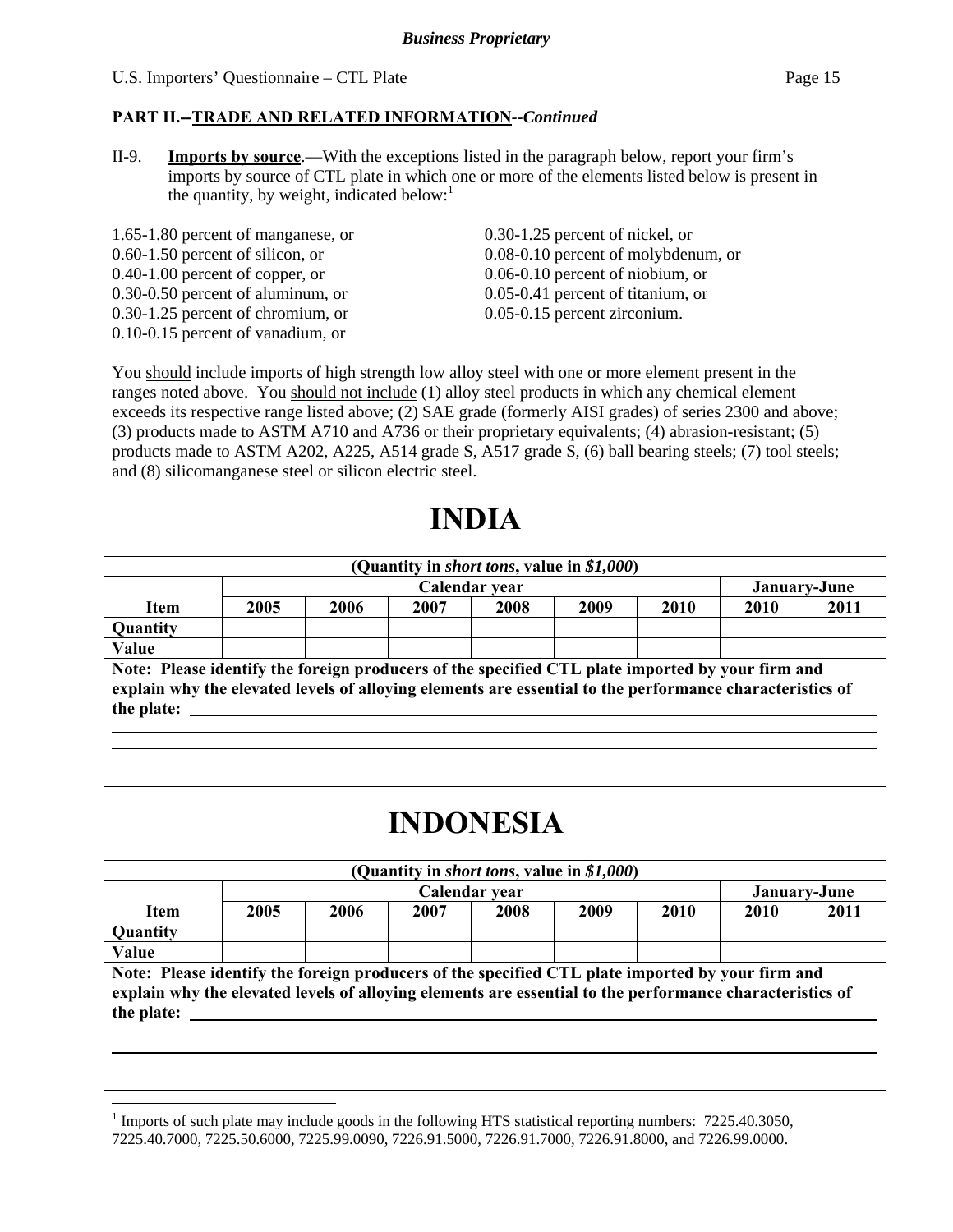### **PART II.--TRADE AND RELATED INFORMATION***--Continued*

# **ITALY**

|                                                                                                                                                                                                                            |      |      |      | (Quantity in <i>short tons</i> , value in \$1,000) |      |      |      |              |
|----------------------------------------------------------------------------------------------------------------------------------------------------------------------------------------------------------------------------|------|------|------|----------------------------------------------------|------|------|------|--------------|
|                                                                                                                                                                                                                            |      |      |      | Calendar year                                      |      |      |      | January-June |
| <b>Item</b>                                                                                                                                                                                                                | 2005 | 2006 | 2007 | 2008                                               | 2009 | 2010 | 2010 | 2011         |
| <b>Quantity</b>                                                                                                                                                                                                            |      |      |      |                                                    |      |      |      |              |
| Value                                                                                                                                                                                                                      |      |      |      |                                                    |      |      |      |              |
| Note: Please identify the foreign producers of the specified CTL plate imported by your firm and<br>explain why the elevated levels of alloying elements are essential to the performance characteristics of<br>the plate: |      |      |      |                                                    |      |      |      |              |

# **JAPAN**

|      |      |      |      |               |      |                                                    | January-June                                                                                                                                                                                                 |
|------|------|------|------|---------------|------|----------------------------------------------------|--------------------------------------------------------------------------------------------------------------------------------------------------------------------------------------------------------------|
| 2005 | 2006 | 2007 | 2008 | 2009          | 2010 | 2010                                               | 2011                                                                                                                                                                                                         |
|      |      |      |      |               |      |                                                    |                                                                                                                                                                                                              |
|      |      |      |      |               |      |                                                    |                                                                                                                                                                                                              |
|      |      |      |      |               |      |                                                    |                                                                                                                                                                                                              |
|      |      |      |      |               |      |                                                    |                                                                                                                                                                                                              |
|      |      |      |      |               |      |                                                    |                                                                                                                                                                                                              |
|      |      |      |      | Calendar year |      | (Quantity in <i>short tons</i> , value in \$1,000) | Note: Please identify the foreign producers of the specified CTL plate imported by your firm and<br>explain why the elevated levels of alloying elements are essential to the performance characteristics of |

# **KOREA (imports from POSCO)**

|                                                                                                                                                                                                                            |      |      |      | (Quantity in <i>short tons</i> , value in \$1,000) |      |      |      |              |
|----------------------------------------------------------------------------------------------------------------------------------------------------------------------------------------------------------------------------|------|------|------|----------------------------------------------------|------|------|------|--------------|
|                                                                                                                                                                                                                            |      |      |      | Calendar year                                      |      |      |      | January-June |
| <b>Item</b>                                                                                                                                                                                                                | 2005 | 2006 | 2007 | 2008                                               | 2009 | 2010 | 2010 | 2011         |
| <b>Quantity</b>                                                                                                                                                                                                            |      |      |      |                                                    |      |      |      |              |
| Value                                                                                                                                                                                                                      |      |      |      |                                                    |      |      |      |              |
| Note: Please identify the foreign producers of the specified CTL plate imported by your firm and<br>explain why the elevated levels of alloying elements are essential to the performance characteristics of<br>the plate: |      |      |      |                                                    |      |      |      |              |
|                                                                                                                                                                                                                            |      |      |      |                                                    |      |      |      |              |
|                                                                                                                                                                                                                            |      |      |      |                                                    |      |      |      |              |
|                                                                                                                                                                                                                            |      |      |      |                                                    |      |      |      |              |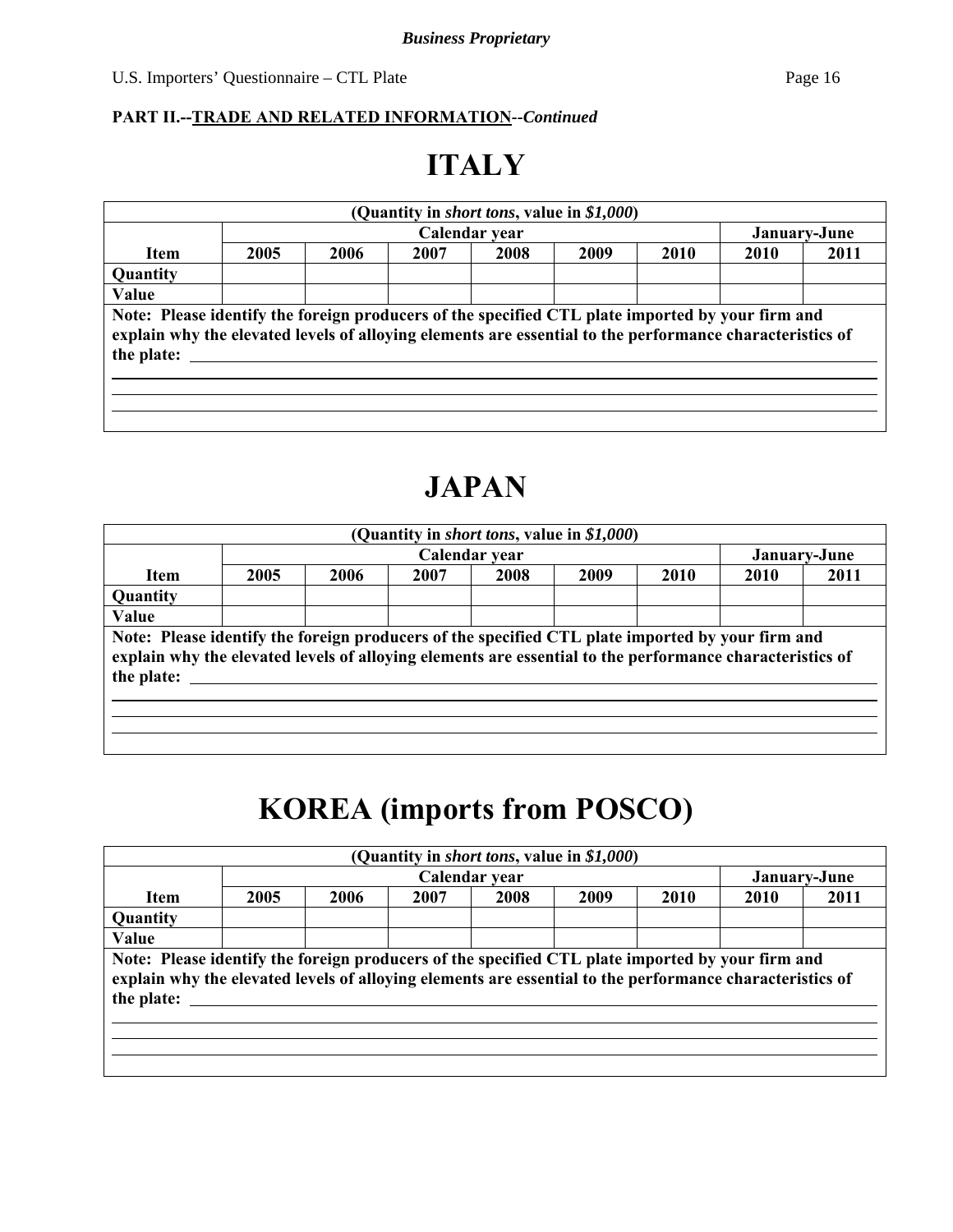#### **PART II.--TRADE AND RELATED INFORMATION***--Continued*

# **KOREA (imports excluding POSCO)**

| 2005<br>2006<br>2007<br>2009<br>2008<br>2010<br>2010<br><b>Item</b><br><b>Quantity</b><br>Value<br>Note: Please identify the foreign producers of the specified CTL plate imported by your firm and<br>explain why the elevated levels of alloying elements are essential to the performance characteristics of<br>the plate: |  |  | Calendar year |  | January-June |
|-------------------------------------------------------------------------------------------------------------------------------------------------------------------------------------------------------------------------------------------------------------------------------------------------------------------------------|--|--|---------------|--|--------------|
|                                                                                                                                                                                                                                                                                                                               |  |  |               |  | 2011         |
|                                                                                                                                                                                                                                                                                                                               |  |  |               |  |              |
|                                                                                                                                                                                                                                                                                                                               |  |  |               |  |              |
|                                                                                                                                                                                                                                                                                                                               |  |  |               |  |              |

# **ALL OTHER SOURCES COMBINED**

|                                                                                                                                                                                                                            |      |      |      | (Quantity in <i>short tons</i> , value in \$1,000) |      |      |      |              |
|----------------------------------------------------------------------------------------------------------------------------------------------------------------------------------------------------------------------------|------|------|------|----------------------------------------------------|------|------|------|--------------|
|                                                                                                                                                                                                                            |      |      |      | Calendar year                                      |      |      |      | January-June |
| Item                                                                                                                                                                                                                       | 2005 | 2006 | 2007 | 2008                                               | 2009 | 2010 | 2010 | 2011         |
| <b>Quantity</b>                                                                                                                                                                                                            |      |      |      |                                                    |      |      |      |              |
| Value                                                                                                                                                                                                                      |      |      |      |                                                    |      |      |      |              |
| Note: Please identify the foreign producers of the specified CTL plate imported by your firm and<br>explain why the elevated levels of alloying elements are essential to the performance characteristics of<br>the plate: |      |      |      |                                                    |      |      |      |              |
|                                                                                                                                                                                                                            |      |      |      |                                                    |      |      |      |              |
|                                                                                                                                                                                                                            |      |      |      |                                                    |      |      |      |              |
|                                                                                                                                                                                                                            |      |      |      |                                                    |      |      |      |              |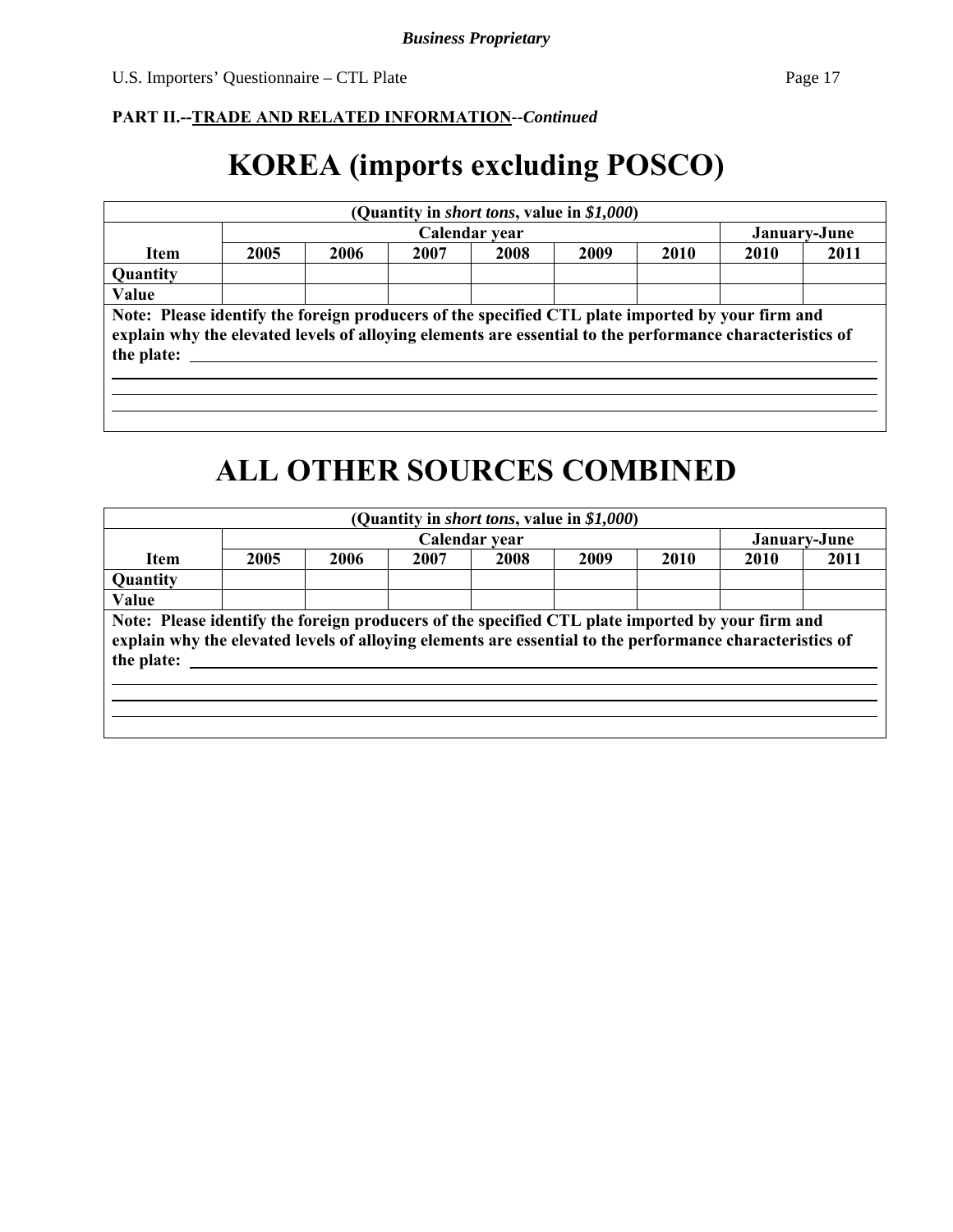#### **PART II.--TRADE AND RELATED INFORMATION***--Continued*

II-10. **Imports by thickness.--**Report your firm's 2010 U.S. imports for the products and thicknesses below. (See definitions in the instruction booklet.) **Note that the quantity and value data reported below for the three thickness categories should sum to your firm's 2010 U.S. imports (quantity and value) reported in question II-7.**

## **INDIA**

|             | <b>Quantity (short tons)</b>                       |                          |              |  |  |  |
|-------------|----------------------------------------------------|--------------------------|--------------|--|--|--|
|             | <b>Thickness</b>                                   |                          |              |  |  |  |
| <b>Item</b> | $\geq$ 1.00" but < 4.00"<br>~1.00"<br>$\geq 4.00"$ |                          |              |  |  |  |
| CTL plate   |                                                    |                          |              |  |  |  |
|             |                                                    | Value (\$1,000)          |              |  |  |  |
|             | <b>Thickness</b>                                   |                          |              |  |  |  |
| <b>Item</b> | ~1.00"                                             | $\geq$ 1.00" but < 4.00" | $\geq 4.00"$ |  |  |  |
| CTL plate   |                                                    |                          |              |  |  |  |

# **INDONESIA**

|             | <b>Quantity (short tons)</b>                       |                          |              |  |  |  |
|-------------|----------------------------------------------------|--------------------------|--------------|--|--|--|
|             |                                                    | <b>Thickness</b>         |              |  |  |  |
| Item        | $\geq$ 1.00" but < 4.00"<br>~1.00"<br>$\geq$ 4.00" |                          |              |  |  |  |
| CTL plate   |                                                    |                          |              |  |  |  |
|             |                                                    | Value (\$1,000)          |              |  |  |  |
|             | <b>Thickness</b>                                   |                          |              |  |  |  |
| <b>Item</b> | ~1.00"                                             | $\geq$ 1.00" but < 4.00" | $\geq 4.00"$ |  |  |  |
| CTL plate   |                                                    |                          |              |  |  |  |

# **ITALY**

|           | <b>Quantity (short tons)</b>                       |                           |              |  |  |  |
|-----------|----------------------------------------------------|---------------------------|--------------|--|--|--|
|           | <b>Thickness</b>                                   |                           |              |  |  |  |
| Item      | $\geq$ 1.00" but < 4.00"<br>~1.00"<br>$\geq 4.00"$ |                           |              |  |  |  |
| CTL plate |                                                    |                           |              |  |  |  |
|           |                                                    | Value (\$1,000)           |              |  |  |  |
|           | <b>Thickness</b>                                   |                           |              |  |  |  |
| Item      | ~1.00"                                             | $\geq 1.00$ " but < 4.00" | $\geq 4.00"$ |  |  |  |
| CTL plate |                                                    |                           |              |  |  |  |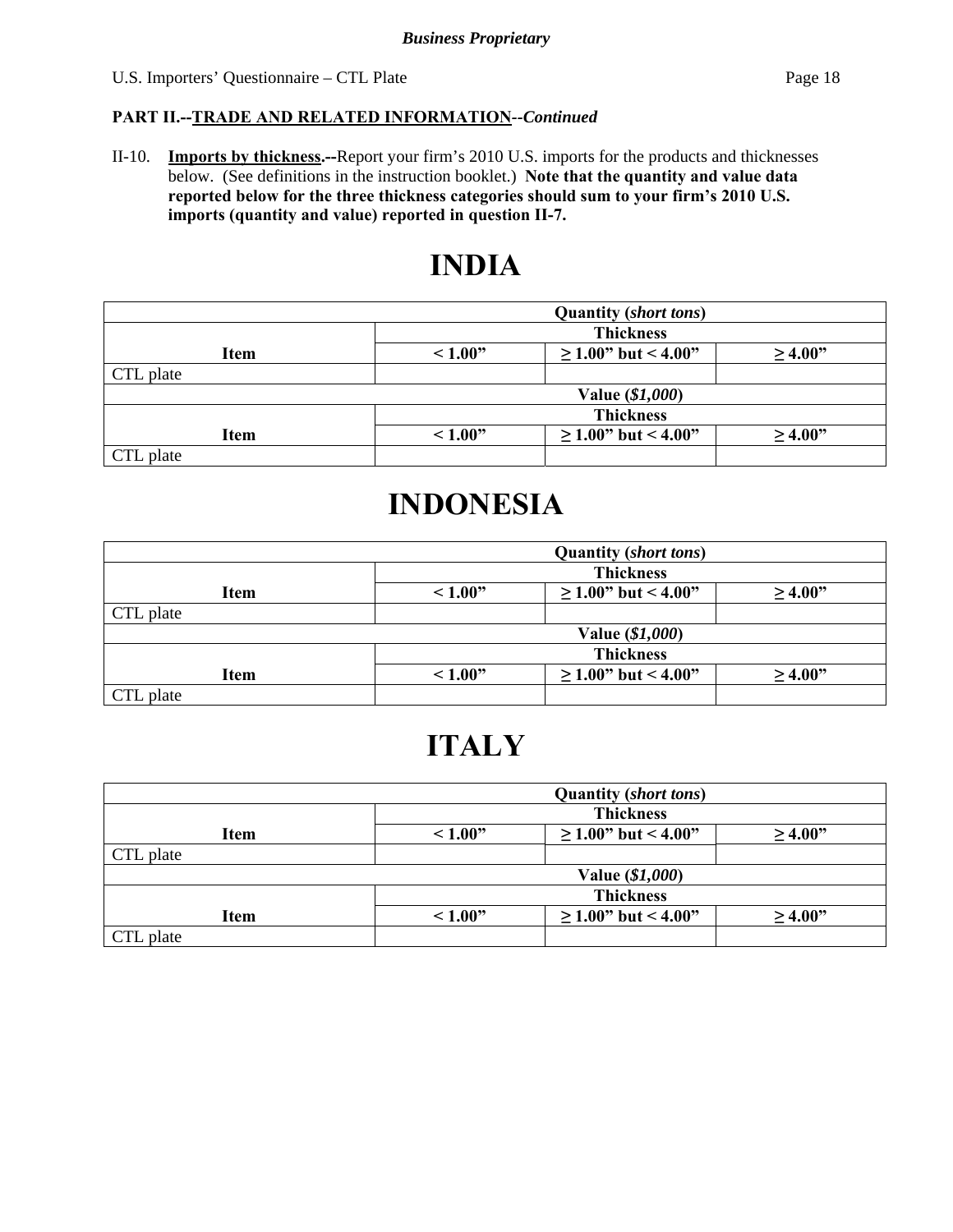#### **PART II.--TRADE AND RELATED INFORMATION***--Continued*

# **JAPAN**

|           |                                                    | <b>Quantity (short tons)</b> |              |  |  |  |
|-----------|----------------------------------------------------|------------------------------|--------------|--|--|--|
|           | <b>Thickness</b>                                   |                              |              |  |  |  |
| Item      | $\geq$ 1.00" but < 4.00"<br>~1.00"<br>$\geq 4.00"$ |                              |              |  |  |  |
| CTL plate |                                                    |                              |              |  |  |  |
|           |                                                    | Value (\$1,000)              |              |  |  |  |
|           | <b>Thickness</b>                                   |                              |              |  |  |  |
| Item      | ~1.00"                                             | $\geq 1.00$ " but < 4.00"    | $\geq 4.00"$ |  |  |  |
| CTL plate |                                                    |                              |              |  |  |  |

# **KOREA (imports from POSCO)**

|             |                                                    | <b>Quantity (short tons)</b> |              |  |  |  |  |
|-------------|----------------------------------------------------|------------------------------|--------------|--|--|--|--|
|             | <b>Thickness</b>                                   |                              |              |  |  |  |  |
| <b>Item</b> | $\geq$ 1.00" but < 4.00"<br>~1.00"<br>$\geq 4.00"$ |                              |              |  |  |  |  |
| CTL plate   |                                                    |                              |              |  |  |  |  |
|             |                                                    | Value (\$1,000)              |              |  |  |  |  |
|             | <b>Thickness</b>                                   |                              |              |  |  |  |  |
| Item        | ~1.00"                                             | $\geq 1.00$ " but < 4.00"    | $\geq 4.00"$ |  |  |  |  |
| CTL plate   |                                                    |                              |              |  |  |  |  |

# **KOREA (imports excluding POSCO)**

|           |                                                     | <b>Quantity (short tons)</b> |              |  |  |  |  |
|-----------|-----------------------------------------------------|------------------------------|--------------|--|--|--|--|
|           |                                                     | <b>Thickness</b>             |              |  |  |  |  |
| Item      | $\geq 1.00$ " but < 4.00"<br>~1.00"<br>$\geq 4.00"$ |                              |              |  |  |  |  |
| CTL plate |                                                     |                              |              |  |  |  |  |
|           |                                                     | Value (\$1,000)              |              |  |  |  |  |
|           | <b>Thickness</b>                                    |                              |              |  |  |  |  |
| Item      | ~1.00"                                              | $\geq$ 1.00" but < 4.00"     | $\geq 4.00"$ |  |  |  |  |
| CTL plate |                                                     |                              |              |  |  |  |  |

# **ALL OTHER SOURCES COMBINED**

|           | <b>Quantity (short tons)</b>                       |                           |        |  |  |  |  |
|-----------|----------------------------------------------------|---------------------------|--------|--|--|--|--|
|           |                                                    | <b>Thickness</b>          |        |  |  |  |  |
| Item      | $\geq$ 1.00" but < 4.00"<br>~1.00"<br>$\geq 4.00"$ |                           |        |  |  |  |  |
| CTL plate |                                                    |                           |        |  |  |  |  |
|           |                                                    | Value (\$1,000)           |        |  |  |  |  |
|           | <b>Thickness</b>                                   |                           |        |  |  |  |  |
| Item      | ~1.00"                                             | $\geq 1.00$ " but < 4.00" | >4.00" |  |  |  |  |
| CTL plate |                                                    |                           |        |  |  |  |  |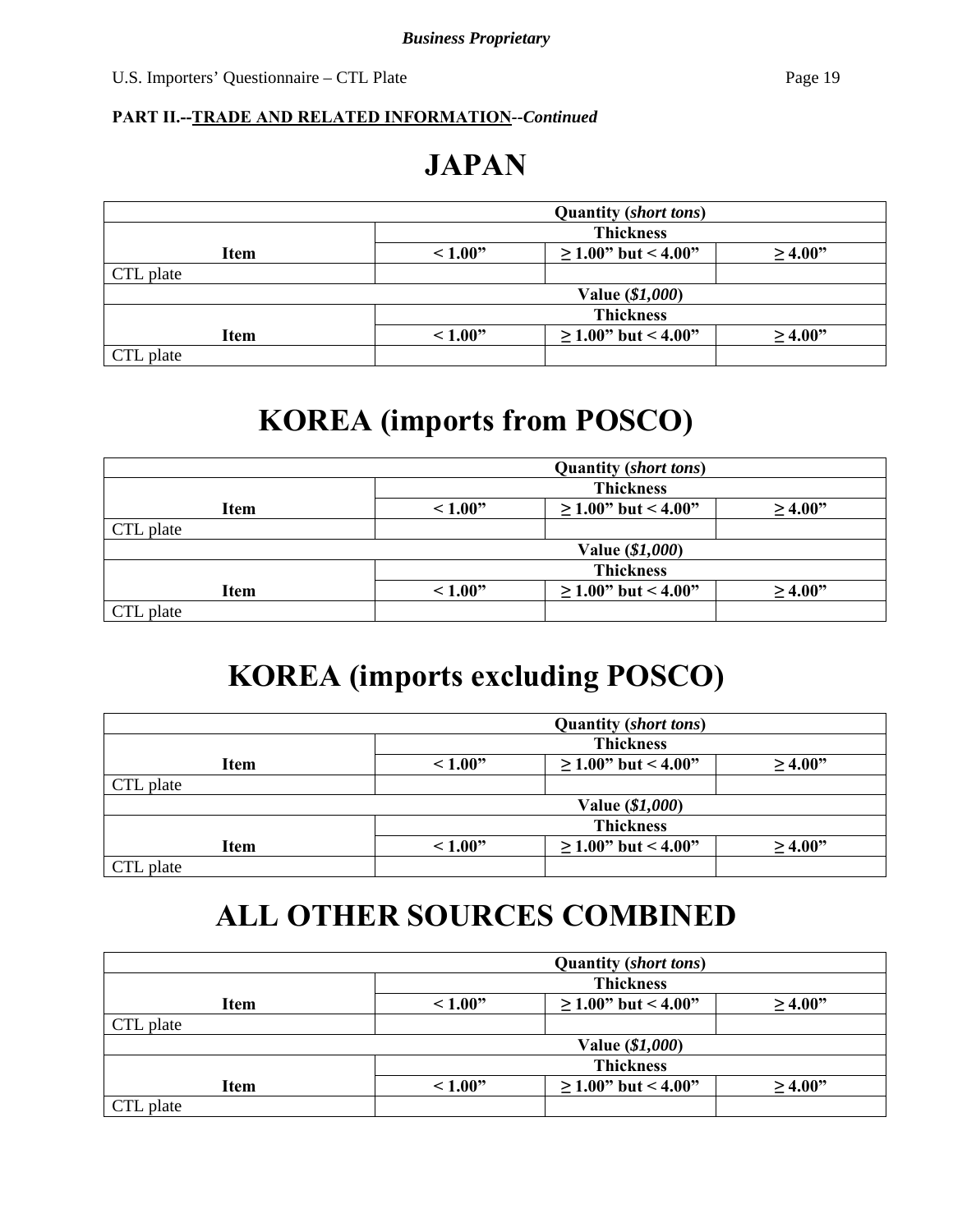l

 $\overline{a}$ 

#### **PART II.--TRADE AND RELATED INFORMATION***--Continued*

**For questions II-11 and II-12, if your response differs for particular orders, please indicate and explain the particular effect of imposition and/or revocation of specific orders.**

II-11. **Effect of order.--**Describe the significance of the existing countervailing duty and antidumping duty orders covering imports of CTL plate from India, Indonesia, Italy, Japan, and Korea in terms of its effect on your firm's imports, U.S. shipments of imports, and inventories. You may wish to compare your firm's operations before and after the imposition of the orders.

- II-12. **Likely effect of revocation of order.--**Would your firm anticipate any changes in its imports, U.S. shipments of imports, or inventories of CTL plate in the future if the countervailing duty and antidumping duty orders on CTL plate from India, Indonesia, Italy, Japan, and Korea were to be revoked?
	- No  $\Box$  Yes–Supply details as to the time, nature, and significance of such changes and provide underlying assumptions, along with relevant portions of business plans or other supporting documentation for any trends or projections you may provide.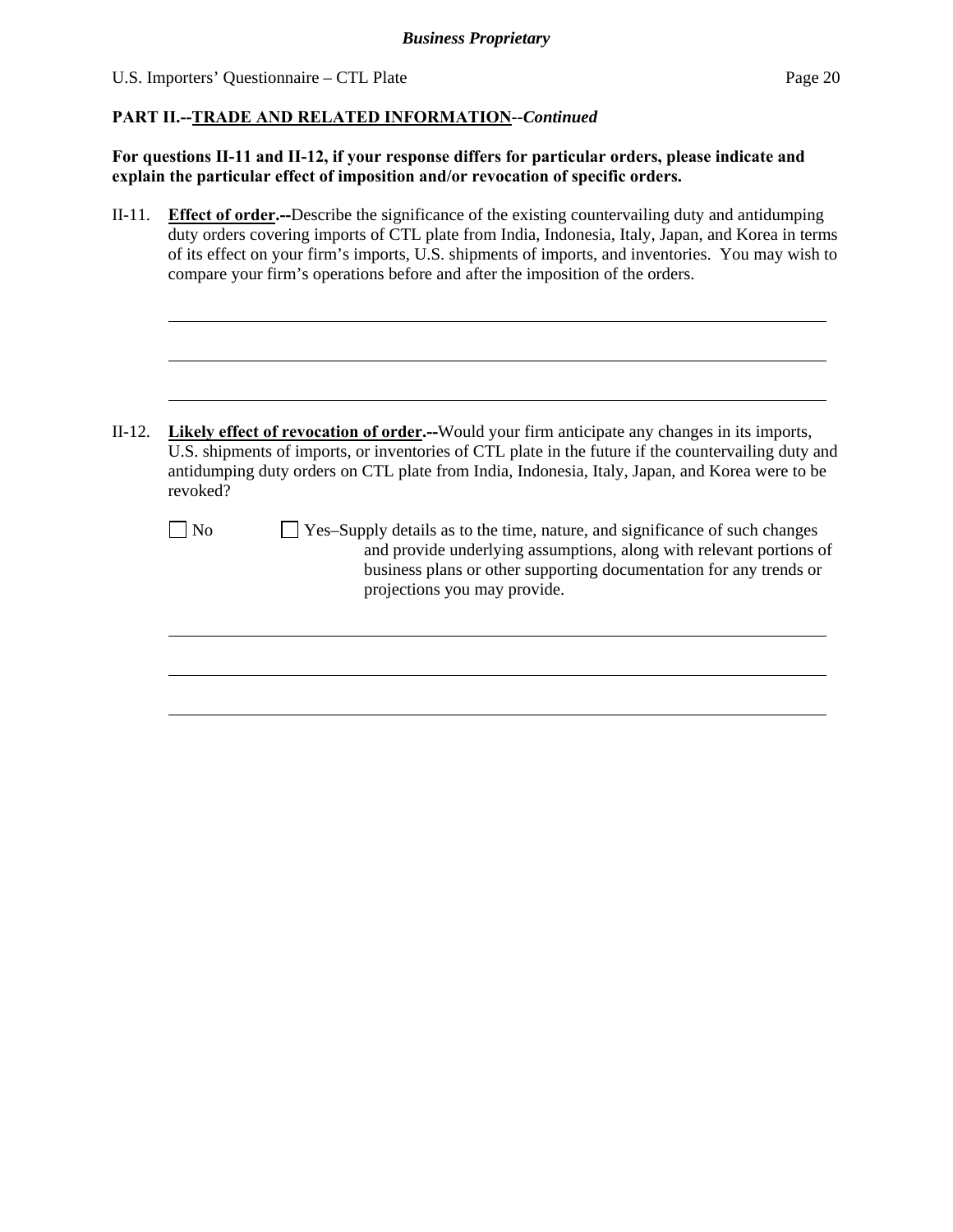#### **PART III.--PRICING AND MARKET FACTORS**

Further information on this part of the questionnaire can be obtained from Aimee Larsen (202-205-3179, aimee.larsen@usitc.gov)

III-1. Please identify the individual to be contacted and indicate the methods to be used for questions regarding the confidential information in part III.

E-mail: Telephone: ( )

#### **PRICE DATA**

- III-2. This question requests quarterly price and quantity data, f.o.b. your U.S. point of shipment, for your commercial shipments to unrelated U.S. customers since 2005 of the following products you imported from India, Indonesia, Italy, Japan, and/or Korea:
	- *Product 1***.—**Hot-rolled carbon-quality plate, ASTM A-36 or equivalent as rolled, sheared edge, not heat treated, not cleaned or oiled, in cut lengths, over 72" through 96" in width, 0.50" though 0.99" in thickness.
	- *Product 2*. -- Hot-rolled carbon-quality plate, ASTM A-36 or equivalent as rolled, sheared edge, not heat treated, not cleaned or oiled, in cut lengths, over 72" through 96" in width, 1.00" through 2.00" in thickness.
	- *Product 3*. -- Hot-rolled carbon-quality plate, ASTM A-36 or equivalent as rolled, sheared edge, not heat treated, not cleaned or oiled, in cut lengths, over 72" through 96" in width, 4.00" through 6.00" in thickness.
	- *Product 4***.--** Hot-rolled carbon-quality plate, API-2H Grade 50, normalized, sheared edge, not cleaned or oiled, in cut lengths, over 72" through 150" in width, 0.375" through 3.00" in thickness.
	- *Product 5***.--** Hot-rolled carbon-quality plate, ASTM A-516 Grade 70 normalized, sheared edge, not cleaned or oiled, in cut lengths, over 48" in width, 0.50" through 3.00" in thickness.
	- *Product* 6<sup>*.*</sup>-- Hot-rolled wide flat bar, in free-cutting grades, in cut lengths, 6" through 12" in width, 0.25" through 2" in thickness.

**Please note that total dollar values should be f.o.b., U.S. point of shipment and should not include U.S.-inland transportation costs. Total dollar values should reflect the** *final net* **amount paid to you (i.e., should be net of all deductions for discounts or rebates). See instruction booklet**.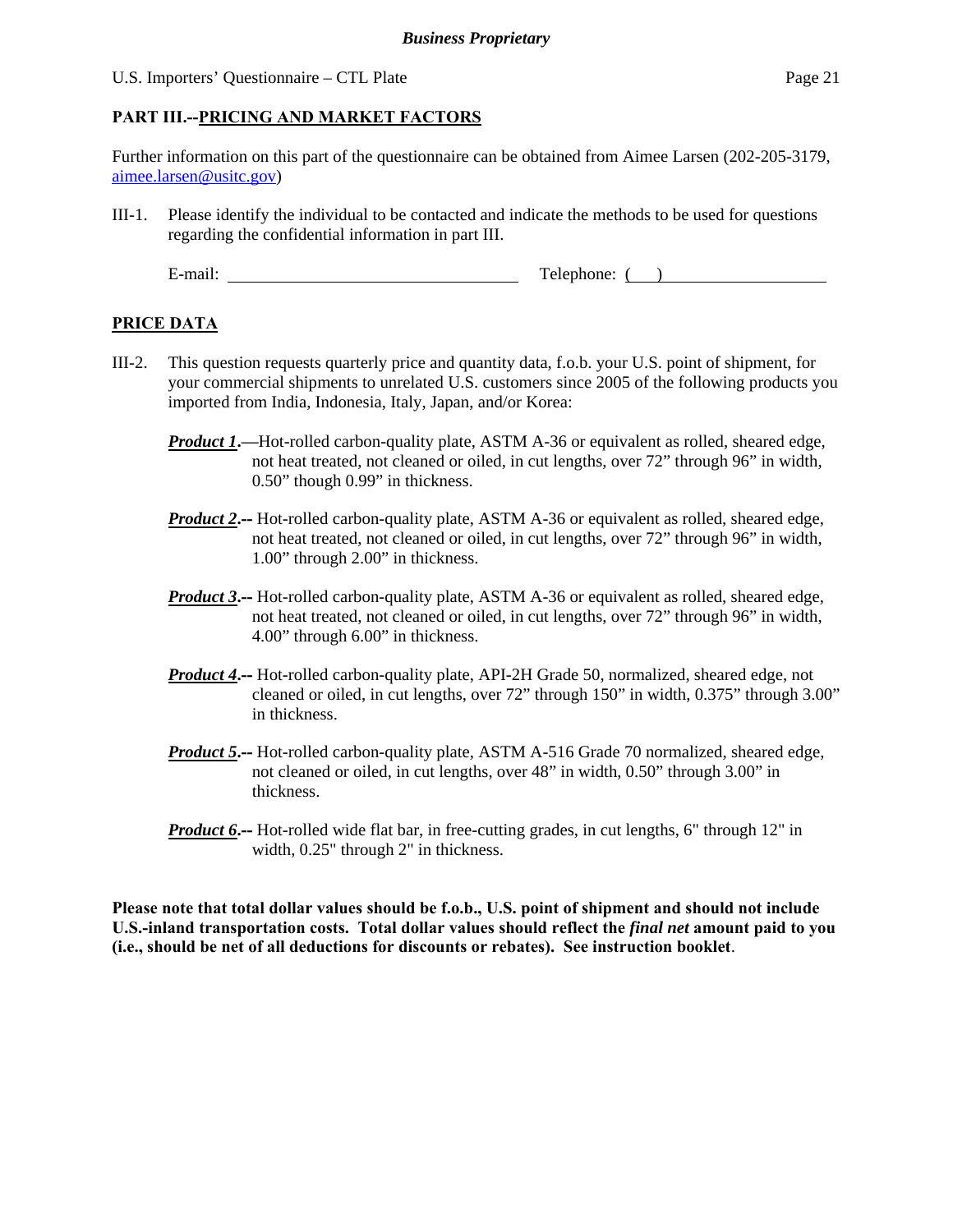III-2a. **Price data (India).**—Report below the quarterly price data<sup>1</sup> for pricing products<sup>2</sup> imported from India and sold by your firm.

|                                                                                                                                                                                                                                                                                                                                                                                                        |                  | ПІЛІЧ        |                                            |              |                  |       |
|--------------------------------------------------------------------------------------------------------------------------------------------------------------------------------------------------------------------------------------------------------------------------------------------------------------------------------------------------------------------------------------------------------|------------------|--------------|--------------------------------------------|--------------|------------------|-------|
|                                                                                                                                                                                                                                                                                                                                                                                                        |                  |              | (Quantity in short tons, value in dollars) |              |                  |       |
|                                                                                                                                                                                                                                                                                                                                                                                                        | <b>Product 1</b> |              | <b>Product 2</b>                           |              | <b>Product 3</b> |       |
| <b>Period of shipment</b>                                                                                                                                                                                                                                                                                                                                                                              | Quantity         | <b>Value</b> | Quantity                                   | <b>Value</b> | Quantity         | Value |
| 2005:                                                                                                                                                                                                                                                                                                                                                                                                  |                  |              |                                            |              |                  |       |
| January-March                                                                                                                                                                                                                                                                                                                                                                                          |                  |              |                                            |              |                  |       |
| April-June                                                                                                                                                                                                                                                                                                                                                                                             |                  |              |                                            |              |                  |       |
| July-September                                                                                                                                                                                                                                                                                                                                                                                         |                  |              |                                            |              |                  |       |
| October-December                                                                                                                                                                                                                                                                                                                                                                                       |                  |              |                                            |              |                  |       |
| 2006:                                                                                                                                                                                                                                                                                                                                                                                                  |                  |              |                                            |              |                  |       |
| January-March                                                                                                                                                                                                                                                                                                                                                                                          |                  |              |                                            |              |                  |       |
| April-June                                                                                                                                                                                                                                                                                                                                                                                             |                  |              |                                            |              |                  |       |
| July-September                                                                                                                                                                                                                                                                                                                                                                                         |                  |              |                                            |              |                  |       |
| October-December                                                                                                                                                                                                                                                                                                                                                                                       |                  |              |                                            |              |                  |       |
| 2007:                                                                                                                                                                                                                                                                                                                                                                                                  |                  |              |                                            |              |                  |       |
| January-March                                                                                                                                                                                                                                                                                                                                                                                          |                  |              |                                            |              |                  |       |
| April-June                                                                                                                                                                                                                                                                                                                                                                                             |                  |              |                                            |              |                  |       |
| July-September                                                                                                                                                                                                                                                                                                                                                                                         |                  |              |                                            |              |                  |       |
| October-December                                                                                                                                                                                                                                                                                                                                                                                       |                  |              |                                            |              |                  |       |
| 2008:                                                                                                                                                                                                                                                                                                                                                                                                  |                  |              |                                            |              |                  |       |
| January-March                                                                                                                                                                                                                                                                                                                                                                                          |                  |              |                                            |              |                  |       |
| April-June                                                                                                                                                                                                                                                                                                                                                                                             |                  |              |                                            |              |                  |       |
| July-September                                                                                                                                                                                                                                                                                                                                                                                         |                  |              |                                            |              |                  |       |
| October-December                                                                                                                                                                                                                                                                                                                                                                                       |                  |              |                                            |              |                  |       |
| 2009:                                                                                                                                                                                                                                                                                                                                                                                                  |                  |              |                                            |              |                  |       |
| January-March                                                                                                                                                                                                                                                                                                                                                                                          |                  |              |                                            |              |                  |       |
| April-June                                                                                                                                                                                                                                                                                                                                                                                             |                  |              |                                            |              |                  |       |
| July-September                                                                                                                                                                                                                                                                                                                                                                                         |                  |              |                                            |              |                  |       |
| October-December                                                                                                                                                                                                                                                                                                                                                                                       |                  |              |                                            |              |                  |       |
| 2010:                                                                                                                                                                                                                                                                                                                                                                                                  |                  |              |                                            |              |                  |       |
| January-March                                                                                                                                                                                                                                                                                                                                                                                          |                  |              |                                            |              |                  |       |
| April-June                                                                                                                                                                                                                                                                                                                                                                                             |                  |              |                                            |              |                  |       |
| July-September                                                                                                                                                                                                                                                                                                                                                                                         |                  |              |                                            |              |                  |       |
| October-December                                                                                                                                                                                                                                                                                                                                                                                       |                  |              |                                            |              |                  |       |
| 2011:                                                                                                                                                                                                                                                                                                                                                                                                  |                  |              |                                            |              |                  |       |
| January-March                                                                                                                                                                                                                                                                                                                                                                                          |                  |              |                                            |              |                  |       |
| April-June                                                                                                                                                                                                                                                                                                                                                                                             |                  |              |                                            |              |                  |       |
| $1$ Net values ( <i>i.e.</i> , gross sales values less all discounts, allowances, rebates, prepaid freight, and the value of<br>returned goods), f.o.b. your U.S. point of shipment.<br><sup>2</sup> Pricing product definitions are provided on the first page of Part III.<br>Note.--If your product does not exactly meet the product specifications but is competitive with the specified product, |                  |              |                                            |              |                  |       |
| provide a description of your product:                                                                                                                                                                                                                                                                                                                                                                 |                  |              |                                            |              |                  |       |

## **INDIA**

Product 1:

Product 2:

Product 3: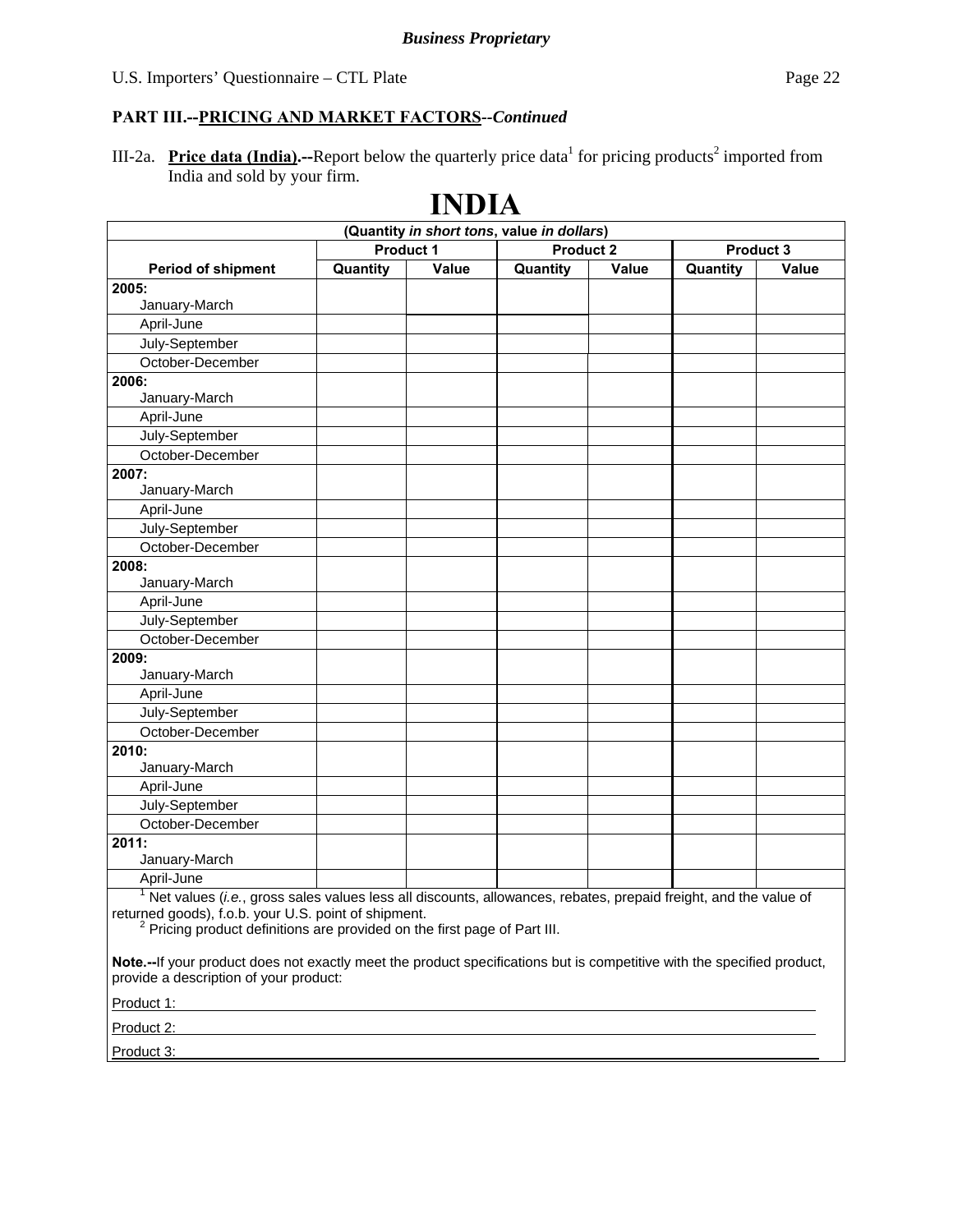### **PART III.--PRICING AND MARKET FACTORS***--Continued*

### III-2. **Price data (India).--***Continued*

## **INDIA**

| (Quantity in short tons, value in dollars)                                                                                                                                                                                                                          |           |       |                        |       |          |       |
|---------------------------------------------------------------------------------------------------------------------------------------------------------------------------------------------------------------------------------------------------------------------|-----------|-------|------------------------|-------|----------|-------|
|                                                                                                                                                                                                                                                                     | Product 4 |       | Product 5<br>Product 6 |       |          |       |
| <b>Period of shipment</b>                                                                                                                                                                                                                                           | Quantity  | Value | Quantity               | Value | Quantity | Value |
| 2005:                                                                                                                                                                                                                                                               |           |       |                        |       |          |       |
| January-March                                                                                                                                                                                                                                                       |           |       |                        |       |          |       |
| April-June                                                                                                                                                                                                                                                          |           |       |                        |       |          |       |
| July-September                                                                                                                                                                                                                                                      |           |       |                        |       |          |       |
| October-December                                                                                                                                                                                                                                                    |           |       |                        |       |          |       |
| 2006:                                                                                                                                                                                                                                                               |           |       |                        |       |          |       |
| January-March                                                                                                                                                                                                                                                       |           |       |                        |       |          |       |
| April-June                                                                                                                                                                                                                                                          |           |       |                        |       |          |       |
| July-September                                                                                                                                                                                                                                                      |           |       |                        |       |          |       |
| October-December                                                                                                                                                                                                                                                    |           |       |                        |       |          |       |
| 2007:                                                                                                                                                                                                                                                               |           |       |                        |       |          |       |
| January-March                                                                                                                                                                                                                                                       |           |       |                        |       |          |       |
| April-June                                                                                                                                                                                                                                                          |           |       |                        |       |          |       |
| July-September                                                                                                                                                                                                                                                      |           |       |                        |       |          |       |
| October-December                                                                                                                                                                                                                                                    |           |       |                        |       |          |       |
| 2008:                                                                                                                                                                                                                                                               |           |       |                        |       |          |       |
| January-March                                                                                                                                                                                                                                                       |           |       |                        |       |          |       |
| April-June                                                                                                                                                                                                                                                          |           |       |                        |       |          |       |
| July-September                                                                                                                                                                                                                                                      |           |       |                        |       |          |       |
| October-December                                                                                                                                                                                                                                                    |           |       |                        |       |          |       |
| 2009:                                                                                                                                                                                                                                                               |           |       |                        |       |          |       |
| January-March                                                                                                                                                                                                                                                       |           |       |                        |       |          |       |
| April-June                                                                                                                                                                                                                                                          |           |       |                        |       |          |       |
| July-September                                                                                                                                                                                                                                                      |           |       |                        |       |          |       |
| October-December                                                                                                                                                                                                                                                    |           |       |                        |       |          |       |
| 2010:                                                                                                                                                                                                                                                               |           |       |                        |       |          |       |
| January-March                                                                                                                                                                                                                                                       |           |       |                        |       |          |       |
| April-June                                                                                                                                                                                                                                                          |           |       |                        |       |          |       |
| July-September                                                                                                                                                                                                                                                      |           |       |                        |       |          |       |
| October-December                                                                                                                                                                                                                                                    |           |       |                        |       |          |       |
| 2011:                                                                                                                                                                                                                                                               |           |       |                        |       |          |       |
| January-March                                                                                                                                                                                                                                                       |           |       |                        |       |          |       |
| April-June                                                                                                                                                                                                                                                          |           |       |                        |       |          |       |
| $1$ Net values (i.e., gross sales values less all discounts, allowances, rebates, prepaid freight, and the value of<br>returned goods), f.o.b. your U.S. point of shipment.<br><sup>2</sup> Pricing product definitions are provided on the first page of Part III. |           |       |                        |       |          |       |
| Note.--If your product does not exactly meet the product specifications but is competitive with the specified product,<br>provide a description of your product:                                                                                                    |           |       |                        |       |          |       |
| Product 4:                                                                                                                                                                                                                                                          |           |       |                        |       |          |       |
| Product 5:                                                                                                                                                                                                                                                          |           |       |                        |       |          |       |

Product 6: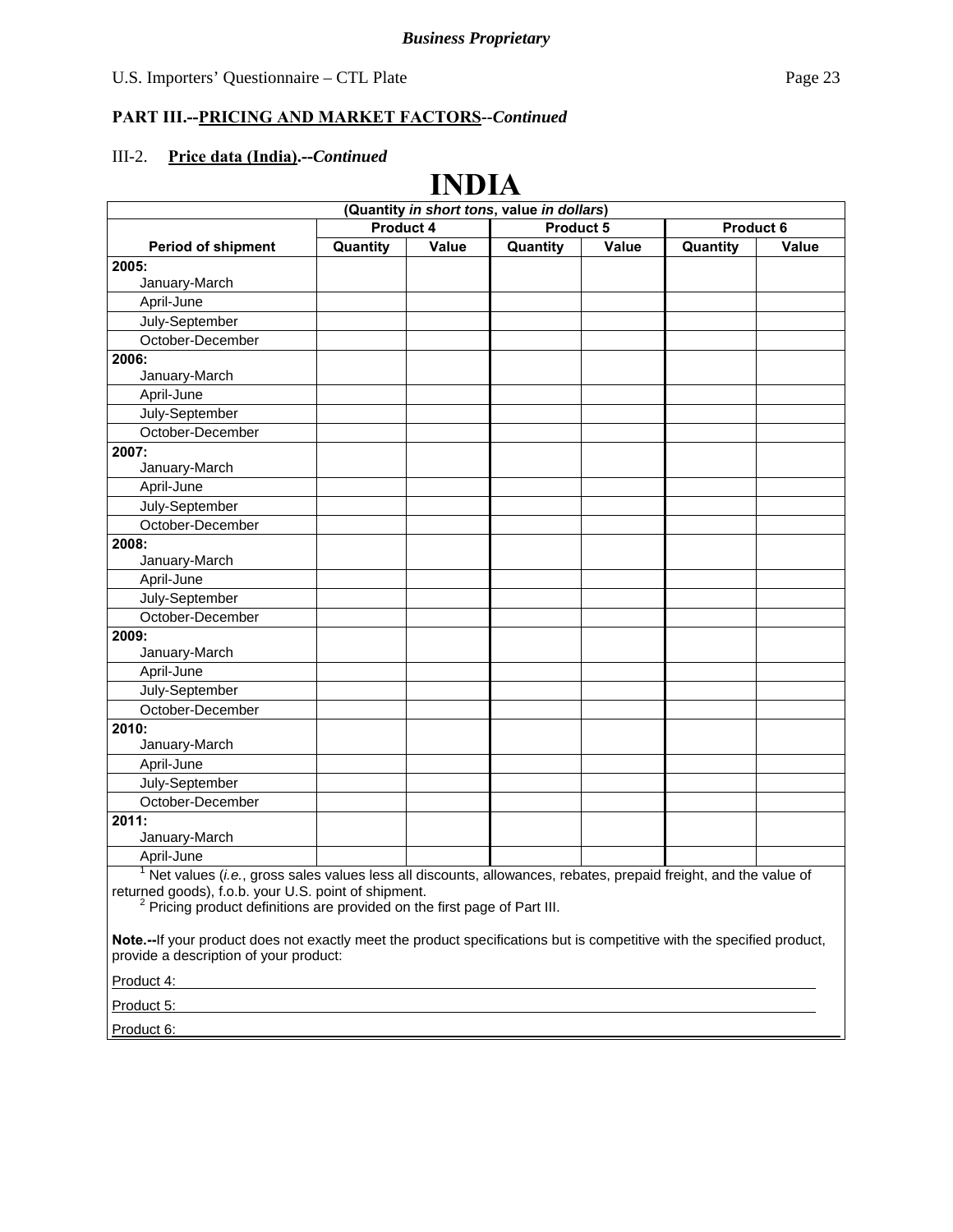III-2b. Price data (Indonesia).--Report below the quarterly price data<sup>1</sup> for pricing products<sup>2</sup> imported from India and sold by your firm.

# **INDONESIA**

| (Quantity in short tons, value in dollars)                                                                                                                                                                                                                          |          |                  |                  |       |                  |       |
|---------------------------------------------------------------------------------------------------------------------------------------------------------------------------------------------------------------------------------------------------------------------|----------|------------------|------------------|-------|------------------|-------|
|                                                                                                                                                                                                                                                                     |          | <b>Product 1</b> | <b>Product 2</b> |       | <b>Product 3</b> |       |
| <b>Period of shipment</b>                                                                                                                                                                                                                                           | Quantity | Value            | Quantity         | Value | Quantity         | Value |
| 2005:                                                                                                                                                                                                                                                               |          |                  |                  |       |                  |       |
| January-March                                                                                                                                                                                                                                                       |          |                  |                  |       |                  |       |
| April-June                                                                                                                                                                                                                                                          |          |                  |                  |       |                  |       |
| July-September                                                                                                                                                                                                                                                      |          |                  |                  |       |                  |       |
| October-December                                                                                                                                                                                                                                                    |          |                  |                  |       |                  |       |
| 2006:                                                                                                                                                                                                                                                               |          |                  |                  |       |                  |       |
| January-March                                                                                                                                                                                                                                                       |          |                  |                  |       |                  |       |
| April-June                                                                                                                                                                                                                                                          |          |                  |                  |       |                  |       |
| July-September                                                                                                                                                                                                                                                      |          |                  |                  |       |                  |       |
| October-December                                                                                                                                                                                                                                                    |          |                  |                  |       |                  |       |
| 2007:                                                                                                                                                                                                                                                               |          |                  |                  |       |                  |       |
| January-March                                                                                                                                                                                                                                                       |          |                  |                  |       |                  |       |
| April-June                                                                                                                                                                                                                                                          |          |                  |                  |       |                  |       |
| July-September                                                                                                                                                                                                                                                      |          |                  |                  |       |                  |       |
| October-December                                                                                                                                                                                                                                                    |          |                  |                  |       |                  |       |
| 2008:                                                                                                                                                                                                                                                               |          |                  |                  |       |                  |       |
| January-March                                                                                                                                                                                                                                                       |          |                  |                  |       |                  |       |
| April-June                                                                                                                                                                                                                                                          |          |                  |                  |       |                  |       |
| July-September                                                                                                                                                                                                                                                      |          |                  |                  |       |                  |       |
| October-December                                                                                                                                                                                                                                                    |          |                  |                  |       |                  |       |
| 2009:                                                                                                                                                                                                                                                               |          |                  |                  |       |                  |       |
| January-March                                                                                                                                                                                                                                                       |          |                  |                  |       |                  |       |
| April-June                                                                                                                                                                                                                                                          |          |                  |                  |       |                  |       |
| July-September                                                                                                                                                                                                                                                      |          |                  |                  |       |                  |       |
| October-December                                                                                                                                                                                                                                                    |          |                  |                  |       |                  |       |
| 2010:                                                                                                                                                                                                                                                               |          |                  |                  |       |                  |       |
| January-March                                                                                                                                                                                                                                                       |          |                  |                  |       |                  |       |
| April-June                                                                                                                                                                                                                                                          |          |                  |                  |       |                  |       |
| July-September                                                                                                                                                                                                                                                      |          |                  |                  |       |                  |       |
| October-December                                                                                                                                                                                                                                                    |          |                  |                  |       |                  |       |
| 2011:                                                                                                                                                                                                                                                               |          |                  |                  |       |                  |       |
| January-March                                                                                                                                                                                                                                                       |          |                  |                  |       |                  |       |
| April-June                                                                                                                                                                                                                                                          |          |                  |                  |       |                  |       |
| $1$ Net values (i.e., gross sales values less all discounts, allowances, rebates, prepaid freight, and the value of<br>returned goods), f.o.b. your U.S. point of shipment.<br><sup>2</sup> Pricing product definitions are provided on the first page of Part III. |          |                  |                  |       |                  |       |
| Note.--If your product does not exactly meet the product specifications but is competitive with the specified product,                                                                                                                                              |          |                  |                  |       |                  |       |

provide a description of your product:

Product 1:

Product 2:

Product 3: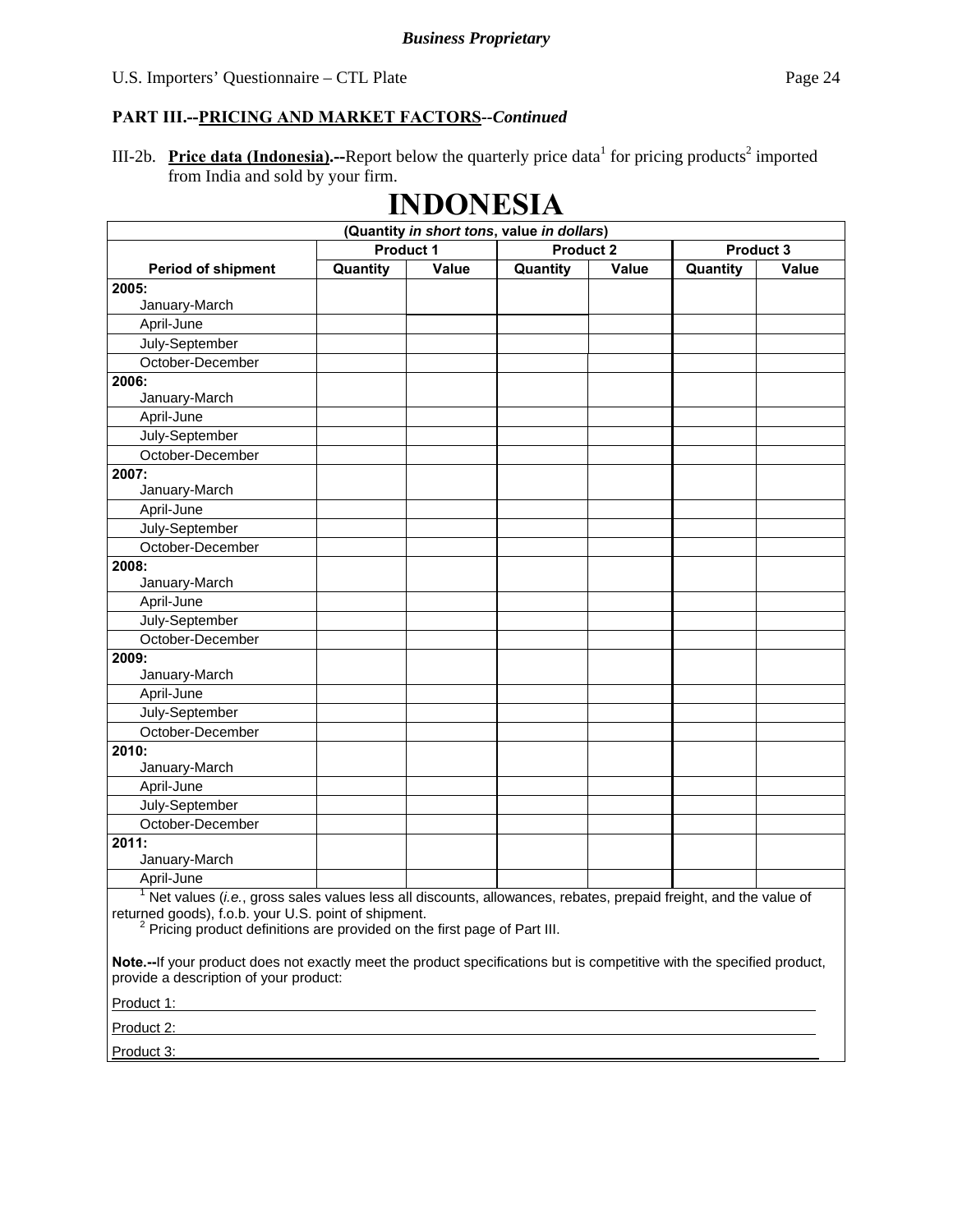### III-2b. **Price data (Indonesia).--***Continued*

## **INDONESIA**

| (Quantity in short tons, value in dollars)                                                                                                                                  |           |              |           |              |                  |              |
|-----------------------------------------------------------------------------------------------------------------------------------------------------------------------------|-----------|--------------|-----------|--------------|------------------|--------------|
|                                                                                                                                                                             | Product 4 |              | Product 5 |              | <b>Product 6</b> |              |
| <b>Period of shipment</b>                                                                                                                                                   | Quantity  | <b>Value</b> | Quantity  | <b>Value</b> | Quantity         | <b>Value</b> |
| 2005:                                                                                                                                                                       |           |              |           |              |                  |              |
| January-March                                                                                                                                                               |           |              |           |              |                  |              |
| April-June                                                                                                                                                                  |           |              |           |              |                  |              |
| July-September                                                                                                                                                              |           |              |           |              |                  |              |
| October-December                                                                                                                                                            |           |              |           |              |                  |              |
| 2006:                                                                                                                                                                       |           |              |           |              |                  |              |
| January-March                                                                                                                                                               |           |              |           |              |                  |              |
| April-June                                                                                                                                                                  |           |              |           |              |                  |              |
| July-September                                                                                                                                                              |           |              |           |              |                  |              |
| October-December                                                                                                                                                            |           |              |           |              |                  |              |
| 2007:                                                                                                                                                                       |           |              |           |              |                  |              |
| January-March                                                                                                                                                               |           |              |           |              |                  |              |
| April-June                                                                                                                                                                  |           |              |           |              |                  |              |
| July-September                                                                                                                                                              |           |              |           |              |                  |              |
| October-December                                                                                                                                                            |           |              |           |              |                  |              |
| 2008:                                                                                                                                                                       |           |              |           |              |                  |              |
| January-March                                                                                                                                                               |           |              |           |              |                  |              |
| April-June                                                                                                                                                                  |           |              |           |              |                  |              |
| July-September                                                                                                                                                              |           |              |           |              |                  |              |
| October-December                                                                                                                                                            |           |              |           |              |                  |              |
| 2009:                                                                                                                                                                       |           |              |           |              |                  |              |
| January-March                                                                                                                                                               |           |              |           |              |                  |              |
| April-June                                                                                                                                                                  |           |              |           |              |                  |              |
| July-September                                                                                                                                                              |           |              |           |              |                  |              |
| October-December                                                                                                                                                            |           |              |           |              |                  |              |
| 2010:                                                                                                                                                                       |           |              |           |              |                  |              |
| January-March                                                                                                                                                               |           |              |           |              |                  |              |
| April-June                                                                                                                                                                  |           |              |           |              |                  |              |
| July-September                                                                                                                                                              |           |              |           |              |                  |              |
| October-December                                                                                                                                                            |           |              |           |              |                  |              |
| 2011:                                                                                                                                                                       |           |              |           |              |                  |              |
| January-March                                                                                                                                                               |           |              |           |              |                  |              |
| April-June                                                                                                                                                                  |           |              |           |              |                  |              |
| $1$ Net values (i.e., gross sales values less all discounts, allowances, rebates, prepaid freight, and the value of<br>returned goods), f.o.b. your U.S. point of shipment. |           |              |           |              |                  |              |
| <sup>2</sup> Pricing product definitions are provided on the first page of Part III.                                                                                        |           |              |           |              |                  |              |
| Note.--If your product does not exactly meet the product specifications but is competitive with the specified product,<br>provide a description of your product:            |           |              |           |              |                  |              |
| Product 4:                                                                                                                                                                  |           |              |           |              |                  |              |
| Product 5:                                                                                                                                                                  |           |              |           |              |                  |              |

Product 6: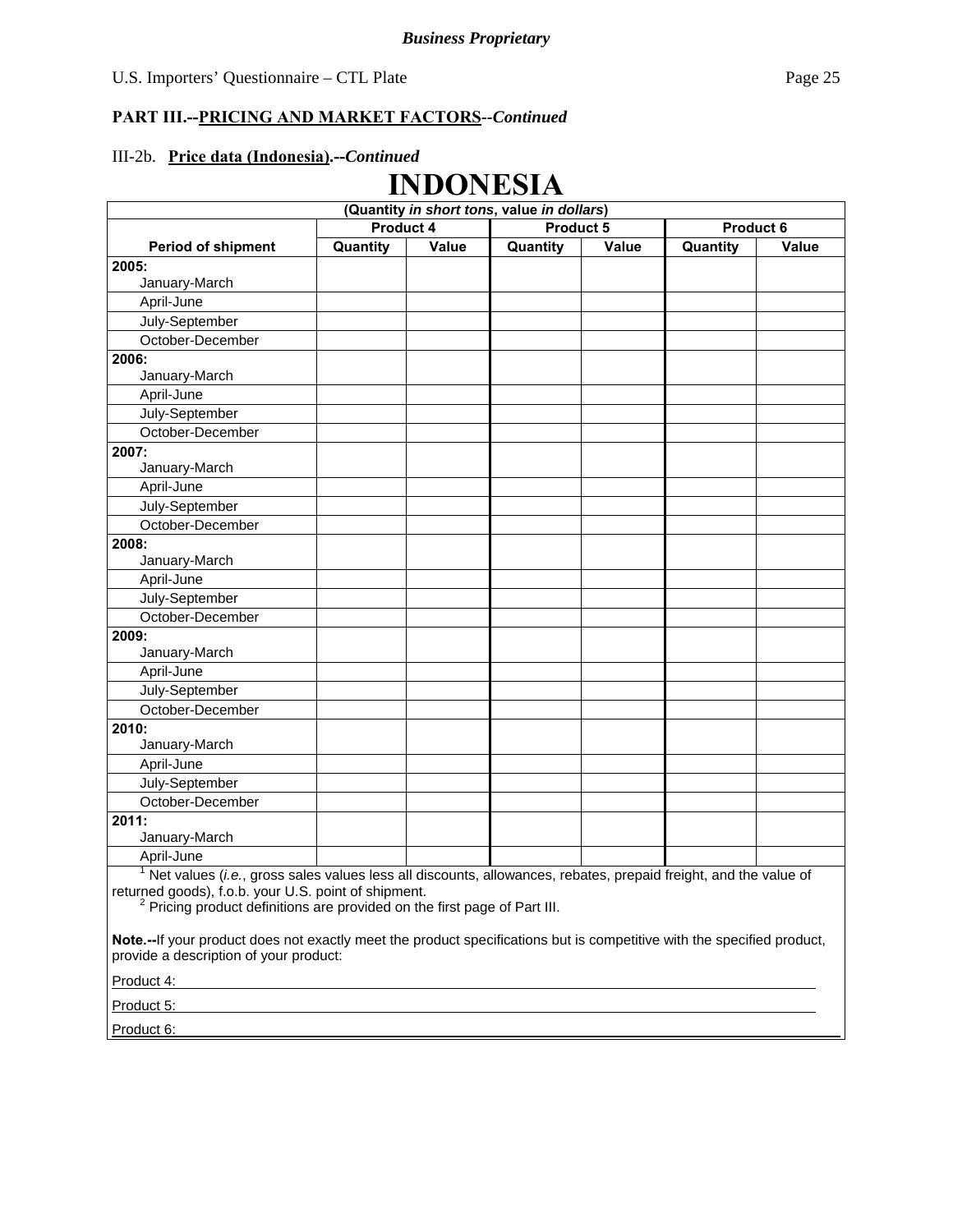III-2c. **Price data (Italy).**—Report below the quarterly price data<sup>1</sup> for pricing products<sup>2</sup> imported from India and sold by your firm.

|                                                                                                                                                                                                                                                                 |                                            | <b>ITALY</b> |                  |              |                   |  |
|-----------------------------------------------------------------------------------------------------------------------------------------------------------------------------------------------------------------------------------------------------------------|--------------------------------------------|--------------|------------------|--------------|-------------------|--|
|                                                                                                                                                                                                                                                                 | (Quantity in short tons, value in dollars) |              |                  |              |                   |  |
|                                                                                                                                                                                                                                                                 | <b>Product 1</b>                           |              | <b>Product 2</b> |              | Product 3         |  |
| <b>Period of shipment</b>                                                                                                                                                                                                                                       | Quantity                                   | <b>Value</b> | Quantity         | <b>Value</b> | Value<br>Quantity |  |
| 2005:                                                                                                                                                                                                                                                           |                                            |              |                  |              |                   |  |
| January-March                                                                                                                                                                                                                                                   |                                            |              |                  |              |                   |  |
| April-June                                                                                                                                                                                                                                                      |                                            |              |                  |              |                   |  |
| July-September                                                                                                                                                                                                                                                  |                                            |              |                  |              |                   |  |
| October-December                                                                                                                                                                                                                                                |                                            |              |                  |              |                   |  |
| 2006:                                                                                                                                                                                                                                                           |                                            |              |                  |              |                   |  |
| January-March                                                                                                                                                                                                                                                   |                                            |              |                  |              |                   |  |
| April-June                                                                                                                                                                                                                                                      |                                            |              |                  |              |                   |  |
| July-September                                                                                                                                                                                                                                                  |                                            |              |                  |              |                   |  |
| October-December                                                                                                                                                                                                                                                |                                            |              |                  |              |                   |  |
| 2007:                                                                                                                                                                                                                                                           |                                            |              |                  |              |                   |  |
| January-March                                                                                                                                                                                                                                                   |                                            |              |                  |              |                   |  |
| April-June                                                                                                                                                                                                                                                      |                                            |              |                  |              |                   |  |
| July-September                                                                                                                                                                                                                                                  |                                            |              |                  |              |                   |  |
| October-December                                                                                                                                                                                                                                                |                                            |              |                  |              |                   |  |
| 2008:                                                                                                                                                                                                                                                           |                                            |              |                  |              |                   |  |
| January-March                                                                                                                                                                                                                                                   |                                            |              |                  |              |                   |  |
| April-June                                                                                                                                                                                                                                                      |                                            |              |                  |              |                   |  |
| July-September                                                                                                                                                                                                                                                  |                                            |              |                  |              |                   |  |
| October-December                                                                                                                                                                                                                                                |                                            |              |                  |              |                   |  |
| 2009:                                                                                                                                                                                                                                                           |                                            |              |                  |              |                   |  |
| January-March                                                                                                                                                                                                                                                   |                                            |              |                  |              |                   |  |
| April-June                                                                                                                                                                                                                                                      |                                            |              |                  |              |                   |  |
| July-September                                                                                                                                                                                                                                                  |                                            |              |                  |              |                   |  |
| October-December                                                                                                                                                                                                                                                |                                            |              |                  |              |                   |  |
| 2010:                                                                                                                                                                                                                                                           |                                            |              |                  |              |                   |  |
| January-March                                                                                                                                                                                                                                                   |                                            |              |                  |              |                   |  |
| April-June                                                                                                                                                                                                                                                      |                                            |              |                  |              |                   |  |
| July-September                                                                                                                                                                                                                                                  |                                            |              |                  |              |                   |  |
| October-December                                                                                                                                                                                                                                                |                                            |              |                  |              |                   |  |
| 2011:                                                                                                                                                                                                                                                           |                                            |              |                  |              |                   |  |
| January-March                                                                                                                                                                                                                                                   |                                            |              |                  |              |                   |  |
| April-June                                                                                                                                                                                                                                                      |                                            |              |                  |              |                   |  |
| Net values (i.e., gross sales values less all discounts, allowances, rebates, prepaid freight, and the value of<br>returned goods), f.o.b. your U.S. point of shipment.<br><sup>2</sup> Pricing product definitions are provided on the first page of Part III. |                                            |              |                  |              |                   |  |
| Note.--If your product does not exactly meet the product specifications but is competitive with the specified product,<br>provide a description of your product:                                                                                                |                                            |              |                  |              |                   |  |

Product 1:

Product 2:

Product 3: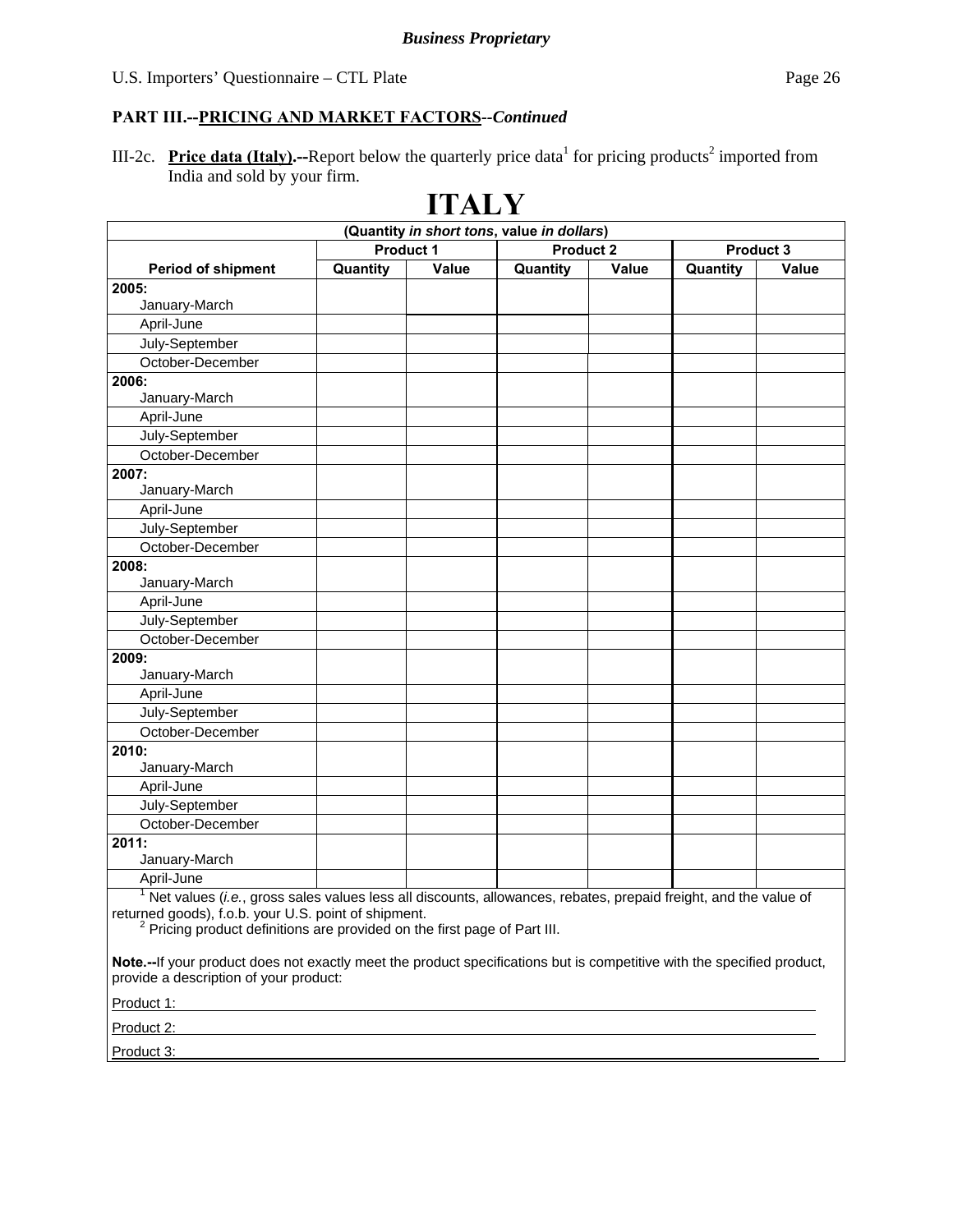#### III-2c. **Price data (Italy).--***Continued*

#### **ITALY (Quantity** *in short tons***, value** *in dollars***) Period of shipment**  Product 4 Product 5 Product 6 **Quantity Value Quantity Value Quantity Value 2005:**  January-March April-June July-September October-December **2006:**  January-March April-June July-September October-December **2007:**  January-March April-June July-September October-December **2008:**  January-March April-June July-September October-December **2009:**  January-March April-June July-September October-December **2010:**  January-March April-June July-September October-December **2011:**  January-March April-June <sup>1</sup> Net values (*i.e.*, gross sales values less all discounts, allowances, rebates, prepaid freight, and the value of returned goods), f.o.b. your U.S. point of shipment.  $2$  Pricing product definitions are provided on the first page of Part III.

**Note.--**If your product does not exactly meet the product specifications but is competitive with the specified product, provide a description of your product:

Product 4:

Product 5:

Product 6: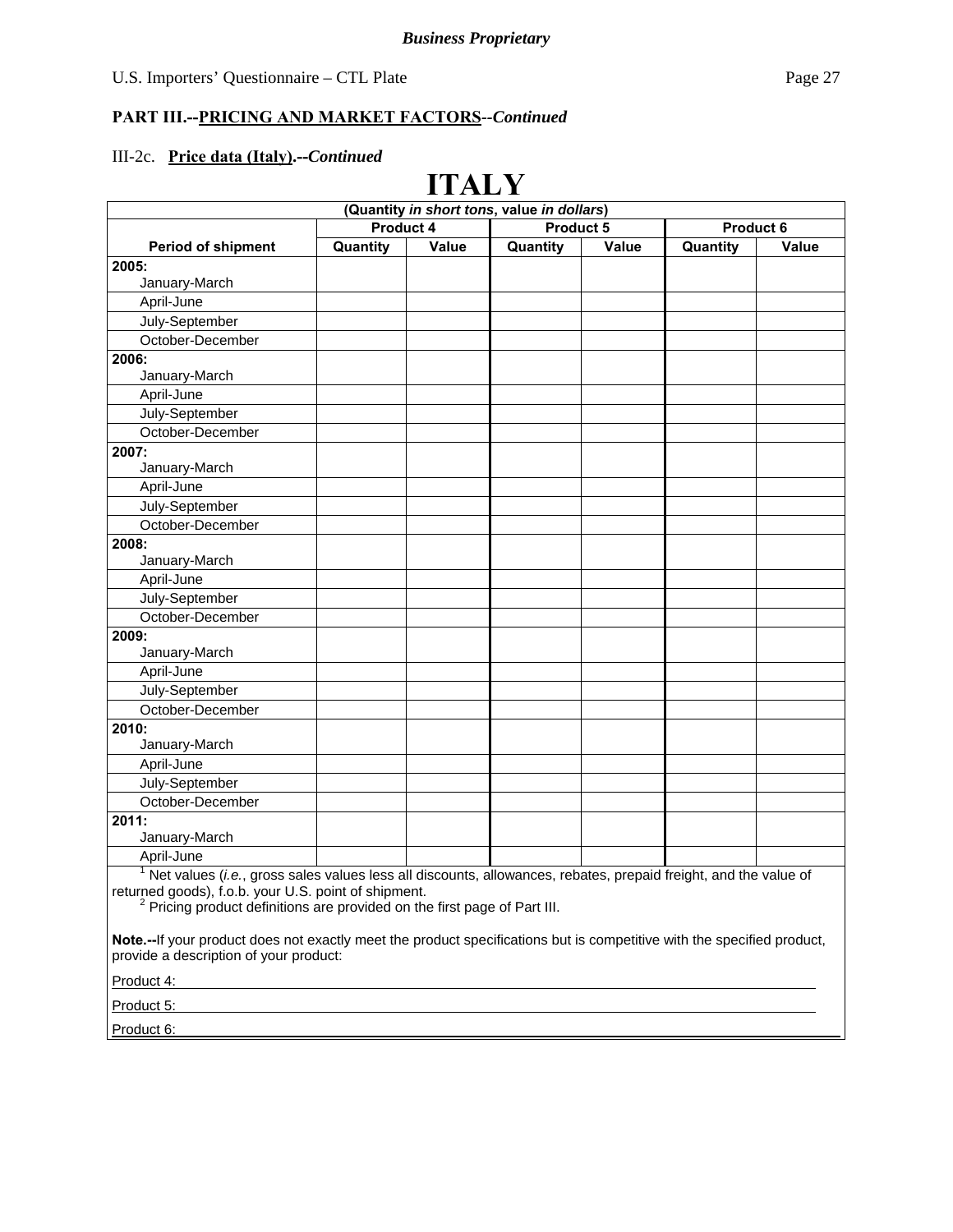III-2d. **Price data (Japan).**—Report below the quarterly price data for pricing products<sup>2</sup> imported from India and sold by your firm.

| <b>JAPAN</b>                                                                                                    |                                            |       |          |              |          |       |
|-----------------------------------------------------------------------------------------------------------------|--------------------------------------------|-------|----------|--------------|----------|-------|
|                                                                                                                 | (Quantity in short tons, value in dollars) |       |          |              |          |       |
| <b>Product 1</b><br><b>Product 2</b>                                                                            |                                            |       |          | Product 3    |          |       |
| <b>Period of shipment</b>                                                                                       | Quantity                                   | Value | Quantity | <b>Value</b> | Quantity | Value |
| 2005:                                                                                                           |                                            |       |          |              |          |       |
| January-March                                                                                                   |                                            |       |          |              |          |       |
| April-June                                                                                                      |                                            |       |          |              |          |       |
| July-September                                                                                                  |                                            |       |          |              |          |       |
| October-December                                                                                                |                                            |       |          |              |          |       |
| 2006:                                                                                                           |                                            |       |          |              |          |       |
| January-March                                                                                                   |                                            |       |          |              |          |       |
| April-June                                                                                                      |                                            |       |          |              |          |       |
| July-September                                                                                                  |                                            |       |          |              |          |       |
| October-December                                                                                                |                                            |       |          |              |          |       |
| 2007:                                                                                                           |                                            |       |          |              |          |       |
| January-March                                                                                                   |                                            |       |          |              |          |       |
| April-June                                                                                                      |                                            |       |          |              |          |       |
| July-September                                                                                                  |                                            |       |          |              |          |       |
| October-December                                                                                                |                                            |       |          |              |          |       |
| 2008:                                                                                                           |                                            |       |          |              |          |       |
| January-March                                                                                                   |                                            |       |          |              |          |       |
| April-June                                                                                                      |                                            |       |          |              |          |       |
| July-September                                                                                                  |                                            |       |          |              |          |       |
| October-December                                                                                                |                                            |       |          |              |          |       |
| 2009:                                                                                                           |                                            |       |          |              |          |       |
| January-March                                                                                                   |                                            |       |          |              |          |       |
| April-June                                                                                                      |                                            |       |          |              |          |       |
| July-September                                                                                                  |                                            |       |          |              |          |       |
| October-December                                                                                                |                                            |       |          |              |          |       |
| 2010:                                                                                                           |                                            |       |          |              |          |       |
| January-March                                                                                                   |                                            |       |          |              |          |       |
| April-June                                                                                                      |                                            |       |          |              |          |       |
| July-September                                                                                                  |                                            |       |          |              |          |       |
| October-December                                                                                                |                                            |       |          |              |          |       |
| 2011:                                                                                                           |                                            |       |          |              |          |       |
| January-March                                                                                                   |                                            |       |          |              |          |       |
| April-June                                                                                                      |                                            |       |          |              |          |       |
| Net values (i.e., gross sales values less all discounts, allowances, rebates, prepaid freight, and the value of |                                            |       |          |              |          |       |
| returned goods), f.o.b. your U.S. point of shipment.                                                            |                                            |       |          |              |          |       |

returned goods), f.o.b. your U.S. point of shipment.<br><sup>2</sup> Pricing product definitions are provided on the first page of Part III.

**Note.--**If your product does not exactly meet the product specifications but is competitive with the specified product, provide a description of your product:

Product 1:

Product 2:

Product 3: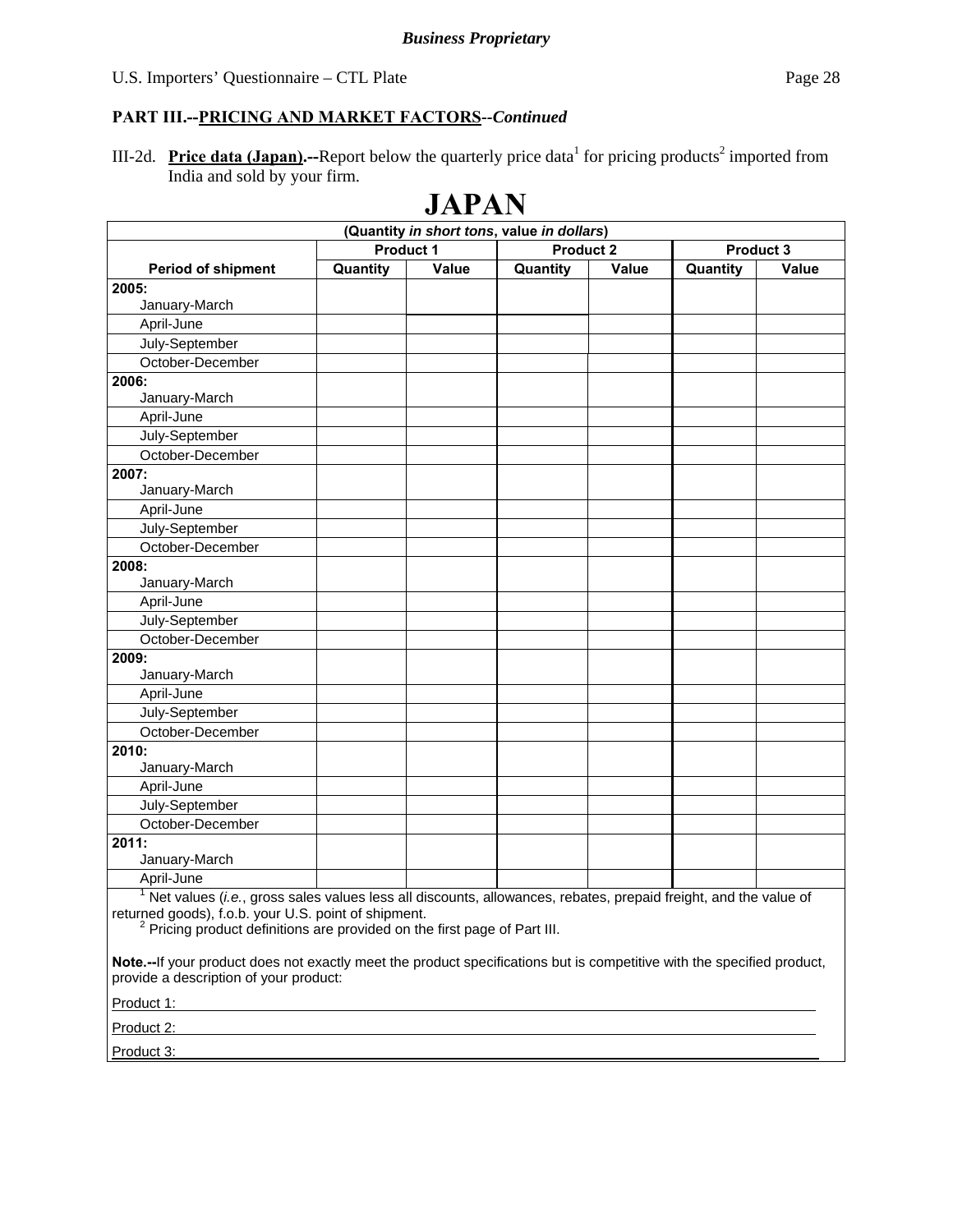#### III-2d. **Price data (Japan).--***Continued*

#### **JAPAN (Quantity** *in short tons***, value** *in dollars***) Period of shipment**  Product 4 Product 5 Product 6 **Quantity Value Quantity Value Quantity Value 2005:**  January-March April-June July-September October-December **2006:**  January-March April-June July-September October-December **2007:**  January-March April-June July-September October-December **2008:**  January-March April-June July-September October-December **2009:**  January-March April-June July-September October-December **2010:**  January-March April-June July-September October-December **2011:**  January-March April-June <sup>1</sup> Net values (*i.e.*, gross sales values less all discounts, allowances, rebates, prepaid freight, and the value of returned goods), f.o.b. your U.S. point of shipment.  $2$  Pricing product definitions are provided on the first page of Part III.

**Note.--**If your product does not exactly meet the product specifications but is competitive with the specified product, provide a description of your product:

Product 4:

Product 5:

Product 6: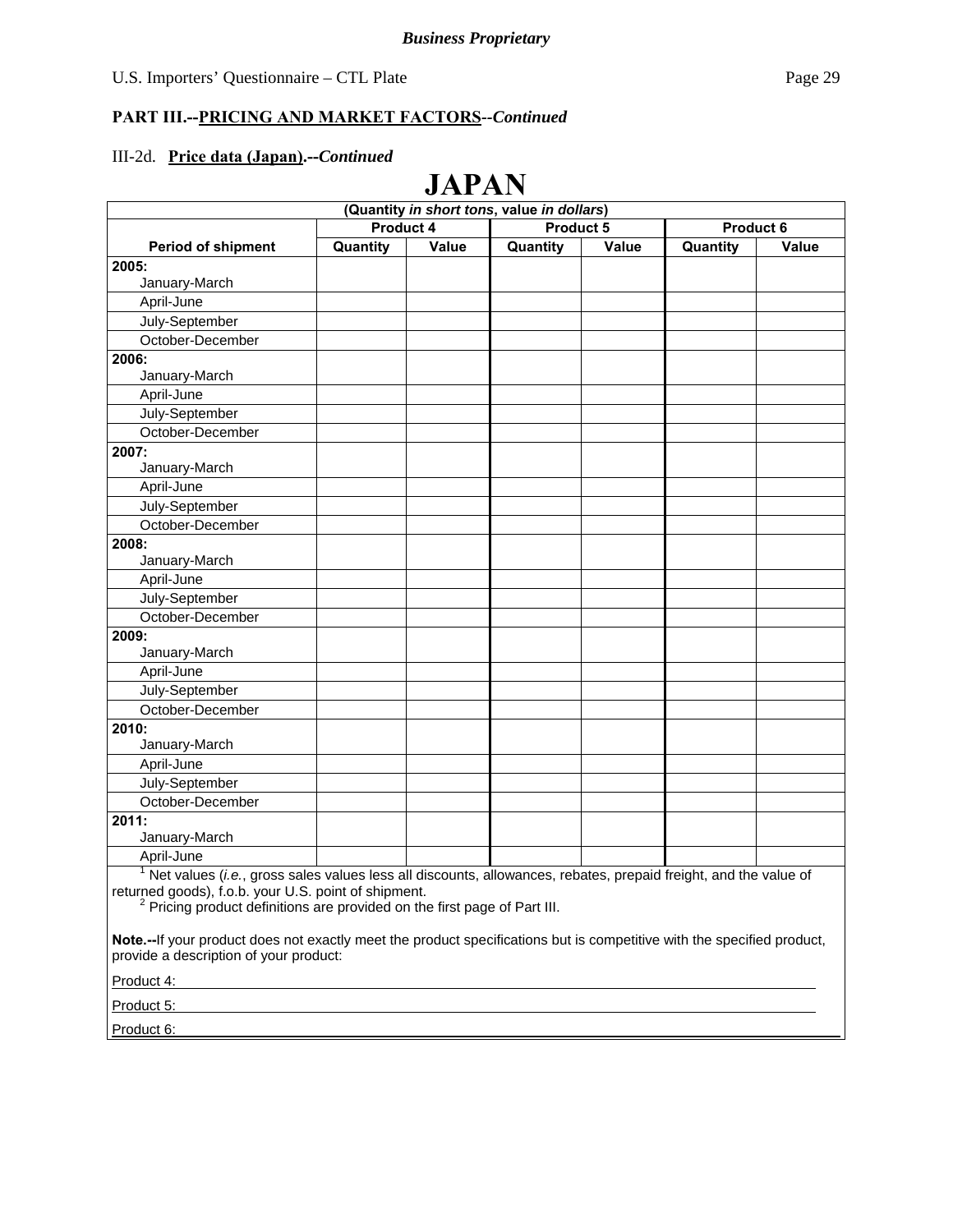III-2e. **Price data (Korea).**—Report below the quarterly price data<sup>1</sup> for pricing products<sup>2</sup> imported from India and sold by your firm.

# **KOREA (other than POSCO)**

| (Quantity in short tons, value in dollars)                                                                                                                                                                                                                          |                  |       |                  |       |          |                  |
|---------------------------------------------------------------------------------------------------------------------------------------------------------------------------------------------------------------------------------------------------------------------|------------------|-------|------------------|-------|----------|------------------|
|                                                                                                                                                                                                                                                                     | <b>Product 1</b> |       | <b>Product 2</b> |       |          | <b>Product 3</b> |
| <b>Period of shipment</b>                                                                                                                                                                                                                                           | Quantity         | Value | Quantity         | Value | Quantity | Value            |
| 2005:                                                                                                                                                                                                                                                               |                  |       |                  |       |          |                  |
| January-March                                                                                                                                                                                                                                                       |                  |       |                  |       |          |                  |
| April-June                                                                                                                                                                                                                                                          |                  |       |                  |       |          |                  |
| July-September                                                                                                                                                                                                                                                      |                  |       |                  |       |          |                  |
| October-December                                                                                                                                                                                                                                                    |                  |       |                  |       |          |                  |
| 2006:                                                                                                                                                                                                                                                               |                  |       |                  |       |          |                  |
| January-March                                                                                                                                                                                                                                                       |                  |       |                  |       |          |                  |
| April-June                                                                                                                                                                                                                                                          |                  |       |                  |       |          |                  |
| July-September                                                                                                                                                                                                                                                      |                  |       |                  |       |          |                  |
| October-December                                                                                                                                                                                                                                                    |                  |       |                  |       |          |                  |
| 2007:                                                                                                                                                                                                                                                               |                  |       |                  |       |          |                  |
| January-March                                                                                                                                                                                                                                                       |                  |       |                  |       |          |                  |
| April-June                                                                                                                                                                                                                                                          |                  |       |                  |       |          |                  |
| July-September                                                                                                                                                                                                                                                      |                  |       |                  |       |          |                  |
| October-December                                                                                                                                                                                                                                                    |                  |       |                  |       |          |                  |
| 2008:                                                                                                                                                                                                                                                               |                  |       |                  |       |          |                  |
| January-March                                                                                                                                                                                                                                                       |                  |       |                  |       |          |                  |
| April-June                                                                                                                                                                                                                                                          |                  |       |                  |       |          |                  |
| July-September                                                                                                                                                                                                                                                      |                  |       |                  |       |          |                  |
| October-December                                                                                                                                                                                                                                                    |                  |       |                  |       |          |                  |
| 2009:                                                                                                                                                                                                                                                               |                  |       |                  |       |          |                  |
| January-March                                                                                                                                                                                                                                                       |                  |       |                  |       |          |                  |
| April-June                                                                                                                                                                                                                                                          |                  |       |                  |       |          |                  |
| July-September                                                                                                                                                                                                                                                      |                  |       |                  |       |          |                  |
| October-December                                                                                                                                                                                                                                                    |                  |       |                  |       |          |                  |
| 2010:                                                                                                                                                                                                                                                               |                  |       |                  |       |          |                  |
| January-March                                                                                                                                                                                                                                                       |                  |       |                  |       |          |                  |
| April-June                                                                                                                                                                                                                                                          |                  |       |                  |       |          |                  |
| July-September                                                                                                                                                                                                                                                      |                  |       |                  |       |          |                  |
| October-December                                                                                                                                                                                                                                                    |                  |       |                  |       |          |                  |
| 2011:                                                                                                                                                                                                                                                               |                  |       |                  |       |          |                  |
| January-March                                                                                                                                                                                                                                                       |                  |       |                  |       |          |                  |
| April-June                                                                                                                                                                                                                                                          |                  |       |                  |       |          |                  |
| $1$ Net values (i.e., gross sales values less all discounts, allowances, rebates, prepaid freight, and the value of<br>returned goods), f.o.b. your U.S. point of shipment.<br><sup>2</sup> Pricing product definitions are provided on the first page of Part III. |                  |       |                  |       |          |                  |

**Note.--**If your product does not exactly meet the product specifications but is competitive with the specified product, provide a description of your product:

Product 1:

Product 2:

Product 3: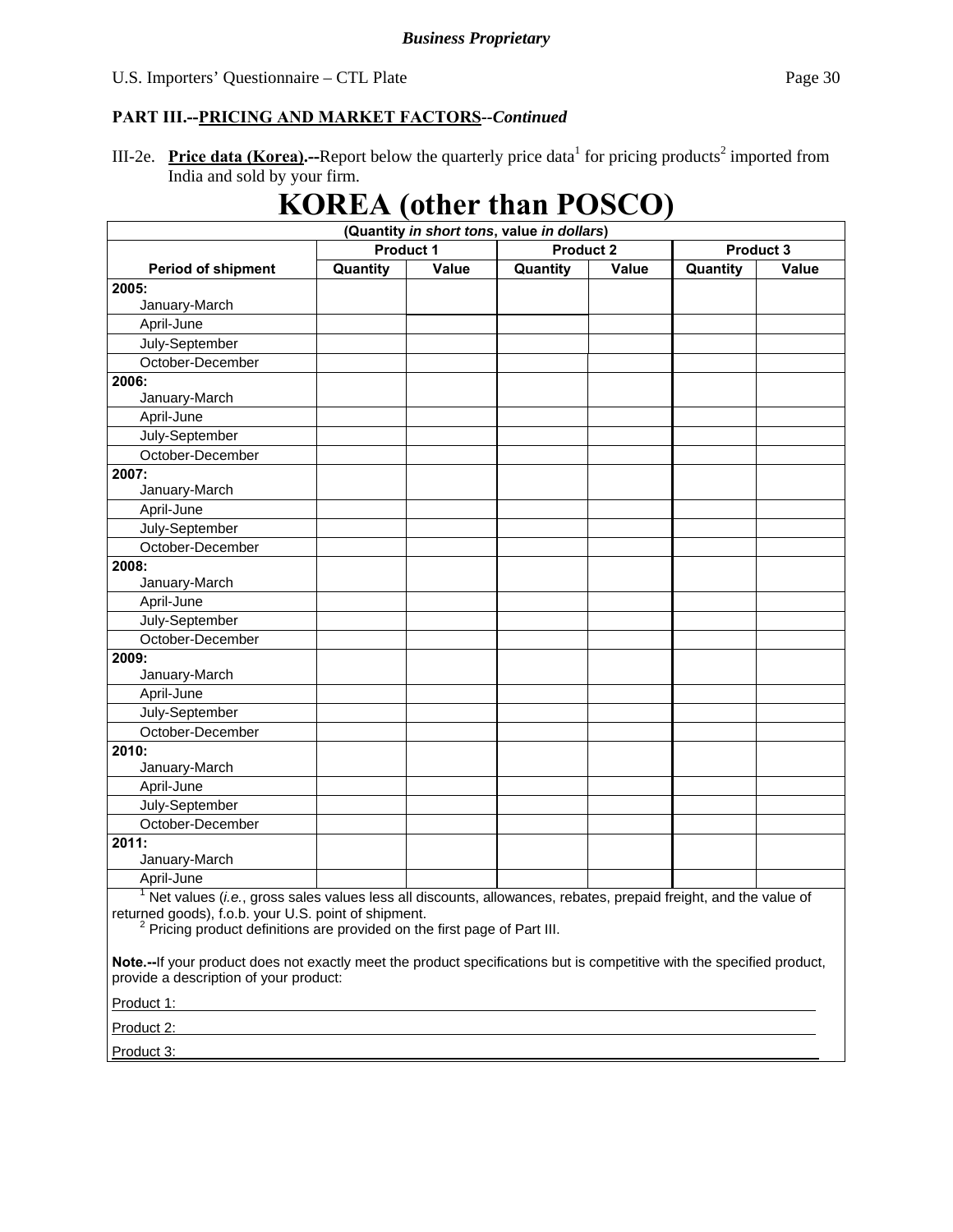#### **PART III.--PRICING AND MARKET FACTORS***--Continued*

### III-2e. **Price data (Korea).--***Continued*

# **KOREA (other than POSCO)**

|                                                                                                                                                                                                                                                                     |          |       | (Quantity in short tons, value in dollars) |              |          |              |
|---------------------------------------------------------------------------------------------------------------------------------------------------------------------------------------------------------------------------------------------------------------------|----------|-------|--------------------------------------------|--------------|----------|--------------|
| <b>Product 5</b><br>Product 4                                                                                                                                                                                                                                       |          |       | <b>Product 6</b>                           |              |          |              |
| <b>Period of shipment</b>                                                                                                                                                                                                                                           | Quantity | Value | Quantity                                   | <b>Value</b> | Quantity | <b>Value</b> |
| 2005:                                                                                                                                                                                                                                                               |          |       |                                            |              |          |              |
| January-March                                                                                                                                                                                                                                                       |          |       |                                            |              |          |              |
| April-June                                                                                                                                                                                                                                                          |          |       |                                            |              |          |              |
| July-September                                                                                                                                                                                                                                                      |          |       |                                            |              |          |              |
| October-December                                                                                                                                                                                                                                                    |          |       |                                            |              |          |              |
| 2006:                                                                                                                                                                                                                                                               |          |       |                                            |              |          |              |
| January-March                                                                                                                                                                                                                                                       |          |       |                                            |              |          |              |
| April-June                                                                                                                                                                                                                                                          |          |       |                                            |              |          |              |
| July-September                                                                                                                                                                                                                                                      |          |       |                                            |              |          |              |
| October-December                                                                                                                                                                                                                                                    |          |       |                                            |              |          |              |
| 2007:                                                                                                                                                                                                                                                               |          |       |                                            |              |          |              |
| January-March                                                                                                                                                                                                                                                       |          |       |                                            |              |          |              |
| April-June                                                                                                                                                                                                                                                          |          |       |                                            |              |          |              |
| July-September                                                                                                                                                                                                                                                      |          |       |                                            |              |          |              |
| October-December                                                                                                                                                                                                                                                    |          |       |                                            |              |          |              |
| 2008:                                                                                                                                                                                                                                                               |          |       |                                            |              |          |              |
| January-March                                                                                                                                                                                                                                                       |          |       |                                            |              |          |              |
| April-June                                                                                                                                                                                                                                                          |          |       |                                            |              |          |              |
| July-September                                                                                                                                                                                                                                                      |          |       |                                            |              |          |              |
| October-December                                                                                                                                                                                                                                                    |          |       |                                            |              |          |              |
| 2009:                                                                                                                                                                                                                                                               |          |       |                                            |              |          |              |
| January-March                                                                                                                                                                                                                                                       |          |       |                                            |              |          |              |
| April-June                                                                                                                                                                                                                                                          |          |       |                                            |              |          |              |
| July-September                                                                                                                                                                                                                                                      |          |       |                                            |              |          |              |
| October-December                                                                                                                                                                                                                                                    |          |       |                                            |              |          |              |
| 2010:                                                                                                                                                                                                                                                               |          |       |                                            |              |          |              |
| January-March                                                                                                                                                                                                                                                       |          |       |                                            |              |          |              |
| April-June                                                                                                                                                                                                                                                          |          |       |                                            |              |          |              |
| July-September                                                                                                                                                                                                                                                      |          |       |                                            |              |          |              |
| October-December                                                                                                                                                                                                                                                    |          |       |                                            |              |          |              |
| 2011:                                                                                                                                                                                                                                                               |          |       |                                            |              |          |              |
| January-March                                                                                                                                                                                                                                                       |          |       |                                            |              |          |              |
| April-June                                                                                                                                                                                                                                                          |          |       |                                            |              |          |              |
| $1$ Net values (i.e., gross sales values less all discounts, allowances, rebates, prepaid freight, and the value of<br>returned goods), f.o.b. your U.S. point of shipment.<br><sup>2</sup> Pricing product definitions are provided on the first page of Part III. |          |       |                                            |              |          |              |
| Note.--If your product does not exactly meet the product specifications but is competitive with the specified product,<br>provide a description of your product:                                                                                                    |          |       |                                            |              |          |              |
| Product 4:                                                                                                                                                                                                                                                          |          |       |                                            |              |          |              |
|                                                                                                                                                                                                                                                                     |          |       |                                            |              |          |              |

Product 5:

Product 6: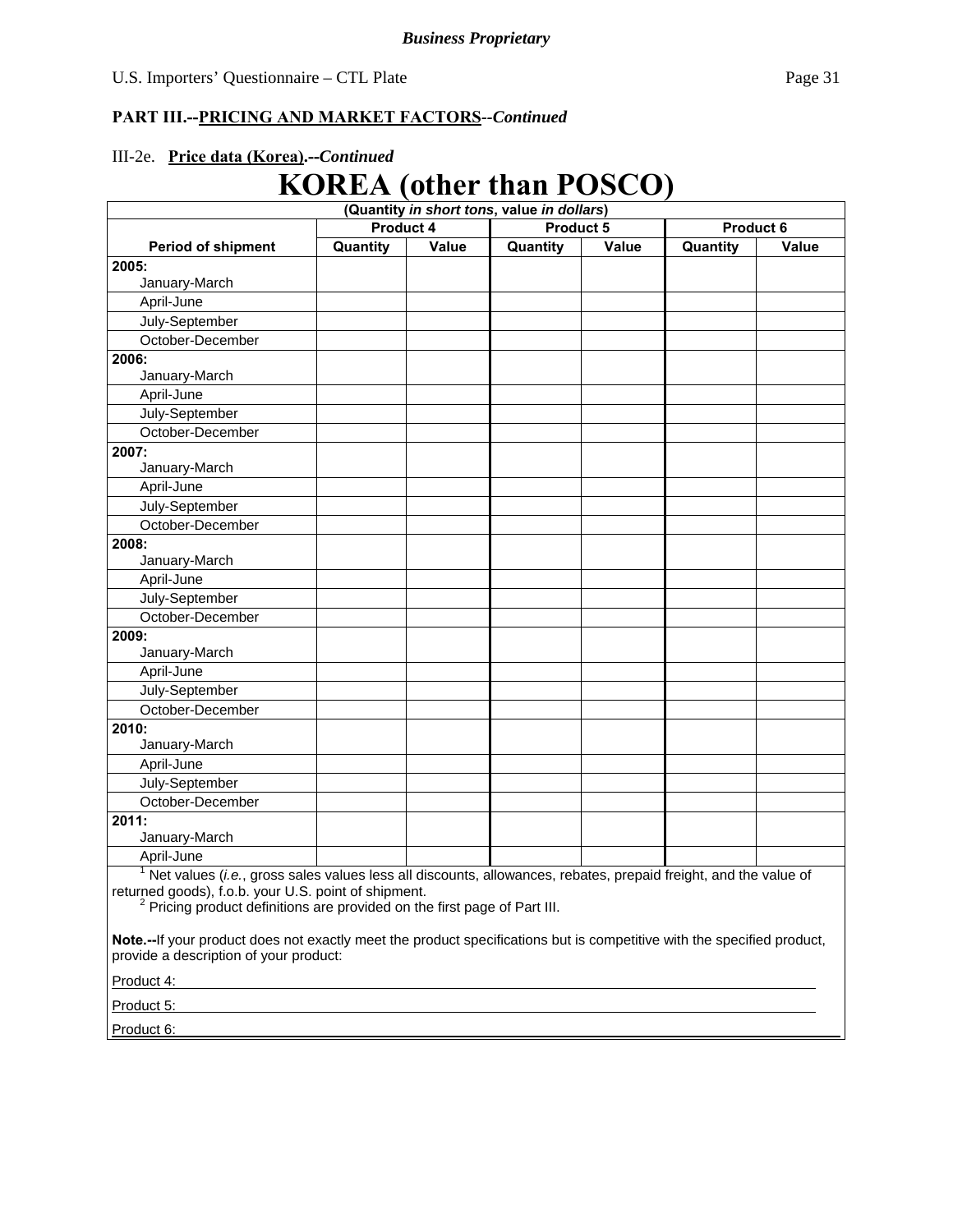#### **PLEASE NOTE:**

**For the remaining questions, when providing information regarding imports from Korea, please exclude imports from POSCO from your discussion. Imports from POSCO are not subject to the antidumping order and should be addressed when discussing nonsubject CTL plate.** 

III-3. **Price setting.--** How does your firm determine the prices that it charges for sales of CTL plate (*check all that apply*)? If your firm issues price lists, please include a copy of a recent price list with your submission. If your price list is large, please only submit some sample pages.

|          |                                | Transaction by transaction | Contracts                                                                                                                                                                                                                            | Set price lists                                                                                |  |  |
|----------|--------------------------------|----------------------------|--------------------------------------------------------------------------------------------------------------------------------------------------------------------------------------------------------------------------------------|------------------------------------------------------------------------------------------------|--|--|
|          |                                |                            |                                                                                                                                                                                                                                      |                                                                                                |  |  |
|          |                                |                            | <u> 1989 - Johann Stoff, amerikansk politiker (d. 1989)</u>                                                                                                                                                                          |                                                                                                |  |  |
| III-4.   | <i>apply</i> ).                |                            | <b>Discount policy.</b> -- Please indicate and describe your firm's discount policies (check all that                                                                                                                                |                                                                                                |  |  |
|          |                                | Quantity discounts         | Annual total volume discounts                                                                                                                                                                                                        | No discounts                                                                                   |  |  |
|          |                                |                            | Other--Please describe: <u>contract and the set of the set of the set of the set of the set of the set of the set of the set of the set of the set of the set of the set of the set of the set of the set of the set of the set </u> |                                                                                                |  |  |
|          |                                |                            |                                                                                                                                                                                                                                      |                                                                                                |  |  |
|          |                                |                            |                                                                                                                                                                                                                                      |                                                                                                |  |  |
| $III-5.$ | Pricing terms for CTL plate.-- |                            |                                                                                                                                                                                                                                      |                                                                                                |  |  |
|          | (a)                            |                            | What are your firm's typical sales terms for its imported CTL plate (e.g., 2/10 net<br>30 days)?                                                                                                                                     |                                                                                                |  |  |
|          | (b)                            |                            | On what basis are your prices of imported CTL plate usually quoted? (check one)                                                                                                                                                      | Delivered                                                                                      |  |  |
| III-6.   |                                |                            | in 2010 were on a (1) long-term contract basis (multiple deliveries for more than 12 months), (2) short-<br>term contract basis (multiple deliveries up to and including 12 months), and (3) spot sales basis (for a                 | Contract versus spot.--Approximately what share of your firm's sales of its imported CTL plate |  |  |

single delivery)?

| Type of sale         | Share of U.S. shipment<br>quantities in 2010 |
|----------------------|----------------------------------------------|
| Long-term contracts  | $\%$                                         |
| Short-term contracts | %                                            |
| Spot sales           | $\%$                                         |
| Total                | 100 %                                        |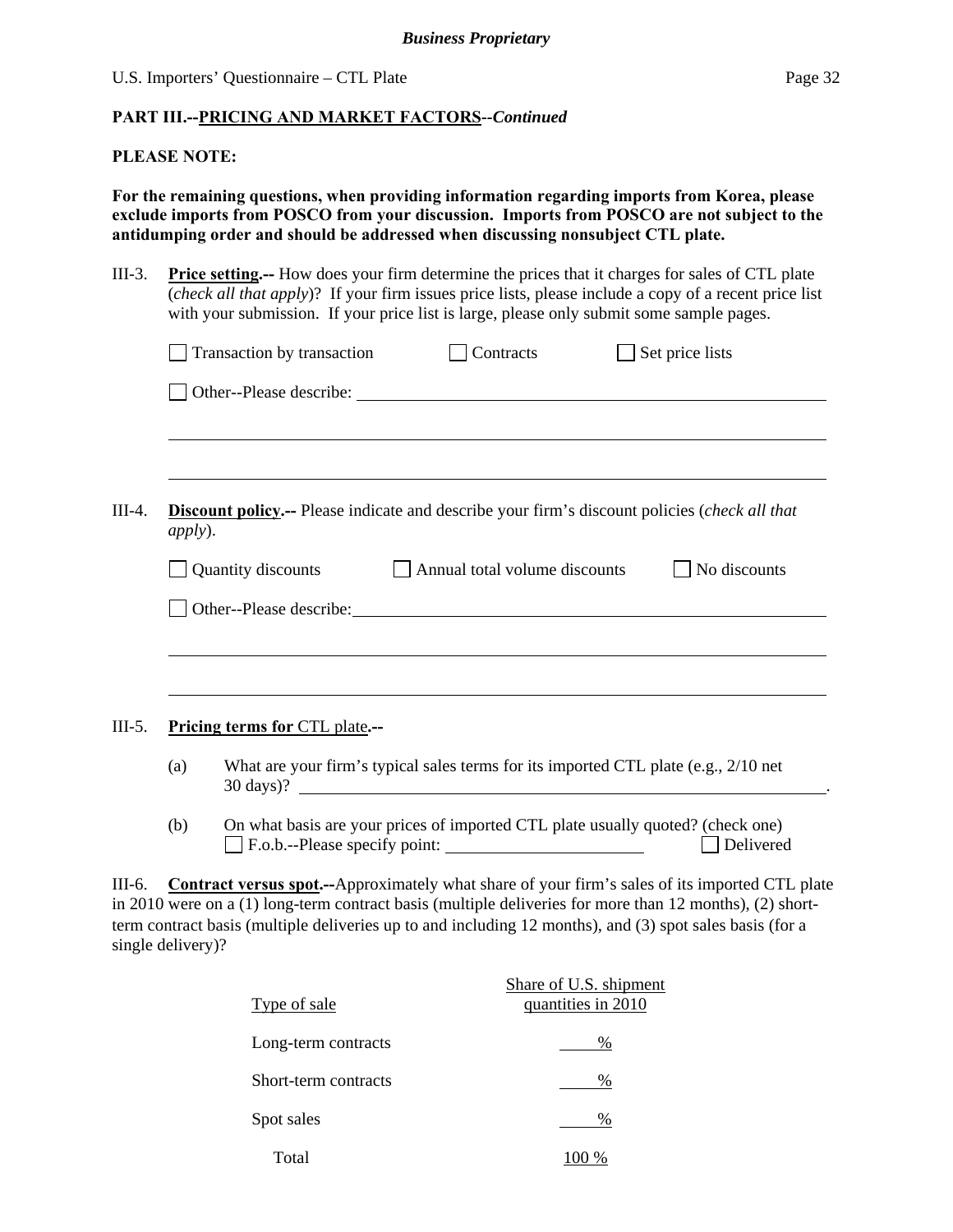| III-7. | <b>Long-term contract provisions.--If you sell CTL plate imported from India, Indonesia, Italy,</b> |
|--------|-----------------------------------------------------------------------------------------------------|
|        | Japan, and/or Korea on a long-term contract basis, please answer the following questions with       |
|        | respect to provisions of a typical long-term contract.                                              |
|        |                                                                                                     |

|                                                                                                                                                     | (a)                                                                                                                                                                                                                                                               | What is the average duration of a contract?                                                                                                         |  |  |
|-----------------------------------------------------------------------------------------------------------------------------------------------------|-------------------------------------------------------------------------------------------------------------------------------------------------------------------------------------------------------------------------------------------------------------------|-----------------------------------------------------------------------------------------------------------------------------------------------------|--|--|
|                                                                                                                                                     | (b)                                                                                                                                                                                                                                                               | Can prices be renegotiated during the contract period?<br>N <sub>o</sub><br>Yes                                                                     |  |  |
|                                                                                                                                                     | (c)                                                                                                                                                                                                                                                               | Does the contract fix quantity, price, or both? $\Box$ Quantity<br>Price<br><b>Both</b>                                                             |  |  |
|                                                                                                                                                     | (d)                                                                                                                                                                                                                                                               | Yes<br>$\rfloor$ No<br>Does the contract have a meet or release provision?                                                                          |  |  |
|                                                                                                                                                     | (e)                                                                                                                                                                                                                                                               | Since 2005, have you implemented any surcharges or price escalation clauses during the<br>pendency of your contracts?<br>$\Box$ Yes<br>    No       |  |  |
| If yes, please identify the basis for calculating the surcharge or price escalation clause<br>and the period of time during which it was effective. |                                                                                                                                                                                                                                                                   |                                                                                                                                                     |  |  |
|                                                                                                                                                     |                                                                                                                                                                                                                                                                   |                                                                                                                                                     |  |  |
| III-8.                                                                                                                                              | <b>Short-term contract provisions.--If you sell CTL plate imported from India, Indonesia, Italy,</b><br>Japan, and/or Korea on a short-term contract basis, please answer the following questions with<br>respect to provisions of a typical short-term contract. |                                                                                                                                                     |  |  |
|                                                                                                                                                     | (a)                                                                                                                                                                                                                                                               | What is the average duration of a contract?                                                                                                         |  |  |
|                                                                                                                                                     | (b)                                                                                                                                                                                                                                                               | N <sub>o</sub><br>Can prices be renegotiated during the contract period?<br>Yes                                                                     |  |  |
|                                                                                                                                                     | (c)                                                                                                                                                                                                                                                               | Does the contract fix quantity, price, or both? $\Box$ Quantity<br><b>Both</b><br>Price                                                             |  |  |
|                                                                                                                                                     | (d)                                                                                                                                                                                                                                                               | Does the contract have a meet or release provision?<br>Yes<br>$\overline{\rm N}$                                                                    |  |  |
|                                                                                                                                                     | (e)                                                                                                                                                                                                                                                               | Since 2005, have you implemented any surcharges or price escalation clauses during the<br>pendency of your contracts?<br>$ $ Yes<br>$ $ No          |  |  |
|                                                                                                                                                     |                                                                                                                                                                                                                                                                   | If yes, please identify the basis for calculating the surcharge or price escalation clause<br>and the period of time during which it was effective. |  |  |
|                                                                                                                                                     |                                                                                                                                                                                                                                                                   |                                                                                                                                                     |  |  |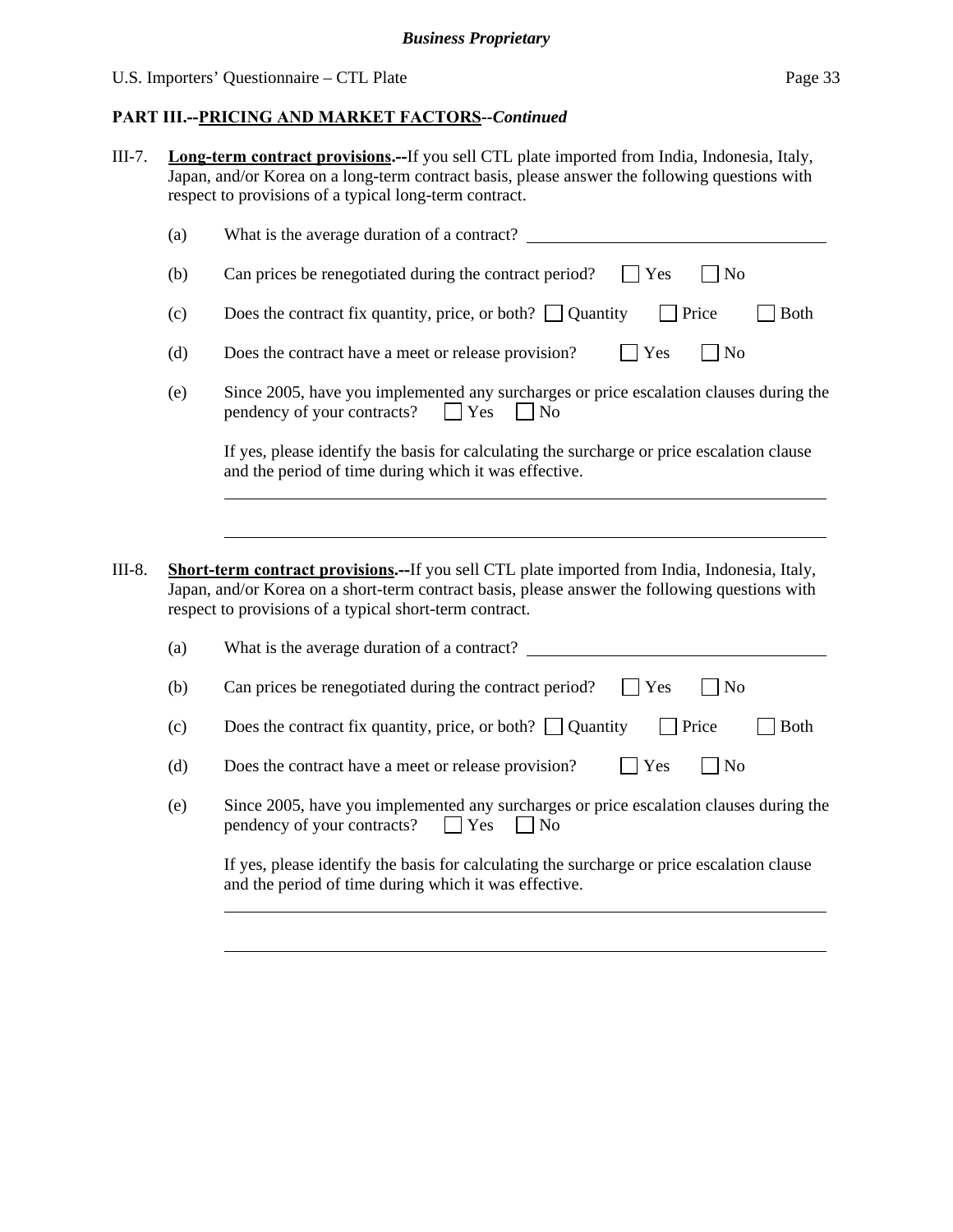#### **PART III.--PRICING AND MARKET FACTORS***--Continued*

III-9. **Lead times.--**What is the average lead time between a customer's order and the date of delivery for your firm's sales of CTL plate imported from India, Indonesia, Italy, Japan, and/or Korea?

|                                                                   | Share of sales, |           |
|-------------------------------------------------------------------|-----------------|-----------|
| Source                                                            | 2010            | Lead time |
| From your U.S. inventory                                          |                 | days      |
| From foreign manufacturers' inventory<br>(specify country source: |                 | days      |
| Produced to order                                                 |                 | days      |
| Total                                                             | $100 \%$        |           |

#### III-10. **Shipping information.--**

- (a) What is the approximate percentage of the total delivered cost of certain CTL plate imported from India, Indonesia, Italy, Japan, and/or Korea that is accounted for by U.S. inland transportation costs? \_\_ percent.
- (b) Who generally arranges the transportation to your customers' locations? (check one)  $\Box$ Your firm  $\Box$  or purchaser
- (c) When you sell CTL plate imported from India, Indonesia, Italy, Japan, and/or Korea, from where is it shipped? (check one) point of importation  $\Box$  or storage facility  $\Box$
- (d) What proportion of your sales of CTL plate imported from India, Indonesia, Italy, Japan, and/or Korea are delivered within 100 miles of your point of shipment (provide the percentages)? \_\_\_\_ percent. Within 101 to 1,000 miles? \_\_\_\_ percent. Over 1,000 miles? percent.
- III-11. **Geographical shipments.--** What is the geographic market area in the United States served by your firm's shipments of CTL plate imported from any source? (check all that apply)

| Geographic area                                                                                                         | $\sqrt{}$ if applicable |
|-------------------------------------------------------------------------------------------------------------------------|-------------------------|
| Northeast.–CT, ME, MA, NH, NJ, NY, PA, RI, and VT.                                                                      |                         |
| Midwest.–IL, IN, IA, KS, MI, MN, MO, NE, ND, OH, SD, and WI.                                                            |                         |
| Southeast.–AL, DE, DC, FL, GA, KY, MD, MS, NC, SC, TN, VA, and WV.                                                      |                         |
| Central Southwest.-AR, LA, OK, and TX.                                                                                  |                         |
| <b>Mountains.-AZ, CO, ID, MT, NV, NM, UT, and WY.</b>                                                                   |                         |
| <b>Pacific Coast.–CA, OR, and WA.</b>                                                                                   |                         |
| <b>Other</b> .—All other markets in the United States not previously listed, including AK, HI,<br>PR, VI, among others. |                         |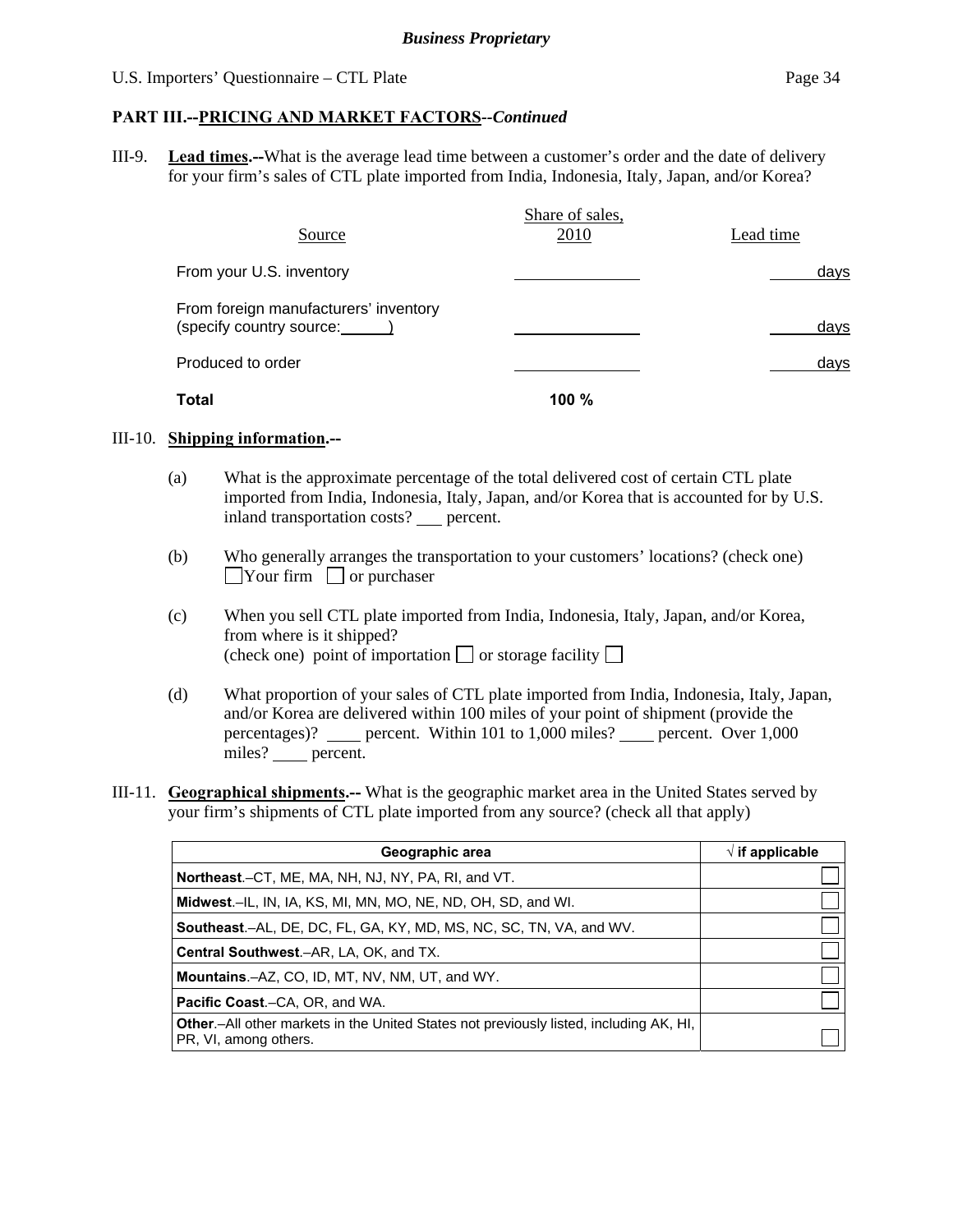l

#### **PART III.--PRICING AND MARKET FACTORS***--Continued*

III-12. **End uses.--**List the 3 most common end uses of the CTL plate that you import from India, Indonesia, Italy, Japan, and/or Korea. For each end-use product, what percentage of the total cost is accounted for by CTL plate and other inputs?

|                 | Share of total cost of end use product<br>accounted for by |                        |       |
|-----------------|------------------------------------------------------------|------------------------|-------|
| End use product | <b>CTL plate (percent)</b>                                 | Other inputs (percent) | Total |
|                 |                                                            |                        | 100%  |
| 2.              |                                                            |                        | 100%  |
| 3.              |                                                            |                        | 100%  |

III-13. **Changes in end uses.--**Have there been any changes in the end uses of CTL plate since 2005?

No Ples--Please describe.

 $\overline{a}$ 

 $\overline{a}$ 

III-14. **Anticipated changes in end uses.--**Do you anticipate any changes in terms of the end uses of CTL plate?

No Yes--Please describe.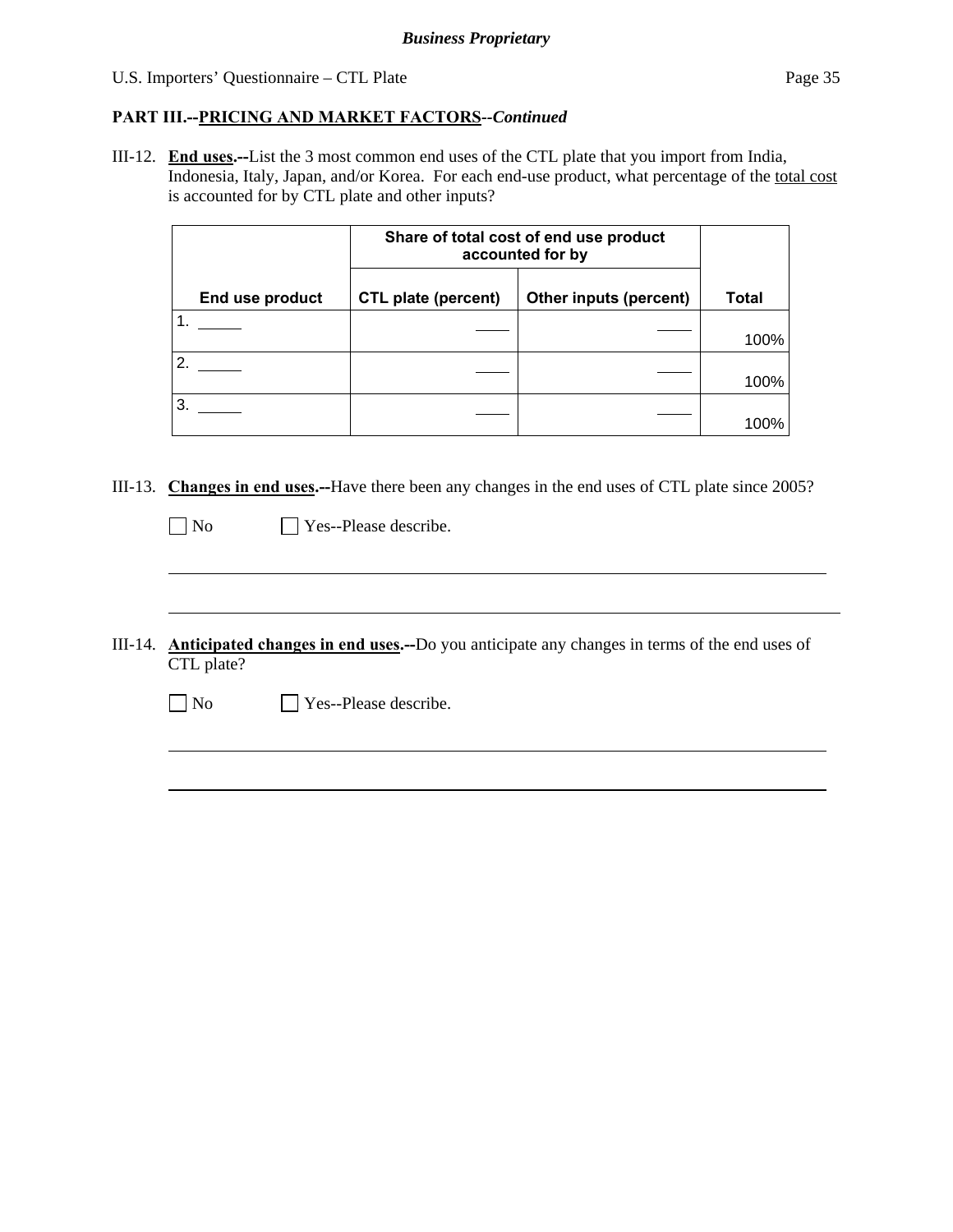#### **PART III.--PRICING AND MARKET FACTORS***--Continued*

III-15. **Substitutes.—** Are there any nonsubject products that may be substituted for CTL plate?

| N <sub>o</sub><br>$\Box$ Yes—Please fill in the following table. |  |
|------------------------------------------------------------------|--|
|------------------------------------------------------------------|--|

|    | <b>Substitute product</b> | <b>Description of applications</b><br>and end uses in which this<br>substitute can be used | Have changes in the prices of this<br>substitute affected the price of CTL plate<br>since January 1, 2005? |
|----|---------------------------|--------------------------------------------------------------------------------------------|------------------------------------------------------------------------------------------------------------|
| 1. |                           |                                                                                            | $\Box$ No $\Box$<br>$\Box$ Yes                                                                             |
| 2. |                           |                                                                                            | $\Box$ No<br>$\Box$ Yes                                                                                    |
| 3. |                           |                                                                                            | $\Box$ No $\Box$<br>$\Box$ Yes                                                                             |
| 4. |                           |                                                                                            | $\Box$ No $\Box$<br>$\Box$ Yes                                                                             |

III-16. **Changes in substitutes.--**Have there been any changes in the number or types of products that can be substituted for CTL plate since 2005?

|--|--|

 $\overline{a}$ 

 $\overline{a}$ 

 $\Box$  Yes--Please explain.

III-17. **Anticipated changes in substitute.--**Do you anticipate any changes in terms of the substitutability of other products for CTL plate?

No Yes—Please explain.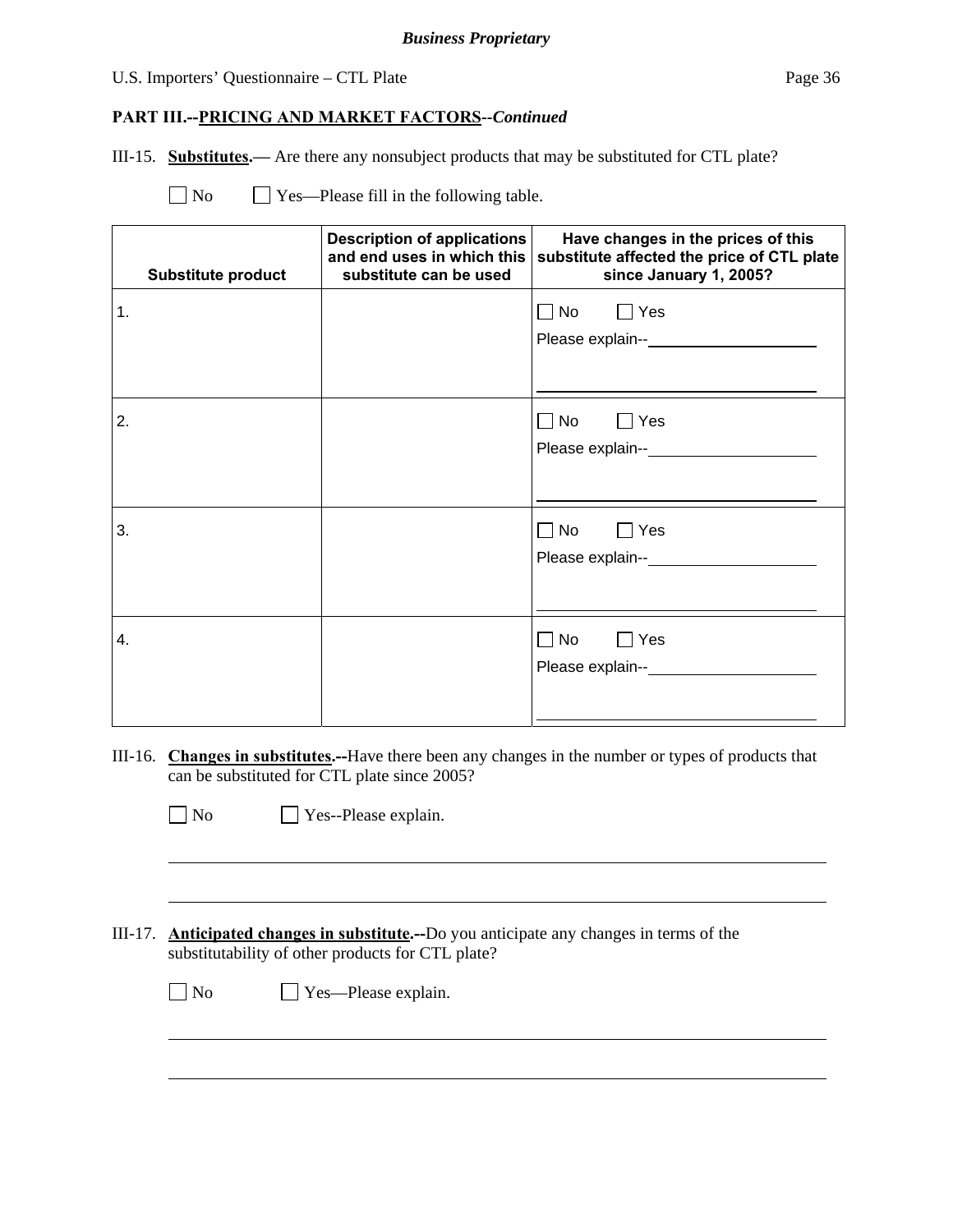|           |                                                   | III-18. Raw materials.--To what extent have changes in the prices of raw materials affected your firm's<br>selling prices for CTL plate since 2005? Also discuss any anticipated changes in your raw<br>material costs.<br><b>Changes in factors affecting supply.</b> —Have any changes occurred in any other factors affecting<br>supply (e.g., changes in availability or prices of energy or labor; transportation conditions;<br>production capacity and/or methods of production; technology; export markets; or alternative<br>production opportunities) that affected the availability of subject imports in the U.S. market since<br>2005? |  |  |  |  |
|-----------|---------------------------------------------------|-----------------------------------------------------------------------------------------------------------------------------------------------------------------------------------------------------------------------------------------------------------------------------------------------------------------------------------------------------------------------------------------------------------------------------------------------------------------------------------------------------------------------------------------------------------------------------------------------------------------------------------------------------|--|--|--|--|
| III-19.   |                                                   |                                                                                                                                                                                                                                                                                                                                                                                                                                                                                                                                                                                                                                                     |  |  |  |  |
|           | $\Box$ No                                         | Yes--Please provide details.                                                                                                                                                                                                                                                                                                                                                                                                                                                                                                                                                                                                                        |  |  |  |  |
| $III-20.$ | <b>Availability of "subject" import supply.--</b> |                                                                                                                                                                                                                                                                                                                                                                                                                                                                                                                                                                                                                                                     |  |  |  |  |
|           | (a)                                               | Do you anticipate any changes in terms of the availability of CTL plate imported from<br>India, Indonesia, Italy, Japan, and/or Korea in the U.S. market?                                                                                                                                                                                                                                                                                                                                                                                                                                                                                           |  |  |  |  |
|           | (b)                                               | No change<br>Increase<br>Decrease<br>If you anticipate changes in supply, please identify the changes, and why you anticipate<br>these changes in supply.                                                                                                                                                                                                                                                                                                                                                                                                                                                                                           |  |  |  |  |
|           | $\Box$ No                                         | III-21. Availability of "nonsubject" import supply.--Has the availability of NONSUBJECT CTL plate<br>(i.e., CTL plate imported from countries other than India, Indonesia, Italy, Japan, and/or Korea)<br>changed since 2005?<br>Yes--Please explain.                                                                                                                                                                                                                                                                                                                                                                                               |  |  |  |  |
|           |                                                   |                                                                                                                                                                                                                                                                                                                                                                                                                                                                                                                                                                                                                                                     |  |  |  |  |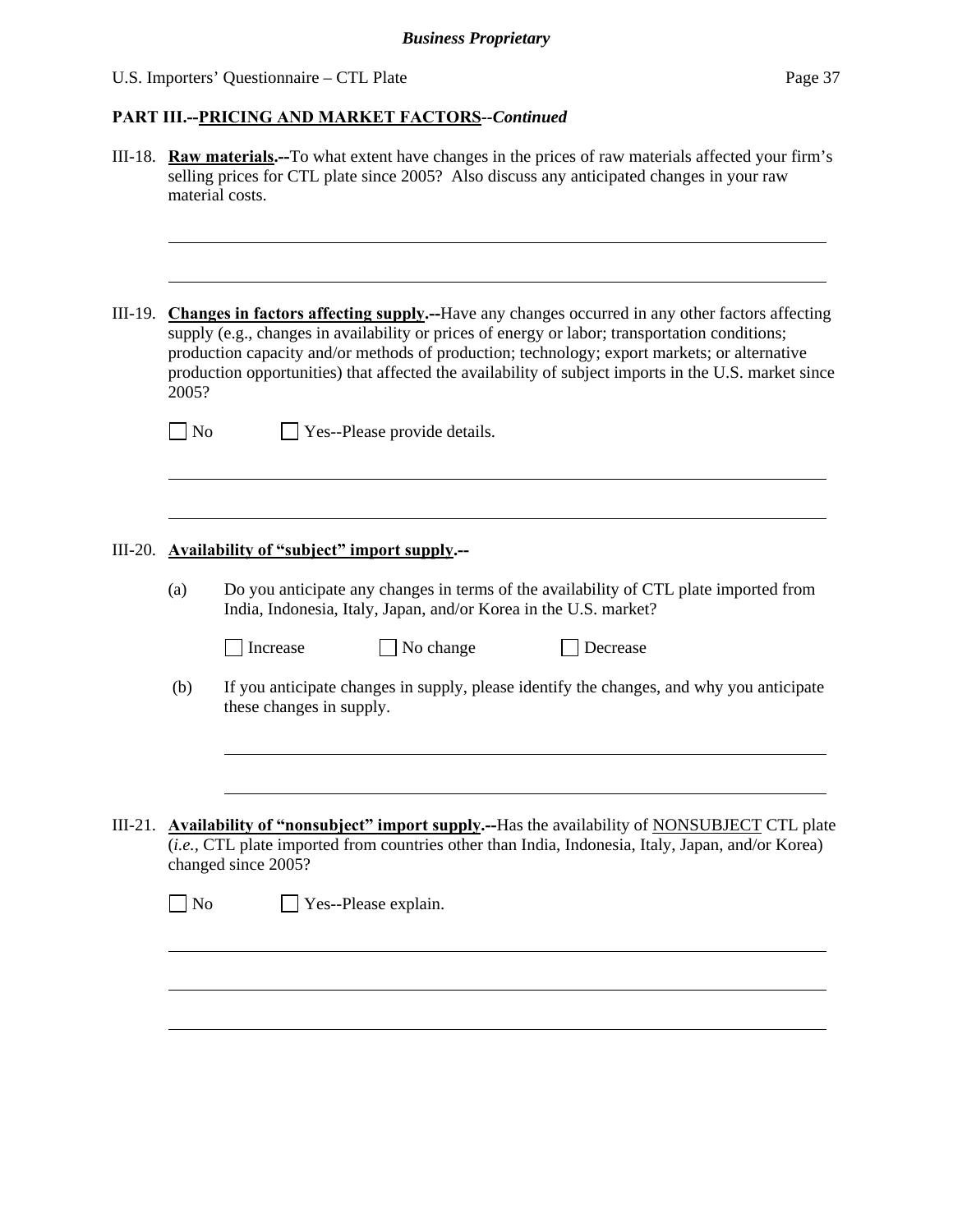| III-22. Export constraints.--Describe how easily your firm can shift its sales of CTL plate between the<br>U.S. market and alternative country markets. In your discussion, please describe any contracts,<br>other sales arrangements, or other constraints that would prevent or retard your firm from shifting<br>CTL plate between the U.S. and alternative country markets within a 12-month period. |                                                                                                         |  |  |  |  |  |
|-----------------------------------------------------------------------------------------------------------------------------------------------------------------------------------------------------------------------------------------------------------------------------------------------------------------------------------------------------------------------------------------------------------|---------------------------------------------------------------------------------------------------------|--|--|--|--|--|
| $III-23.$<br>marketing of CTL plate since 2005?                                                                                                                                                                                                                                                                                                                                                           | <b>Product changes.</b> --Have there been any significant changes in the product range, product mix, or |  |  |  |  |  |
| Anticipated product changes.--Do you anticipate any changes in terms of the product range,<br>$III-24.$<br>product mix, or marketing of CTL plate?<br>Yes--Please identify.<br>$\Box$ No                                                                                                                                                                                                                  |                                                                                                         |  |  |  |  |  |
| III-25. Demand trends.--<br>How has the demand within the United States for CTL plate changed since January 1,<br>(a)<br>2005? What principal factors affect changes in demand?<br>Increased<br>No Change<br>Decreased                                                                                                                                                                                    | Fluctuated                                                                                              |  |  |  |  |  |
|                                                                                                                                                                                                                                                                                                                                                                                                           | $\blacksquare$ No<br>Yes--Please describe and quantify if possible.                                     |  |  |  |  |  |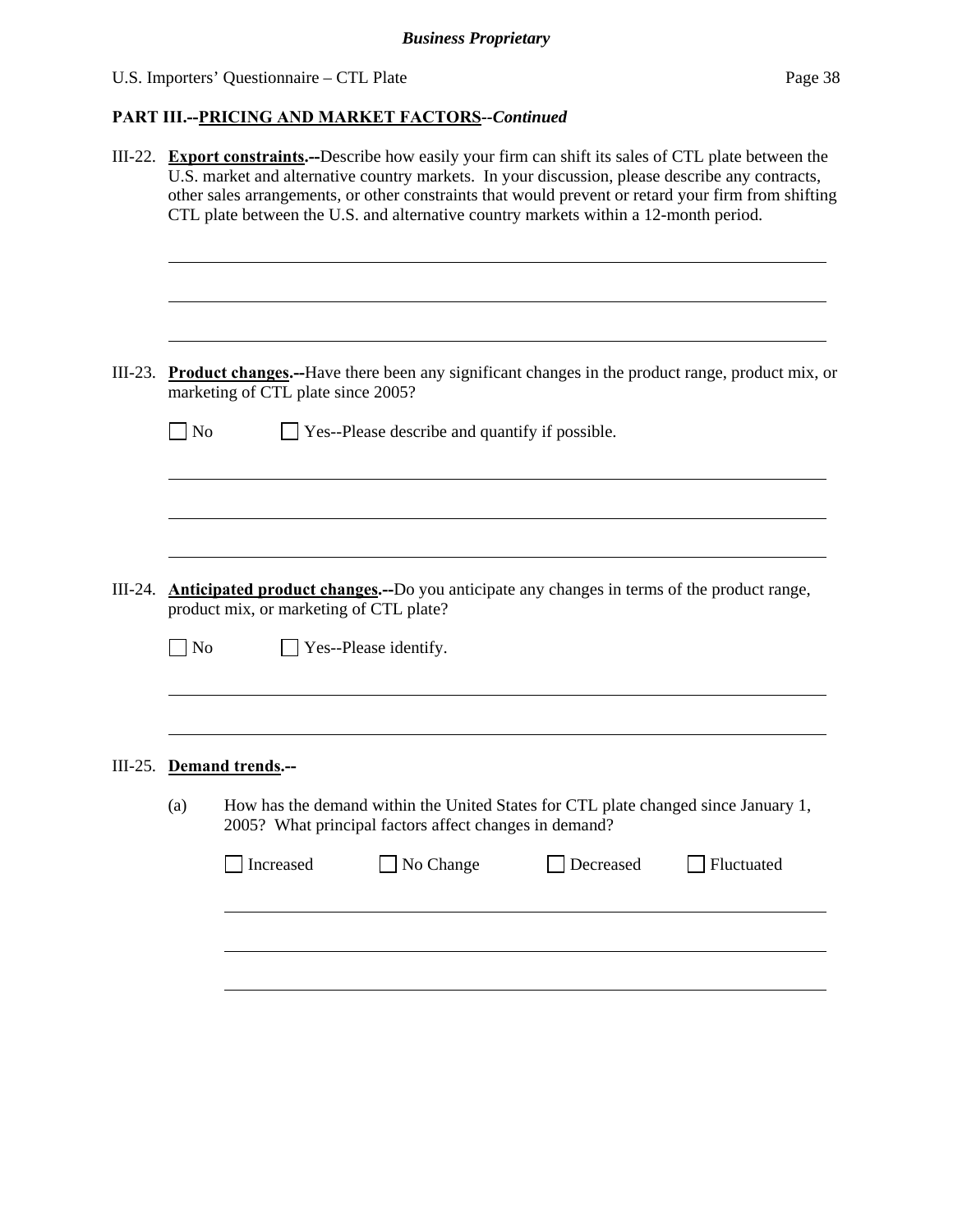|     | III-25. Demand trends.-continued                                                                                                                                 |                                                                                                                                                                   |           |            |  |  |  |
|-----|------------------------------------------------------------------------------------------------------------------------------------------------------------------|-------------------------------------------------------------------------------------------------------------------------------------------------------------------|-----------|------------|--|--|--|
| (b) | How has the demand outside the United States for CTL plate changed since January 1,<br>2005? What principal factors affect changes in demand?                    |                                                                                                                                                                   |           |            |  |  |  |
|     | Increased                                                                                                                                                        | No Change                                                                                                                                                         | Decreased | Fluctuated |  |  |  |
|     |                                                                                                                                                                  |                                                                                                                                                                   |           |            |  |  |  |
|     |                                                                                                                                                                  |                                                                                                                                                                   |           |            |  |  |  |
|     | III-26. Anticipated demand trends.--                                                                                                                             |                                                                                                                                                                   |           |            |  |  |  |
| (a) | How do you anticipate demand will change within the United States for CTL plate in<br>2011 and 2012? What principal factors will affect these changes in demand? |                                                                                                                                                                   |           |            |  |  |  |
|     | Increase                                                                                                                                                         | No Change                                                                                                                                                         | Decrease  | Fluctuate  |  |  |  |
|     |                                                                                                                                                                  |                                                                                                                                                                   |           |            |  |  |  |
|     |                                                                                                                                                                  |                                                                                                                                                                   |           |            |  |  |  |
| (b) |                                                                                                                                                                  | How do you anticipate demand will change outside the United States for CTL plate in<br>2011 and 2012? What principal factors will affect these changes in demand? |           |            |  |  |  |
|     | Increase                                                                                                                                                         | No Change                                                                                                                                                         | Decrease  | Fluctuate  |  |  |  |
|     |                                                                                                                                                                  |                                                                                                                                                                   |           |            |  |  |  |
|     |                                                                                                                                                                  |                                                                                                                                                                   |           |            |  |  |  |
|     |                                                                                                                                                                  |                                                                                                                                                                   |           |            |  |  |  |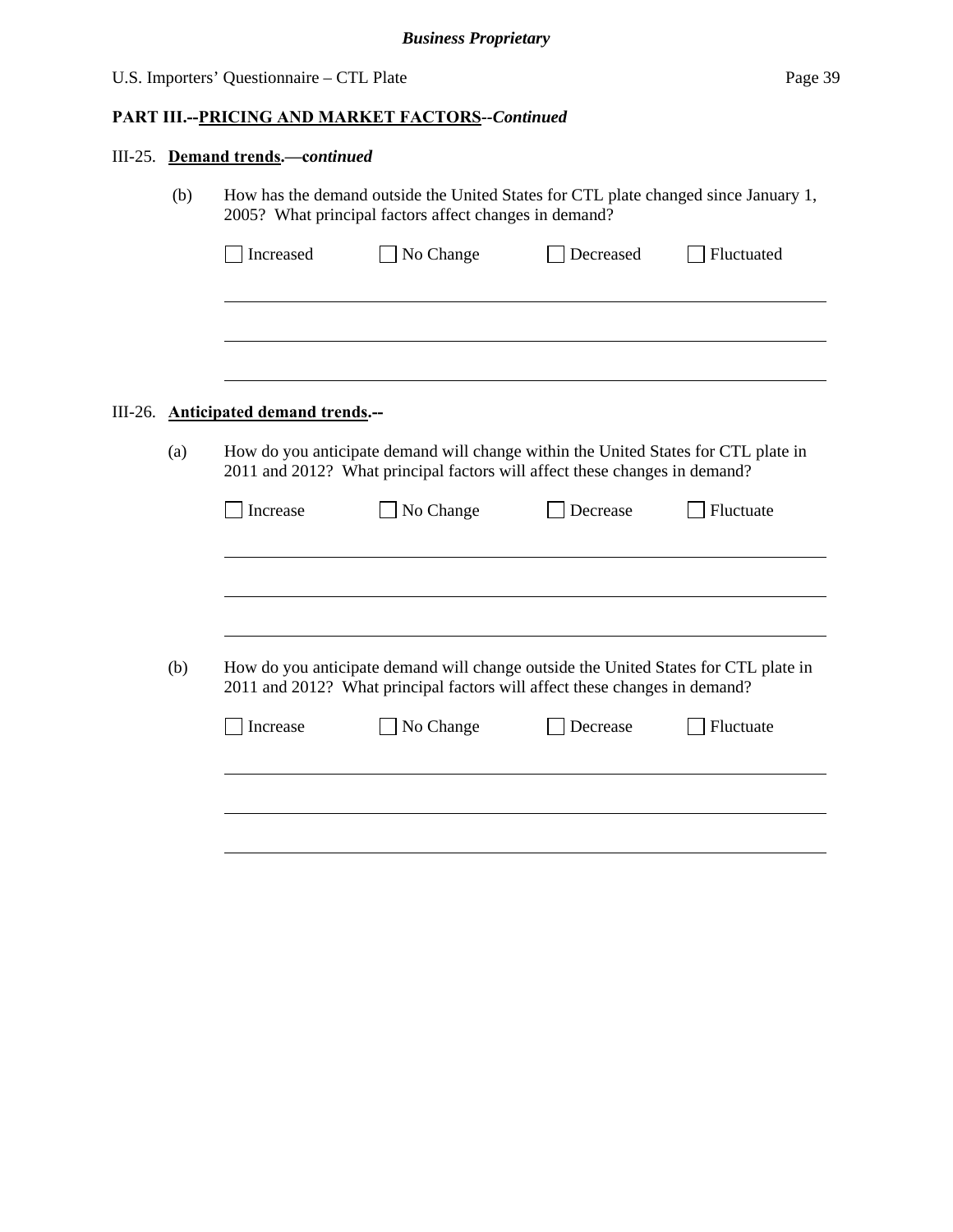### **PART III.--PRICING AND MARKET FACTORS***--Continued*

### III-27. **Conditions of competition.--**

l

|         | (a)            | Is the CTL plate market subject to business cycles or conditions of competition other than<br>the changes in the overall economy? |                                                                                                                                                                                                                                                                                                                                                                               |  |  |  |
|---------|----------------|-----------------------------------------------------------------------------------------------------------------------------------|-------------------------------------------------------------------------------------------------------------------------------------------------------------------------------------------------------------------------------------------------------------------------------------------------------------------------------------------------------------------------------|--|--|--|
|         |                | $\log$                                                                                                                            | Yes--Please explain and estimate the duration of any such cycle.                                                                                                                                                                                                                                                                                                              |  |  |  |
|         |                |                                                                                                                                   |                                                                                                                                                                                                                                                                                                                                                                               |  |  |  |
|         | (b)            |                                                                                                                                   | Have the business cycles or conditions of competition for CTL plate changed since 2005?                                                                                                                                                                                                                                                                                       |  |  |  |
|         |                | No                                                                                                                                | Yes--Please explain any such changes.                                                                                                                                                                                                                                                                                                                                         |  |  |  |
|         |                |                                                                                                                                   |                                                                                                                                                                                                                                                                                                                                                                               |  |  |  |
| III-28. |                |                                                                                                                                   | <b>Supply constraints.</b> --Has your firm refused, declined, or been unable to supply CTL plate since<br>January 1, 2005? (Examples include placing customers on allocation or "controlled order entry,"<br>declining to accept new customers or renew existing customers, delivering less than the quantity<br>promised, unable to meet timely shipment commitments, etc.). |  |  |  |
|         | N <sub>o</sub> |                                                                                                                                   | Yes-- Please note the time period(s) (i.e., month and year), the customer<br>involved, the amount and type of product involved; and the reason for the<br>allocation.                                                                                                                                                                                                         |  |  |  |
|         |                |                                                                                                                                   |                                                                                                                                                                                                                                                                                                                                                                               |  |  |  |
|         |                |                                                                                                                                   |                                                                                                                                                                                                                                                                                                                                                                               |  |  |  |
|         |                |                                                                                                                                   |                                                                                                                                                                                                                                                                                                                                                                               |  |  |  |
| III-29. |                |                                                                                                                                   | <b>Price comparisons.</b> --Please compare market prices of CTL plate in U.S. and non-U.S. markets.<br>Provide information as to time periods and regions for any price comparisons.                                                                                                                                                                                          |  |  |  |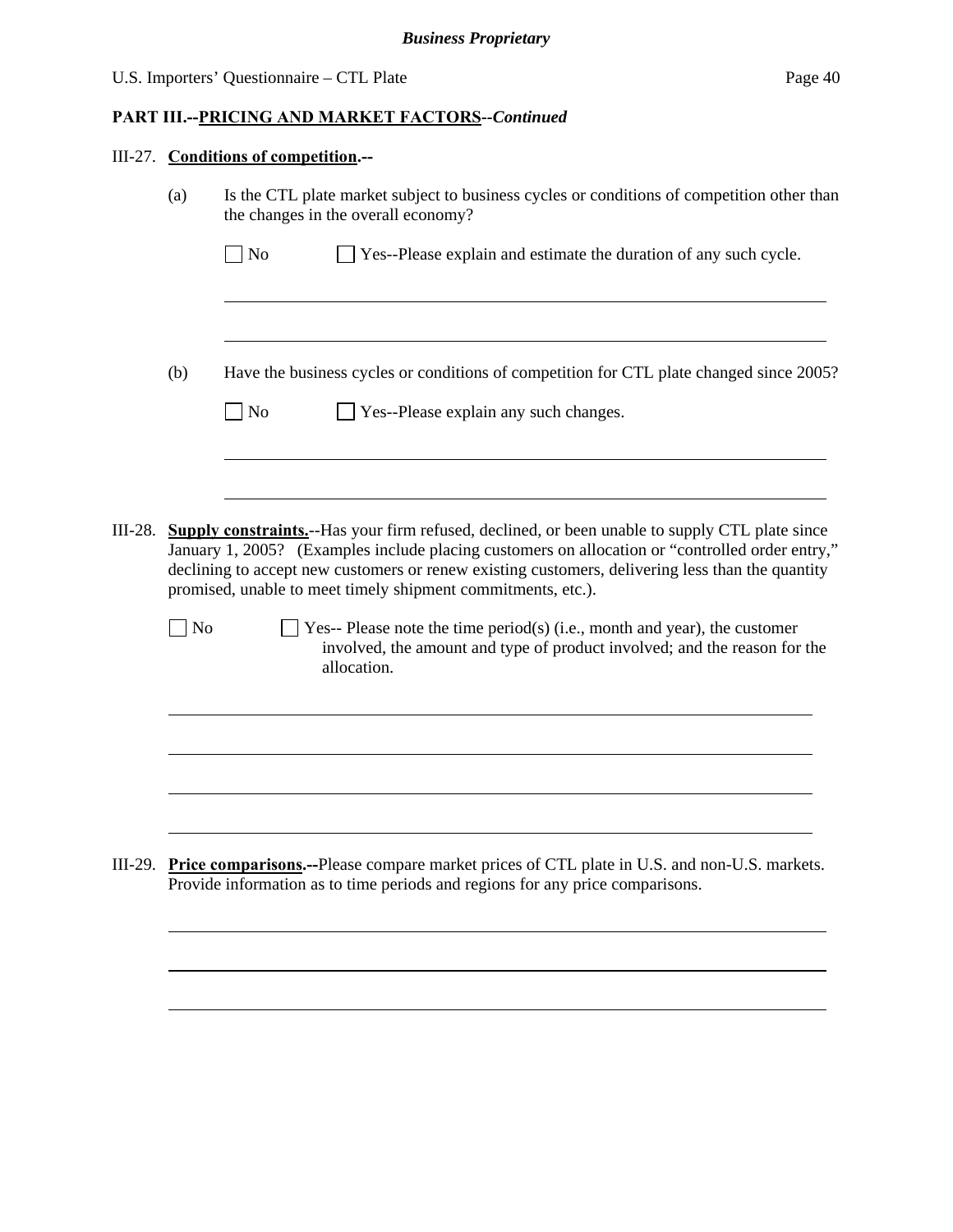l

- III-30. **Market studies.--**Please provide as a separate attachment to this request any studies, surveys, etc. that you produced or requisitioned that quantify and/or otherwise discuss CTL plate supply (including production capacity and capacity utilization) and demand in (1) the United States, (2) each of the other major producing/consuming countries, including India, Indonesia, Italy, Japan, and/or Korea, and (3) the world as a whole. Of particular interest is such data from 2005 to the present and forecasts for the future. Otherwise list other sources that discuss CTL plate supply and demand and provide meaningful information that you rely on.
- III-31. **Interchangeability by country-pair.--**Is CTL plate produced in the United States and in other countries interchangeable (*i.e.*, can they physically be used in the same applications)? Please indicate below, using the following codes:
	- A = Products from this country-pair are *always* interchangeable
	- F = Products from this country-pair are *frequently* interchangeable
	- $S =$  Products from this country-pair are *sometimes* interchangeable<sup>1</sup>
	- $N =$  Products from this country-pair are *never* interchangeable<sup>1</sup>
	- $0 = No$  *familiarity* with products from this country-pair

| Country-pair                                                                                                                                                   | India | Indonesia | Italy | Japan | Korea | Other<br>countries |  |
|----------------------------------------------------------------------------------------------------------------------------------------------------------------|-------|-----------|-------|-------|-------|--------------------|--|
| <b>United States</b>                                                                                                                                           |       |           |       |       |       |                    |  |
| India                                                                                                                                                          |       |           |       |       |       |                    |  |
| Indonesia                                                                                                                                                      |       |           |       |       |       |                    |  |
| Italy                                                                                                                                                          |       |           |       |       |       |                    |  |
| Japan                                                                                                                                                          |       |           |       |       |       |                    |  |
| Korea                                                                                                                                                          |       |           |       |       |       |                    |  |
| For any country-pair producing CTL plate that is sometimes or never interchangeable, please<br>explain the factors that limit or preclude interchangeable use: |       |           |       |       |       |                    |  |
|                                                                                                                                                                |       |           |       |       |       |                    |  |
|                                                                                                                                                                |       |           |       |       |       |                    |  |
|                                                                                                                                                                |       |           |       |       |       |                    |  |
|                                                                                                                                                                |       |           |       |       |       |                    |  |
|                                                                                                                                                                |       |           |       |       |       |                    |  |